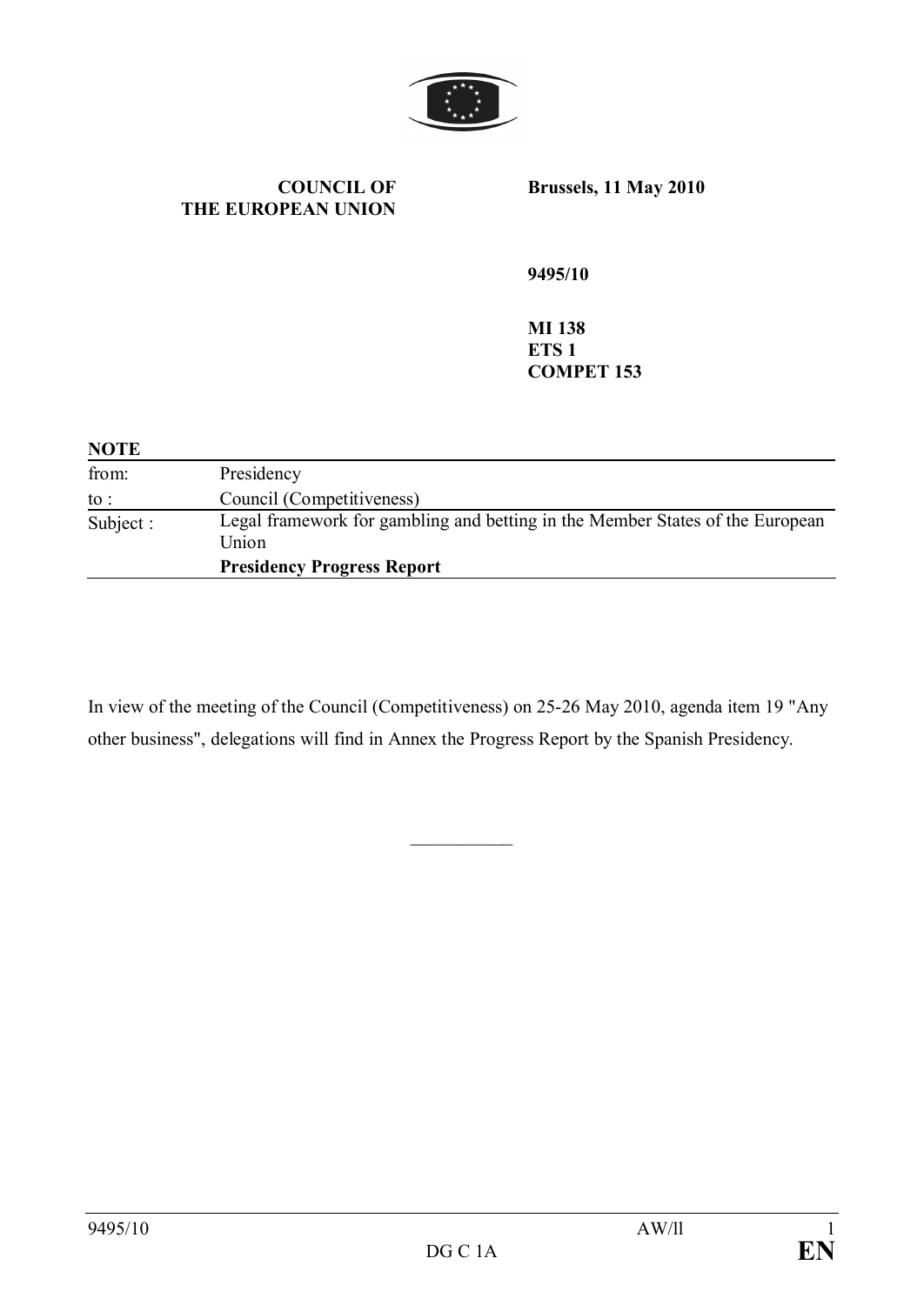#### **SPANISH PRESIDENCY PROGRESS REPORT**

### **SUMMARY**

- **I. INTRODUCTION**
- **II. DEFINITION OF ILLEGAL GAMBLING**
- **III. MEASURES AGAINST ILLEGAL OPERATORS**
- **IV. TRANSITIONAL PERIODS**
- **V. USEFULNESS OF THE PUBLIC CAMPAIGNS ON ILLEGAL GAMBLING**
- **VI. CONCLUSION**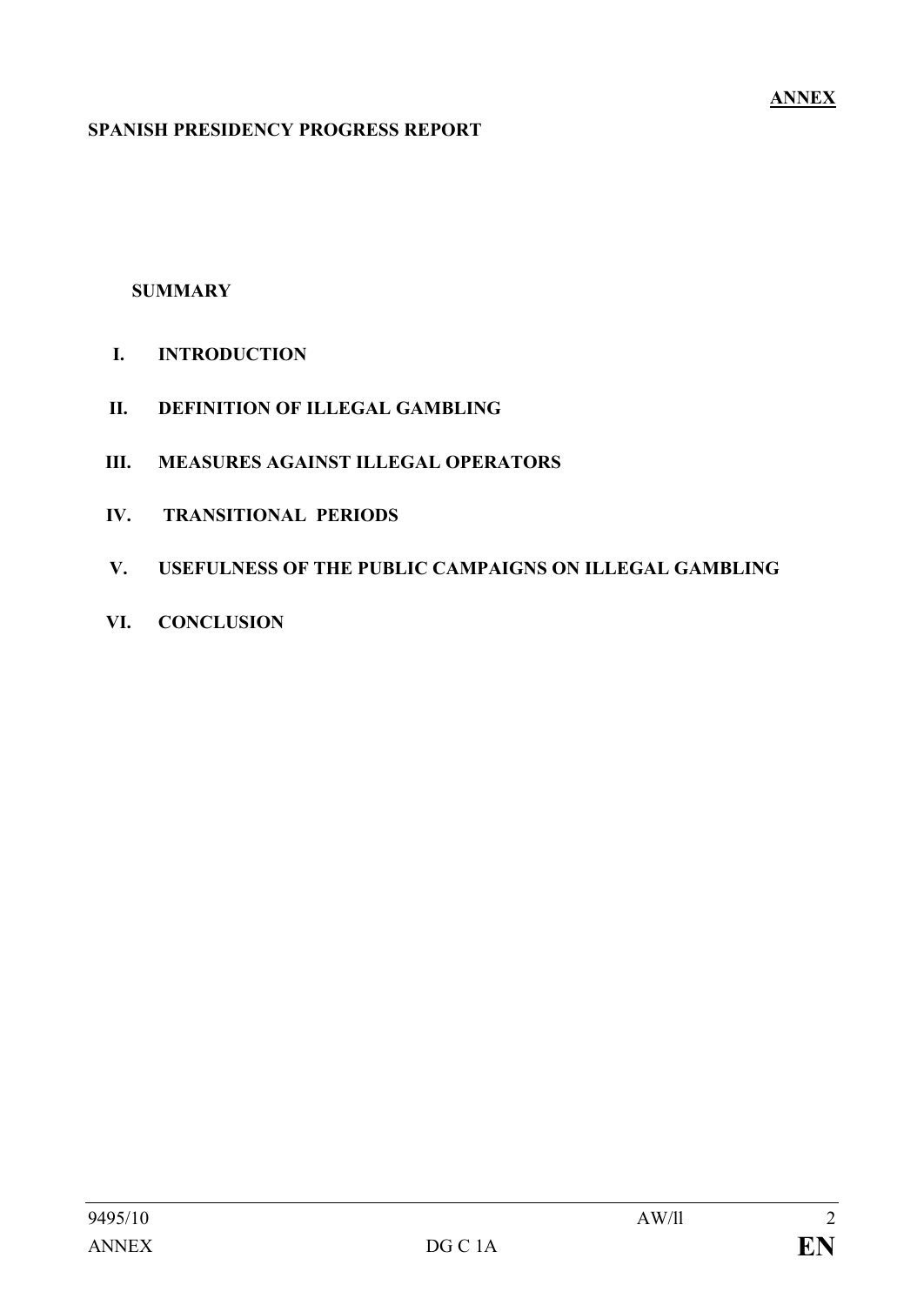#### **SPANISH PRESIDENCY PROGRESS REPORT**

### **I. INTRODUCTION**

- 1. As a continuation of the debate that took place in previous Presidencies, the Spanish Presidency continued discussions, within this Working Party on Establishment and Services, on matters of common interest to the Member States in relation to the gambling sector, concentrating the debates on possible coordinated actions against illegal gambling in the Member States.
- 2. Continuing the methodological line established at previous meetings, this Presidency sent the Delegations of the Member States a questionnaire on the different legal policies and measures that the different Member States implement against illegal gambling and what may be considered illegal gambling.
- 3. This Presidency continued the work commenced during previous Presidencies, the result of which is considered very useful for some Member States. The Presidency included the suggestions made in the relevant Progress Reports and to added new ones, with the information obtained from the different replies that the Member States provided to the Spanish questionnaire and in the meeting discussions. The Presidency believes that this will serve as an input to implement actions against illegal gambling. Likewise, the intentions of the Spanish Presidency have been co-ordinated with the in coming Belgian Presidency, in order to be coherent with the work that may be carried out and to be able to highlight some issues open to discussion on the legal framework for gambling and betting.
- 4. By this Presidency report, the Council will be informed of the result of the discussions in this Working Group on Establishment and Services. The result of this debate may give rise for the Member States to co-ordinate actions to deal with the challenges of the online gambling sector, always taking into account the different legislations of Member States and fully respecting EU Treaty principles and the principle of subsidiarity and proportionality.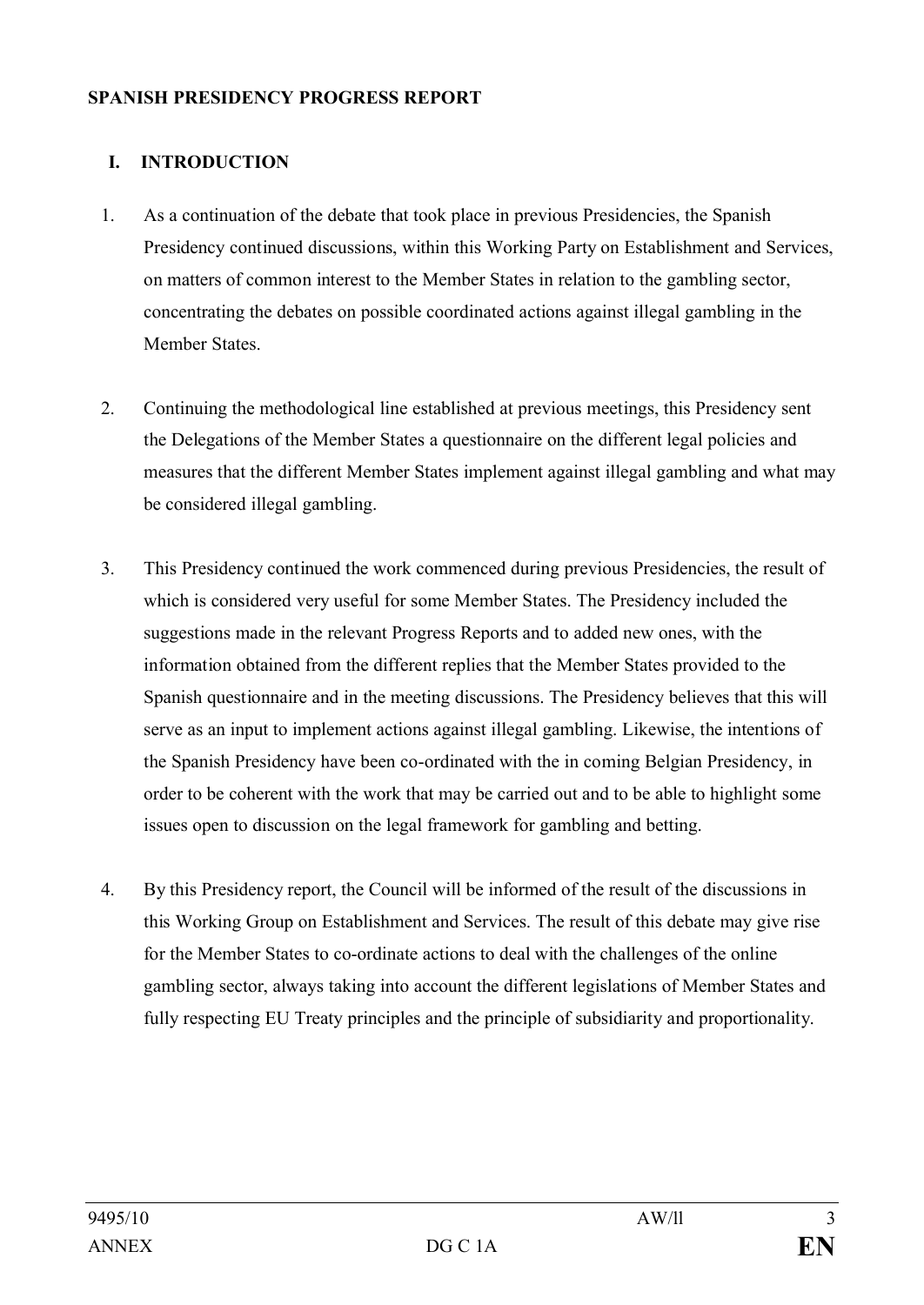- 5. The Spanish Presidency understands that the last rulings of the European Court of Justice on this matter require Member States to start a constructive debate and an exchange of views on the concept of illegal gambling. Although, in principle, the Court raised doubts concerning application of certain restrictive measures to gambling in Member States (Gambelli Case, C-243/01), it has subsequently recognised that there may be a relation between the increase in games offered and the public order defence, while pointing out that, with regard to any measure taken against illegal gambling, the principle of proportionality must be respected (Placanica Case, C-338/04). With the *Santa Casa da Misericórdia* ruling (C-42/07), the Court affirms that restrictions on the freedom to provide services may apply to online gambling and betting in Member States, reiterating the requirement for those measures to be proportional. This confronts us with the need to reflect on whether there may be a coordinated concept of illegal gambling between Member States and whether there may be coordinated measures in the struggle against illegal gambling, especially that with a crossborder scope, which, while respecting the principle of proportionality, may be an efficient enforcement of existing Member State regulations to face illegal gambling.
- 6. Given the evolving situation, through the positions of the European Court of Justice, the European Parliament and the Commission, the fact that several Member States are considering amending their national laws on gambling, the Spanish Presidency considers it useful to have the most wide-ranging possible knowledge of the national legislations of the Member States, to debate on the proportional measures that may be adopted by Member States and, if possible, on a co-ordinated concept of illegal gambling, so effective cooperation between the different States may be established to provide a response to the situations created by illegal operators.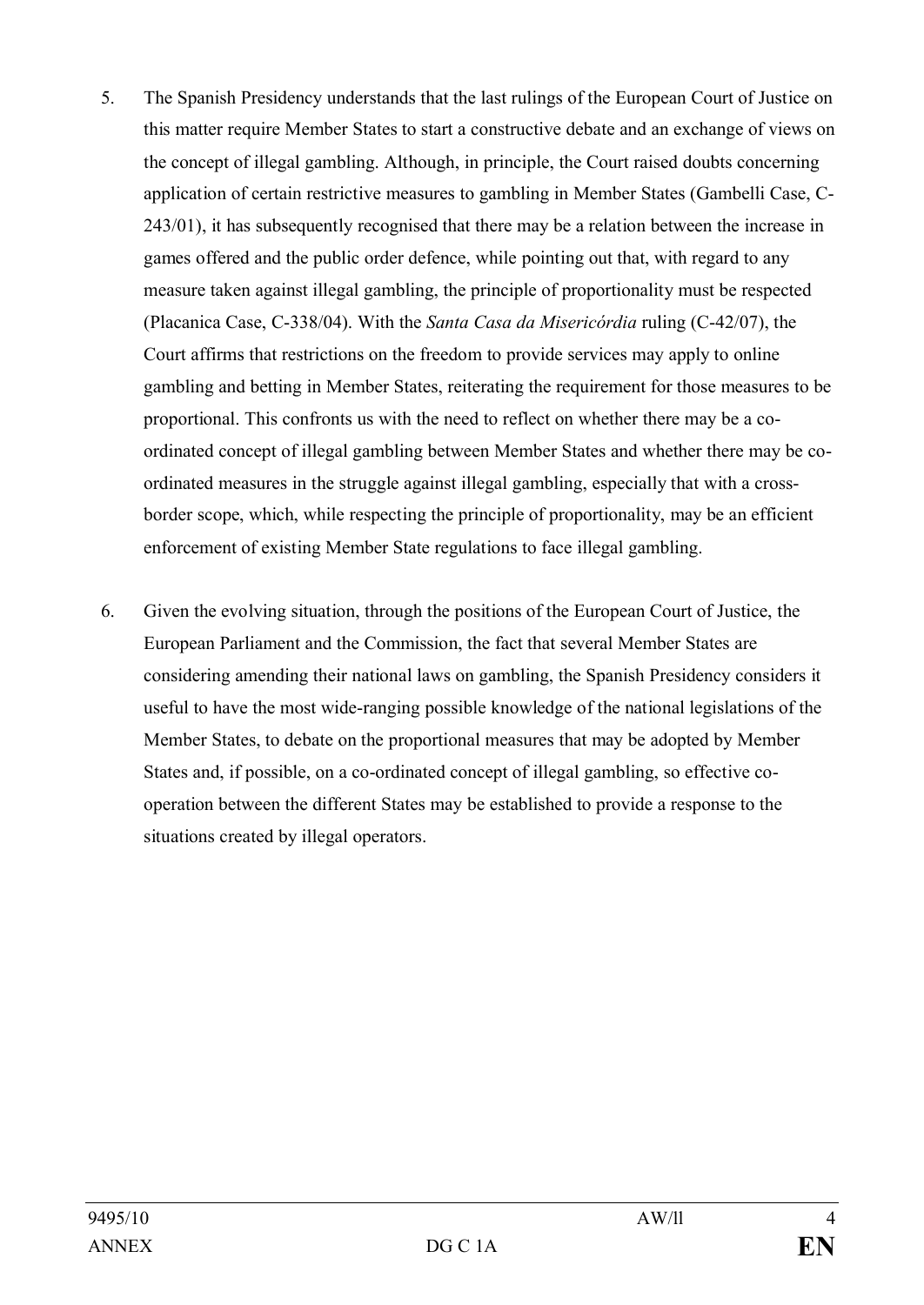### **II. DEFINITION OF ILLEGAL GAMBLING**

7. The replies to the questionnaires show that the Member States do not have a common definition of illegal gambling. Nevertheless, in the European Union, most of the Member States have a serious concern about illegal gambling and its negative effects on European citizens. The Member States agree that it is necessary and it should be effective to implement coordinated actions against illegal gambling.

In this sense, numerous Member States have carried out amendments in their laws on gambling and, more recently, countries such as Denmark, France and Belgium have begun a process of reform. Spain is also working on new legislation on this matter and other Member States are also considering it. These new legislative processes need to identify what is illegal gambling, especially in a cross border scope.

8. Just as shown by the replies given to the questionnaires, all the Member States have a Public Authority in their laws that licenses, regulates and controls gambling. In some of the countries this is configured, or there are plans to configure this, as an independent regulatory body (Italy, United Kingdom, Malta, the Netherlands, Belgium and France). In other Member States (Austria, Cyprus, Estonia, Hungary, Greece, Poland and Spain) the authority in gambling rests with the Ministry of Finance, although in the majority of these Member States there are also other related authorities involved in that regulation and control.

Most Member States use licensing systems to control gambling. On-line gambling is authorised or in the process of being authorised in most of the Member States, except in Greece, Portugal, Germany, Romania, Cyprus, Poland, The Netherlands and Lithuania, whereas the scope of that authorization varies from one Member State to another. Poland in its draft law is going to consider online gambling as illegal with exception of online betting, which will be allowed. In Portugal online gambling on lotteries and sports betting is authorized as an extension of the offline permit.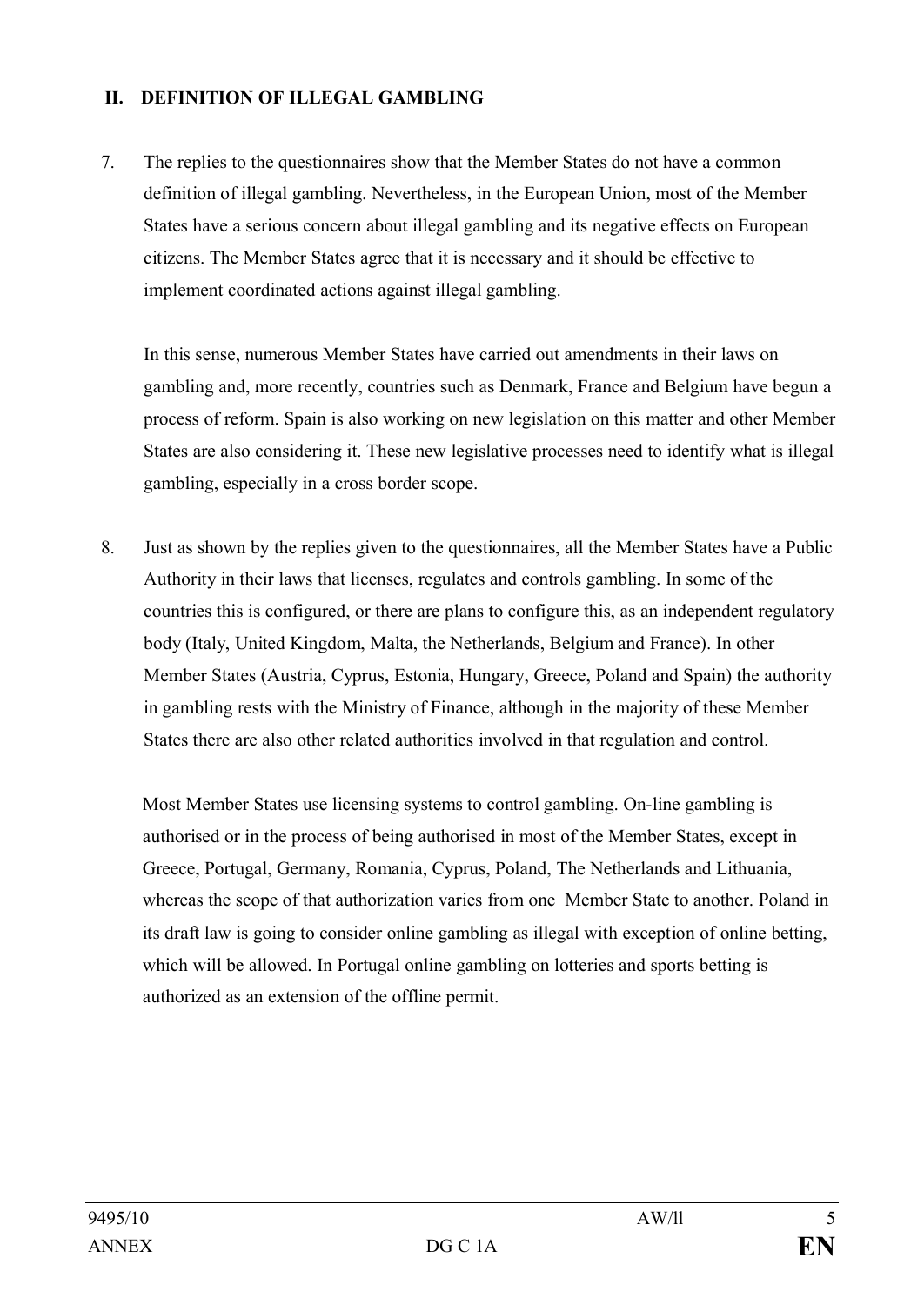- 9. The European Court of Justice confirms in its Ruling C-42/07 (*Santa Casa da Misericórdia* Case) that each Member State is free to establish the objectives of its policy on gambling and betting, and to define the desired level of protection. Thus, any Member State may prohibit operators from offering gambling through the Internet within the territory of that Member State, even when they are established in another Member States in which they lawfully provide similar services. However, restrictions (on the freedom to provide services) must be appropriate to attain the objective intended by the Member State concerned. These measures must be proportional and applied without discrimination.
- 10. There is a common criterion among countries that authorise online gambling, which is that on-line gambling and betting should always be performed by operators with a license granted by the competent national body.

At present, due to the absence of a common definition in this regard, gambling that is operated without a licence, or without complying with the laws of the relevant country, may be considered unlawful. Therefore operators should adhere to the national laws of the countries where services are offered, and those national laws must be compliant with Treaty principles.

11. A relevant issue is what happens in the case when citizens or residents access to gambling operators who are legally granted with a licence in another Member State.

Different considerations could be taken into account: Whether the license obtained according to the legislation of the country of origin does not limit the offer of services to citizens in other Member States, or the country of residence considers illegal that its citizens or residents access to foreign operators, regardless whether they have a license granted by other Member States or not.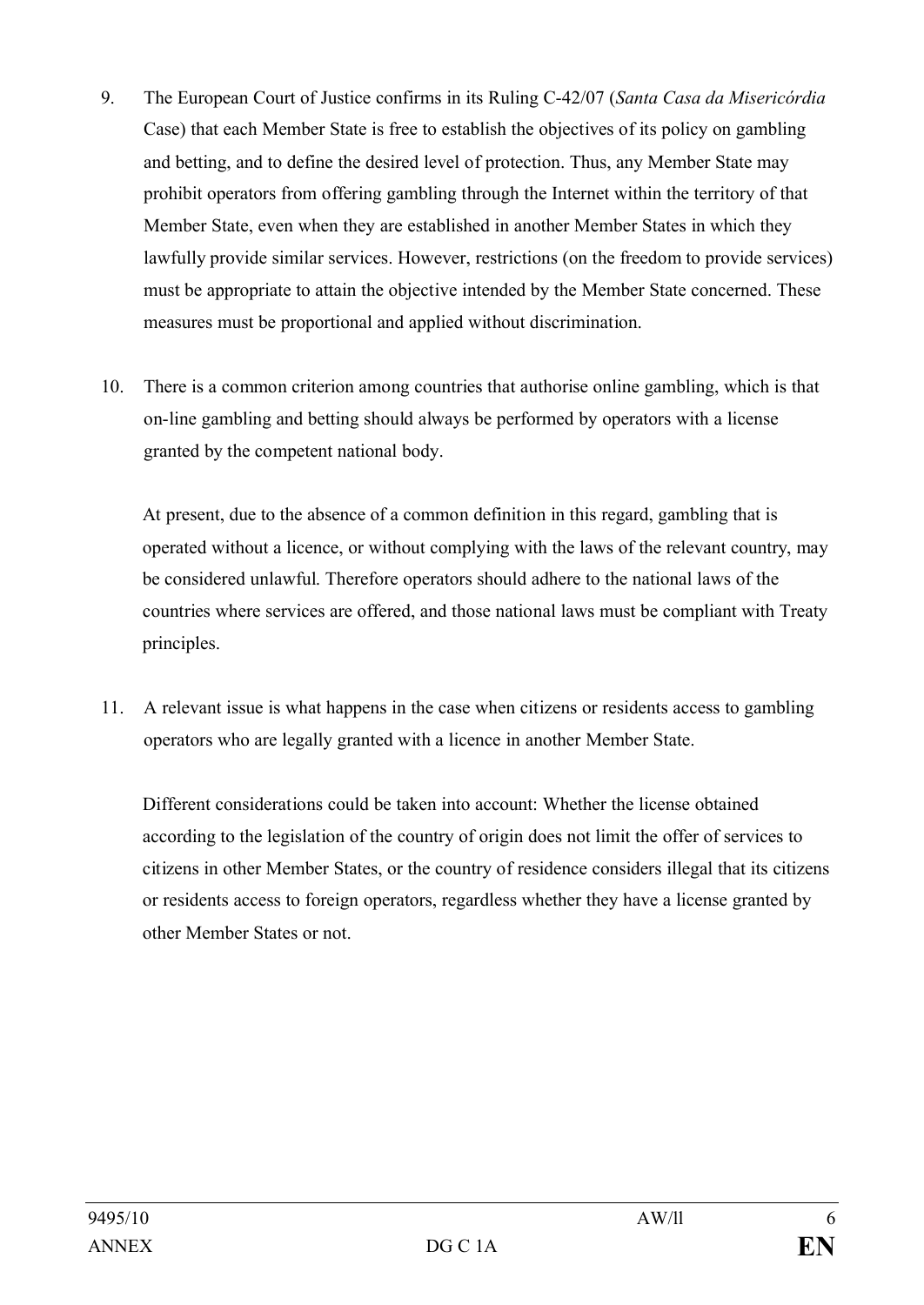#### **III. MEASURES AGAINST ILLEGAL OPERATORS**

- 12. For more than ten years now, the Internet has considerably altered the gambling and betting sectors in Europe, erasing physical and legal boundaries and leading to a rapid rise in the range of transnational products on offer. This growth, which lies outside the current regulatory framework in some Member States, has the potential to create fundamental issues for public order, which may neither be ignored by the national governments, nor by the European Union. Faced with this situation, the majority of Member States agree to respond appropriately to regulate on-line gambling and to act against operators who do not respect the legal framework.
- 13. The information provided by the Member States in the questionnaire sent indicates that the Member States, to differing extents, are adopting measures to stop illegal gambling and betting. The measures foreseen by the Member States include: i. the possibility of imposing penalties through the gambling regulator or any other competent Authority; ii. the possibility of court resolutions of imprisonment; iii. blocking financial transactions for online gambling activities; iv. blocking system for web pages; v. prohibitions imposed on citizens on access to illegal gambling operators, or vi. sanctions against illegal advertising.
- 14. None of the Member States uses financial transaction blocking for on-line gambling activities (although some of them have foreseen this in their legislations) as technical problems can arise in the practical implementation of these measures. Many Member States have proposed applying these measures, but due to the practical difficulties involved, Member States remain reluctant to apply them. France is planning to include the blocking of financial transactions into its national regulation.

It has to be considered that the system of blocking financial transactions has been temporarily effective against illegal gambling in some cases, so it could be used as a resource against illegal operators.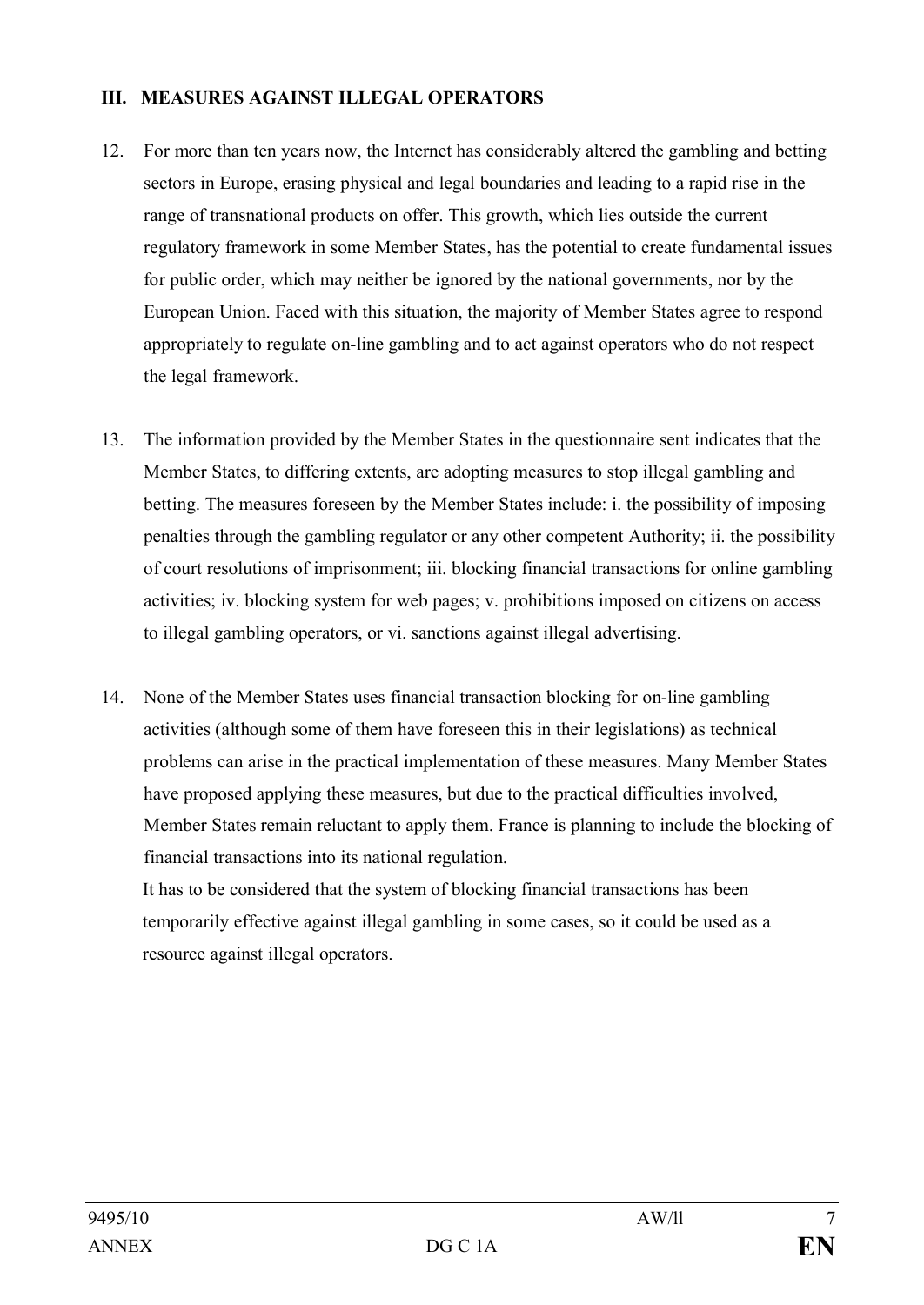- 15. Likewise, most of the Member States do not have a blocking system for unauthorised gambling and betting Web pages. As an exception, Italy has a Web page blocking system. This blocking system of Web pages could be an effective measure against illegal gambling that restricts the validity of licences to the own territory.
- 16. The most common measures against illegal gambling are administrative penalties. These are applied with greater or lesser intensity to illegal operators. From a practical point of view, administrative penalties cause fewer problems than the foregoing, even though the legal requirements of serving notice of the proceedings and the guarantees of the penalisation process should require the operator to have an establishment in the country where the gambling activities are carried out.
- 17. Another measure considered involves court resolutions of imprisonment for illegal operators, a measure that is foreseen in the laws of some countries, but which is not frequently put into practice.

Another matter to consider is whether citizens, which access illegal operators, should be penalised. It should be taken into account if Member States have carried out clear campaigns to explain to consumers which gambling is illegal. The measures adopted for that purpose must satisfy EU and national requirements.

18. According to the requirements for primary EU law, any measure that is adopted in order to avoid illegal gambling must be compatible with Treaty provisions. Within this context, Member States must reflect on the concept of "proportionality": restrictive measures adopted in order to preserve public order must be also proportional to the gambling policy of the Member States concerned and subject to National Courts review.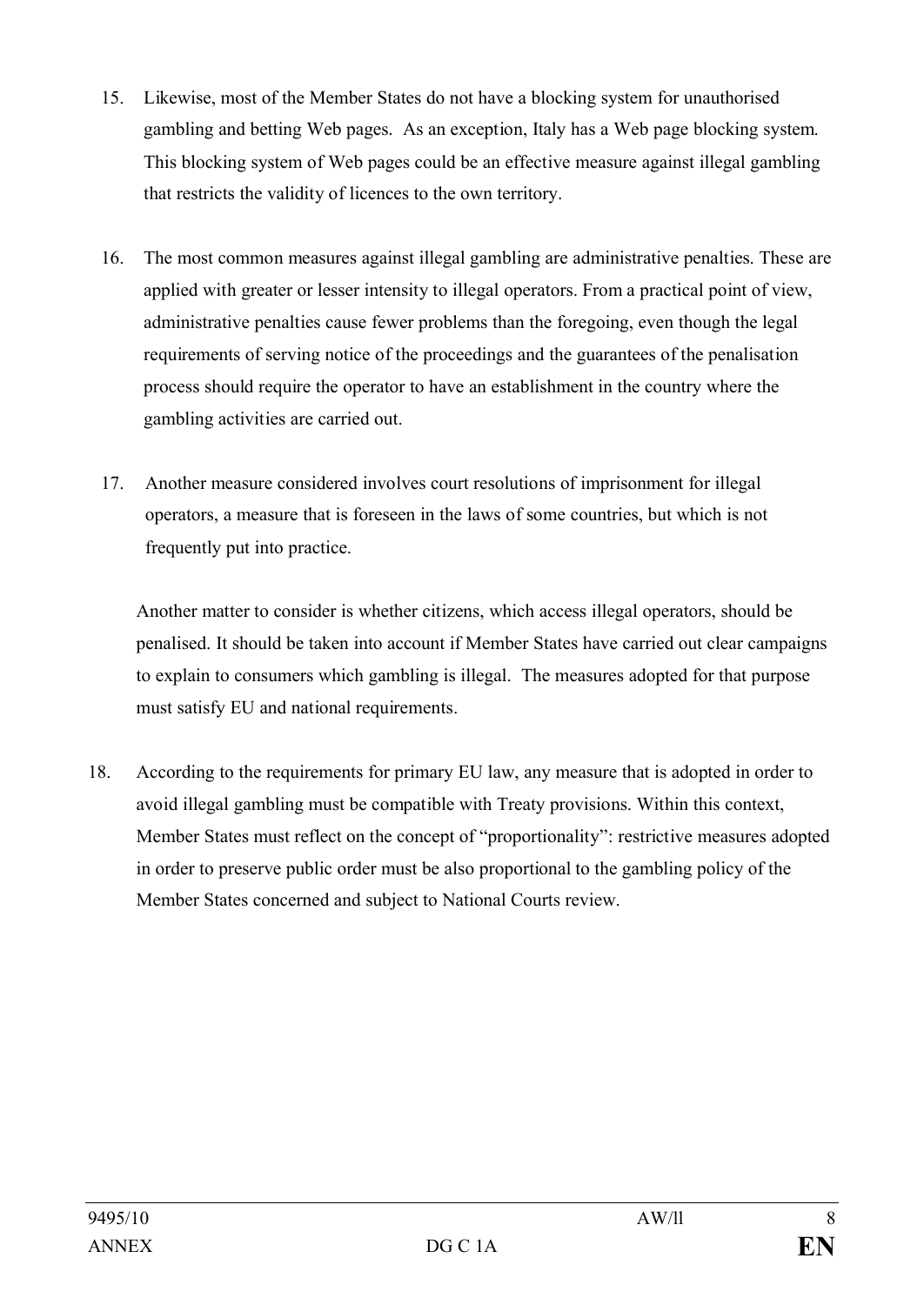#### **IV. TRANSITIONAL PERIODS**

19. In the background on the fact that several Member States have started to reform the national legislation on gambling, whilst some others are considering it, the Presidency estimates the need to raise issues within this Working Party related to the measures to be taken and situations that arise during the transitional periods in legislative changes, when it would be necessary.

According to the information obtained from the questionnaires, some Member States have limitations preventing illegal operators from obtaining a new licence. Other Member States do not have an explicit disqualification for illegal gambling operators to obtain a licence in the future, although the manner in which they have conducted their commercial operations up to that date is one of the criteria taken into account by the Government to decide if a gambling concession is awarded.

20. Denmark is preparing a new gambling law and the draft law states that the national authority can reject the application from operators convicted of a crime, which presents a risk of misuse of the possibility to work with gaming. A violation of the current law will normally not be seen to present such a risk. In the transitional period, the gaming operators will be able to apply for and receive a license in order to be able to supply gambling services on the Danish market as soon as the new law comes into force.

The French law foresees that the Online Gambling Regulatory Authority may refuse to issue a licence to a person who has been found guilty after a trial, of operating illegal gambling and betting. There are also another additional measures like to delete personal data, which have been obtained by illegal operators, in order to avoid non-competitive advantages for those operators.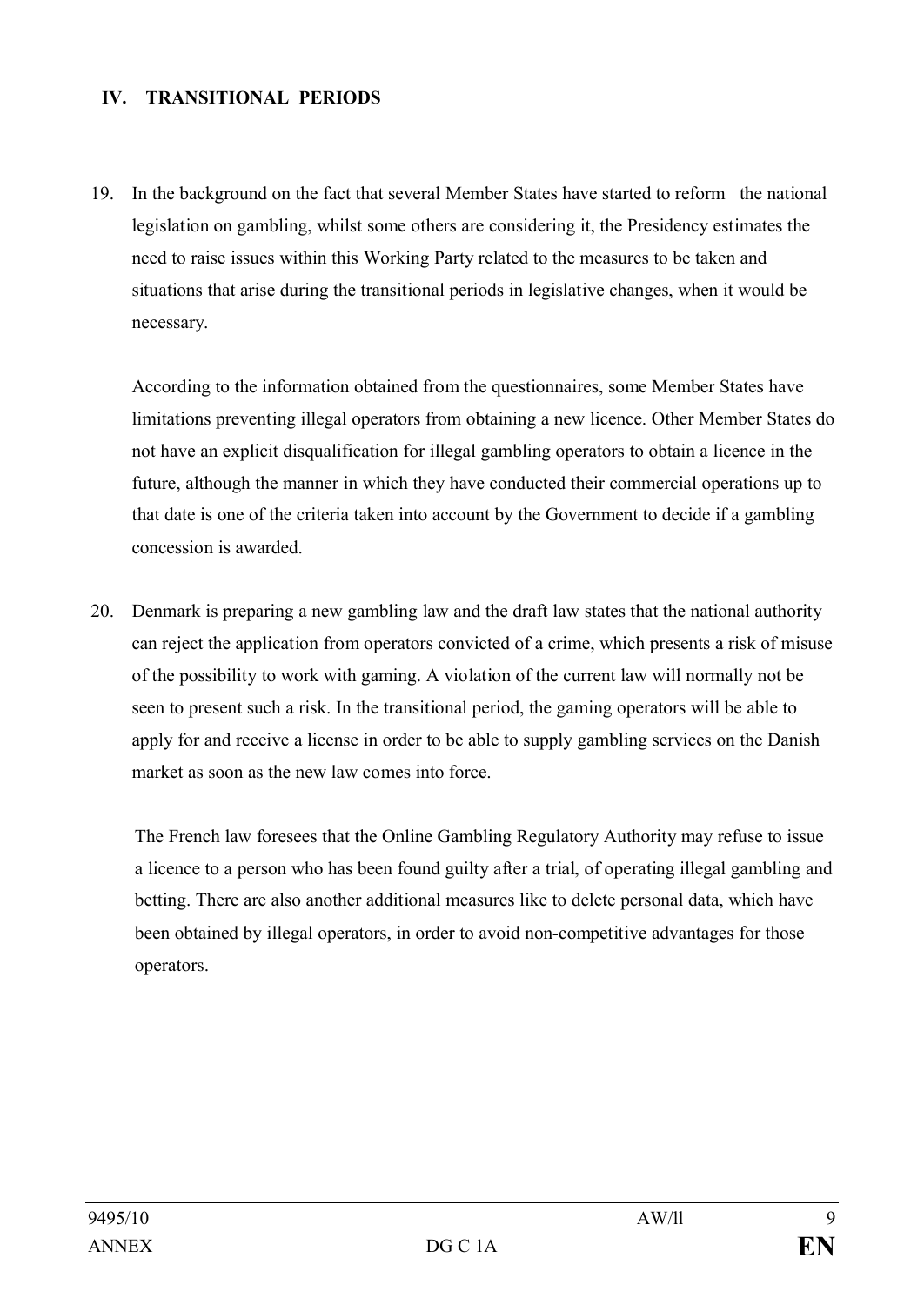21. Considering the new legislative amendments of some Member States, it might be useful to reflect on the transitional period's requirements when a nation changes its gambling legislation and the sector is open to new operators, so it may be considered if the implementation of a transitional period can be justified or if this measure may alter considerably the gambling sector.

Waiting periods until the new legislation enters into force, should protect the acquired rights of licence holders. For new entrants, nevertheless, it could provoke an uncertain situation from a business point of view. The interests of licence holders and new entrants therefore have to be carefully balanced.

Member States should examine those transitional requirements that must be compatible with EU Treaties principles. These kinds of provisions during the transitional period might cause negative effects for the attainment of the objectives set in the new legislation and therefore, they should be carefully reviewed.

## **V. USEFULNESS OF THE PUBLIC CAMPAIGNS ON ILLEGAL GAMBLING**

22. The Spanish Presidency considers it useful to debate on whether public campaigns may be effective in preventing illegal gambling and in protecting consumers' rights. According to the information the Presidency has received in the questionnaires submitted by the Member States, Finland, the United Kingdom, Sweden, Italy and Belgium have used public information campaigns to protect consumers. The Netherlands will launch a campaign at the start of the Gambling Authority, due on 1 January 2011. Other Member States such as Romania, Hungary, Greece, France, Ireland and Slovenia are studying and considering the possibility of commencing a public campaign targeting people who are more liable to the addiction risk involved in gambling and to protect consumers.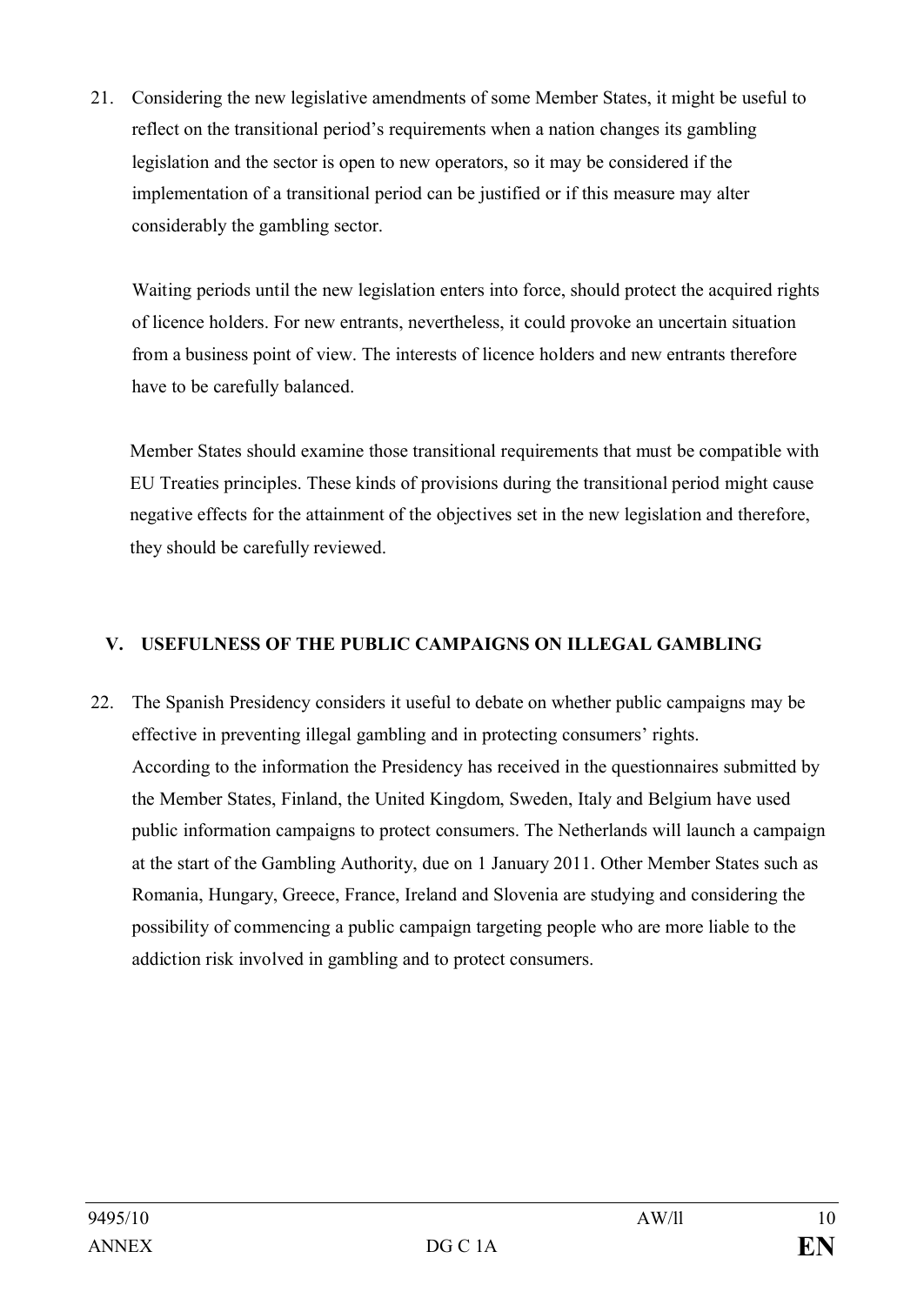23. Member States could legitimately sanction consumers for participating in illegal gambling. Nevertheless, Member States should take into account whether the information concerning the lawfulness of the game has previously and clearly been made accessible to consumers in order to prevent them from dealing with illegal operators. It is therefore useful to establish effective information campaigns on illegal gambling. Member States should consider different possibilities of financing these public campaigns, including financial contributions of operators, which have obtained a license.

The Presidency also considers that public campaigns should take into consideration possible damage to the professional prestige of gambling operators, if there is not a precise legal framework that amounts to the qualification of these activities as illegal in the Member States.

Member States agree with the matter that advertising and sponsorship can only be made by legal operators. However, Member States might want to consider the case in which advertising or sponsoring of legal operators has effects on another Member State different from the one which has granted the licence, for example the sponsorship of a football team that occasionally plays in other Member States where the operator has not a license. In these cases, the Presidency deems it useful to make public information campaigns or take other alternative measures in order to restrict the access to these gambling operators, notwithstanding that Member States according to their national law could always forbid this kind of sponsoring.

Finally, Member States should consider the usefulness of sharing the experiences obtained from the public information campaigns on illegal gambling, including the exchange information about white listed operators.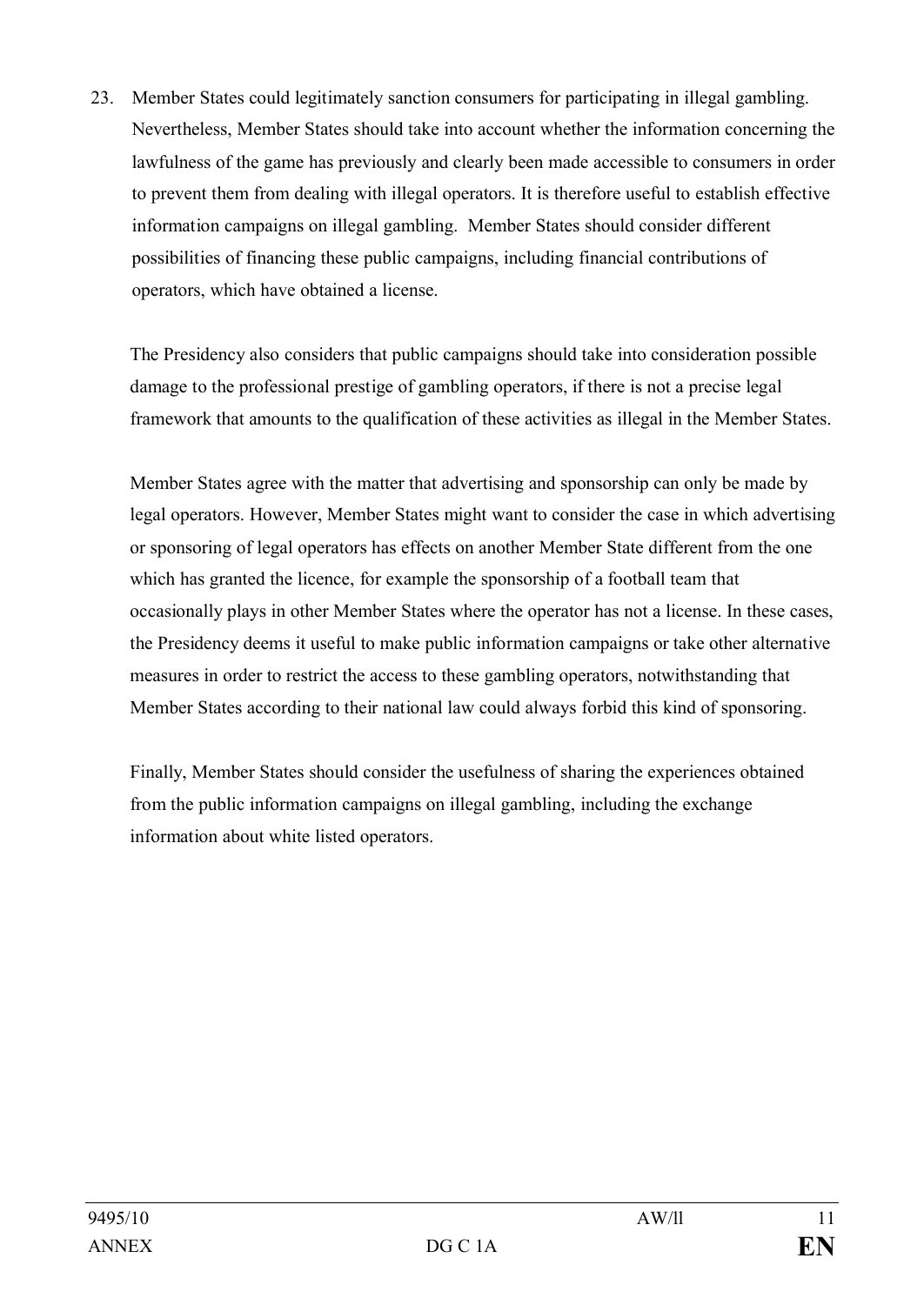### **VI. CONCLUSION**

As a result of the constructive exchanges in the Working Party on Establishment and Services, Member States have come to a common understanding on a shared definition of illegal gambling. Illegal gambling may be defined as gambling in which operators do not comply with the national law of the country where services are offered provided those national laws are in compliance with EU Treaty principles.

In respect of the proportionality principle, a number of measures adopted by Member States, such as sanctions or IP blocking for online operators, have been identified as possibly effective against illegal gambling.

The Spanish Presidency considers that public campaigns about the risks of participating in illegal gambling, and on promoting responsible gaming will ensure better protection of the citizens who participate in the games. Moreover the sharing of information among Member States on these public campaigns could be a useful tool for avoiding illegal gambling in Europe.

Building on the work carried out by previous Presidencies, the Spanish Presidency considers that the previous Progress Reports would provide valuable information to the Commission for the proposed Green Paper in autumn.

The Spanish Presidency invites the Competitiveness Council to take into consideration this progress report. It recommends the continuation of the discussions in the preparatory bodies of the Council on the basis of this common understanding on the issue of illegal gambling and encourages the Commission to start consultations with Member States and stakeholders in the context of the awaited Green Paper, and to follow-up with specific proposals on the issue of illegal gambling, as appropriate.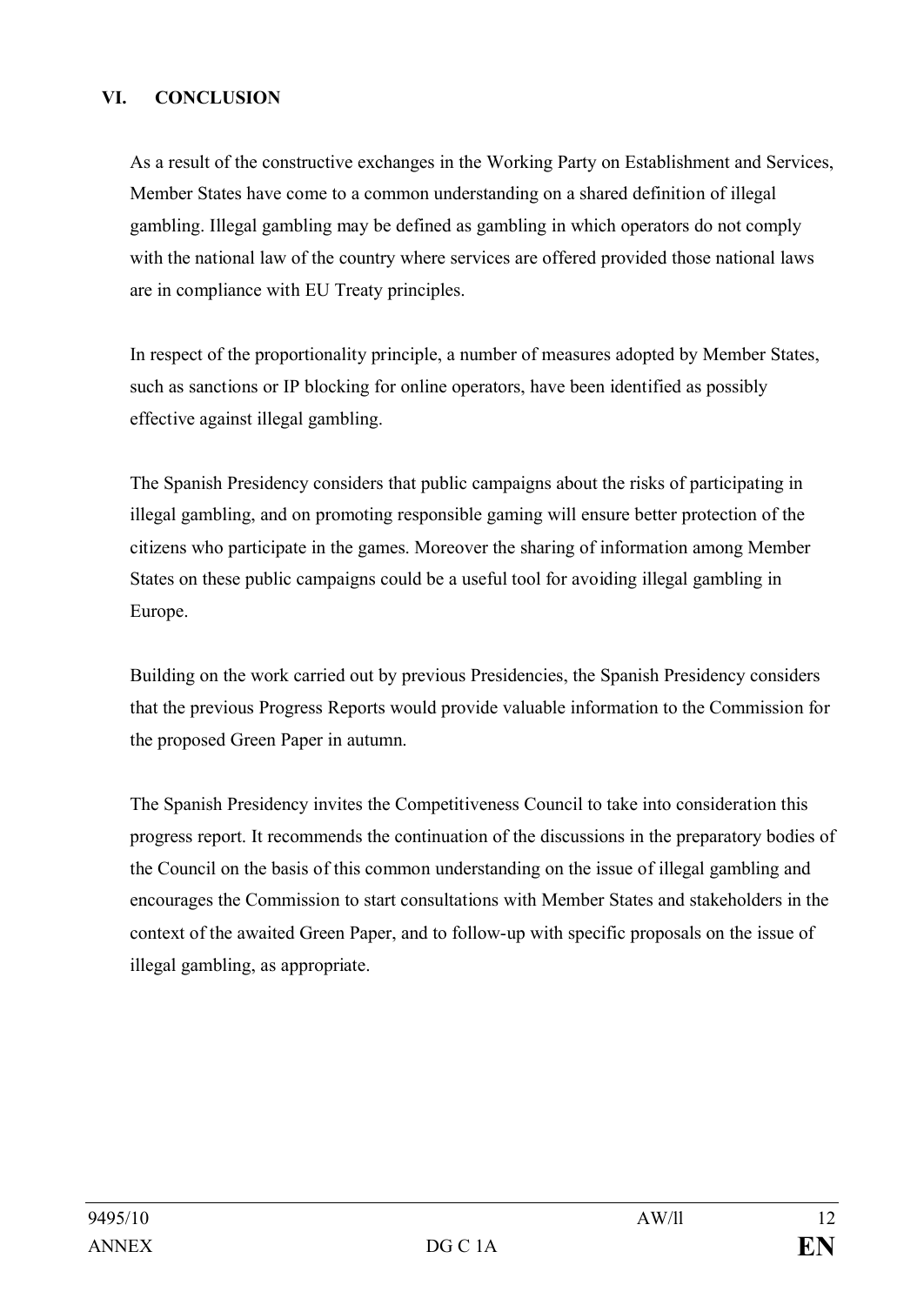## **ANNEX**

# **SUMMARY EXTRACT OF DELEGATIONS´ REPLIES TO THE QUESTIONNAIRE**

The Presidency attaches a summary extract from the replies to the questionnaire sent by Delegations including the amendments requested by some Member States.

# **QUESTIONNAIRE: ACTIONS AGAINST ILLEGAL GAMBLING IN THE EUROPEAN UNION**

- 1. Which authority is responsible for the licensing and control of authorised operators? What other judicial or administrative authorities, if any, are related to gambling activities?
- 2. Are on-line gambling and betting authorised in your country? If so, what sort of regulation is applied for on-line gambling and betting? Is there any independent licensing or is there an extension of the authorization for off-line gambling?
- 3. Are there any criteria in your legislation to consider gambling legal or illegal? Are there any specific criteria regarding cross-border gambling?
- 4. Are gambling operators licensed from other countries active in your country, especially concerning on-line gambling? What is estimate number of illegal websites operating in the gambling market in your country? What is the estimated number of illegal websites operating in the gambling market in your country? What is the estimated amount of the income from non licensed/non-authorised gambling in your country in the last three years?
- 5. What steps are being taken in your country against illegal betting and gambling? In particular, what tools are used or planned to be used against illegal on-line gambling and betting?
- 6. Is your country applying a blocking system of financial transactions related to illegal betting or gambling? If so, which authority is competent to decide on the blockage? (please specify system description and assessment of the effectiveness thereof)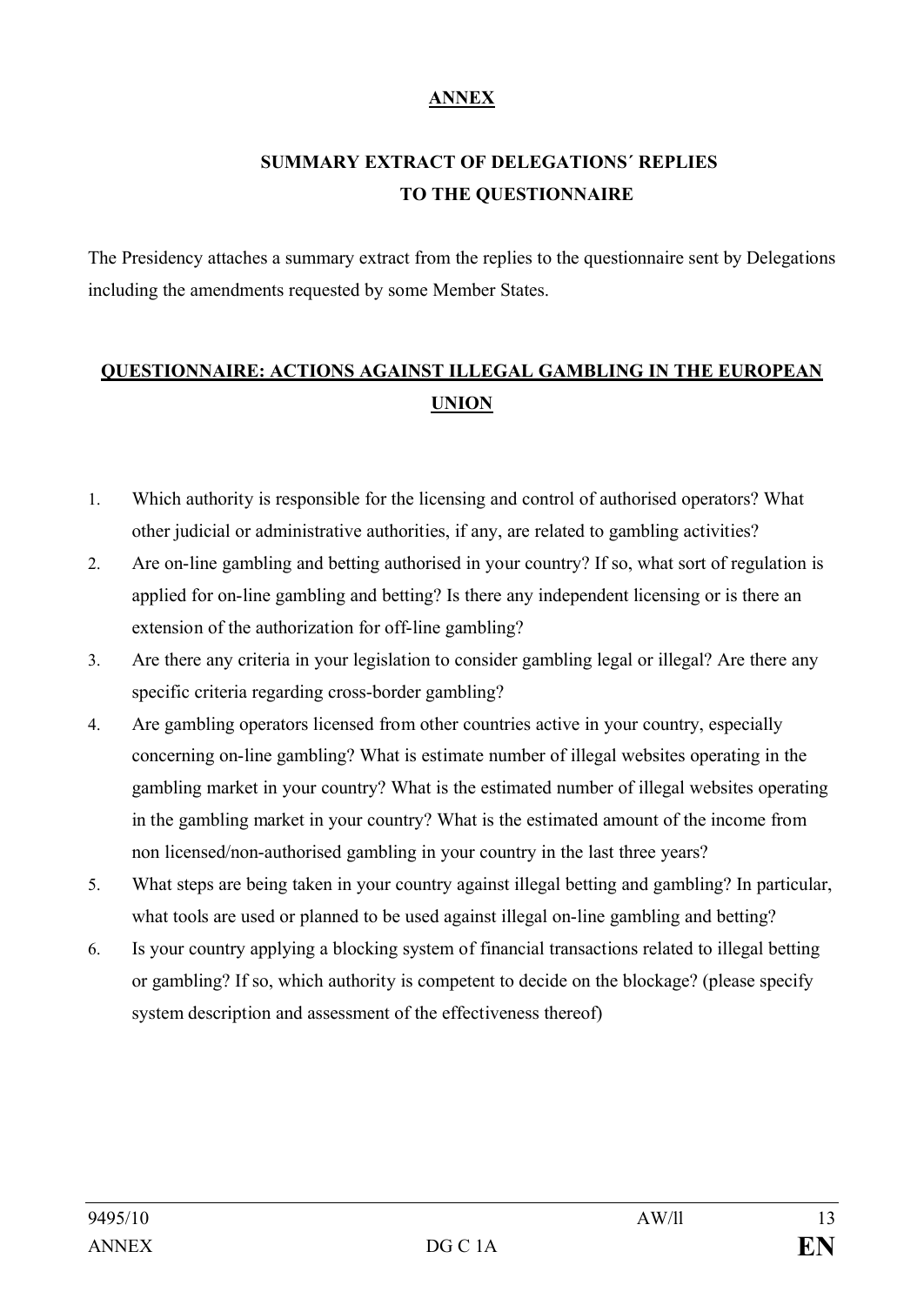- 7. Does your national system provide for a blocking system of Web pages that offer unauthorized betting and gambling? If so, which authority is competent to decide the blockage? (Description and assessment of the system)
- 8. Does your country have a sanctioning system specifically fork illegal gambling operations? What kind of sanctions is applied? Is there any disqualification form obtaining a future license?
- 9. Is the media regulated when it comes to broadcasting advertising in favour of unauthorized gambling operators? If so, what kinds of measures are applied? What is the competent authority in the different media, television, press and so on?
- 10. Is a court authorization necessary for implementing any of the instruments of illegal gambling mentioned above? If so, in which case/s?
- 11. Is your country developing any kind of action to protect sports competitions against unauthorized commercial exploitation? What body or bodies are responsible for their control and, if applicable, sanction? Is the advertising or sponsoring of the organization of sports events form unauthorized sports betting operators allowed? Do you recognized any economic right to the organizer of sports events? Do you award to the organizers of sports events any intellectual property right over their competitions?
- 12. Does your national legislation provide for some kind of impediment or limitation for an illegal operator to be licensed as an authorised gambling or betting operator in your country? Is the some sort or transitional period?
- 13. Have you developed or are you planning to develop any public campaigns informing citizens about the risks of accessing illegal gambling activities? If so, is this institutional information considered as a consumer right?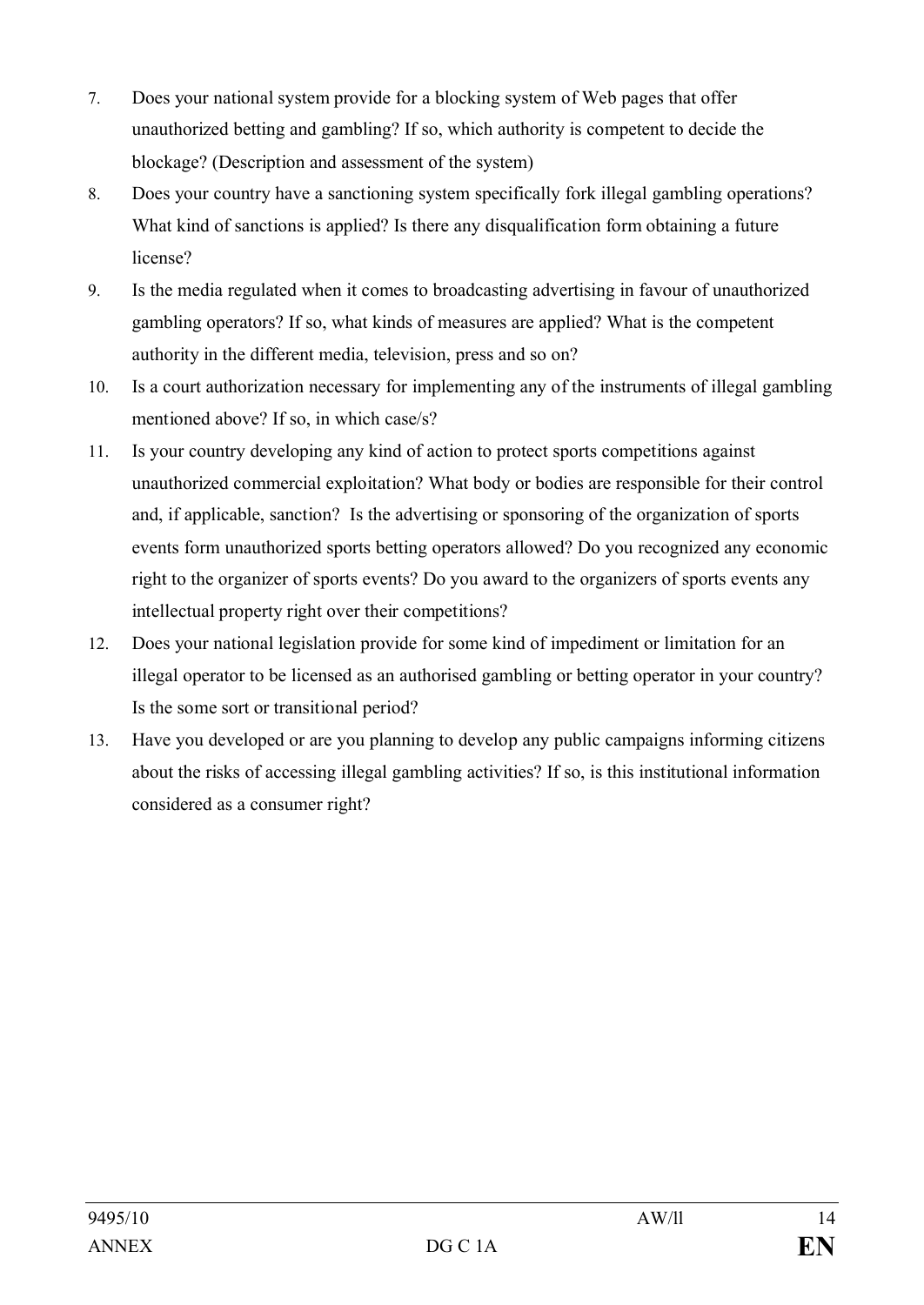# **ANSWERS ON THE SPANISH PRESIDENCY'S QUESTIONNAIRE**

# **AUSTRIA**

| $\mathbf{1}$   | The responsibility for the licensee and the control of the federal authorized operators is placed<br>on the Supervisory Board (Ministry of Finance). The license is awarded by the Ministry of<br>Finances. Related to penal law: Ministry of Justice and of Interior. Related to administrative<br>law: municipalities and district authorities.                                                              |
|----------------|----------------------------------------------------------------------------------------------------------------------------------------------------------------------------------------------------------------------------------------------------------------------------------------------------------------------------------------------------------------------------------------------------------------|
| $\overline{2}$ | Licence for on-line gambling is part of the general gaming licence. Sports betting and betting<br>on horse racing is not considered as gaming, because they rather depend on skills over chance.                                                                                                                                                                                                               |
| $\overline{3}$ | Games depending on chance awarding a license by the Ministry of Finance are legal. No<br>answer regarding cross-border gambling.                                                                                                                                                                                                                                                                               |
| $\overline{4}$ | Yes, there are some active. No estimated number of illegal web-sites and the amount of their<br>income.                                                                                                                                                                                                                                                                                                        |
| 5              | Complaints to the federal police, to the administrative district office and to the public<br>prosecution (supervisory board in the M.F.). Planned amendments of the gambling act to<br>strengthen the provisions of the gambling act.                                                                                                                                                                          |
| 6              | Banks are obliged by the gambling law to prove if financial transactions are legal. Licensee is<br>obliged to inform about suspicious transactions. Authorities could block the financial<br>transactions.                                                                                                                                                                                                     |
| $\overline{7}$ | No blocking system of web pages that offer unauthorised gambling.                                                                                                                                                                                                                                                                                                                                              |
| 8              | Sanctions: monetary penalties, closing of the operator establishment. Disqualification from<br>obtaining a license for the provider/operator depends on the criteria stated in the official tender.                                                                                                                                                                                                            |
| 9              | Advertising supervised by the supervisory board in the M.F. Commercials and offers for<br>foreign gambling are forbidden. However, commercials for licensed casinos within EU are<br>allowed upon the M.F. approval. Such an approval will be granted especially if players'<br>protection is of the same level as in Austria and a responsible standard of advertising is<br>respected. (Austrian gaming Act) |
| 10             | See answers 3 and 5.                                                                                                                                                                                                                                                                                                                                                                                           |
| 11             | Except the rules regarding sport's promotion, the Austrian Gambling Act does not provide any<br>rules regarding sport events.                                                                                                                                                                                                                                                                                  |
| 12             | Any company from the UE can be awarded by the M.F. through a transparent public<br>procedure.                                                                                                                                                                                                                                                                                                                  |
| 13             | The Supervisory Board in the M.F. provides its legal opinion on their web site.                                                                                                                                                                                                                                                                                                                                |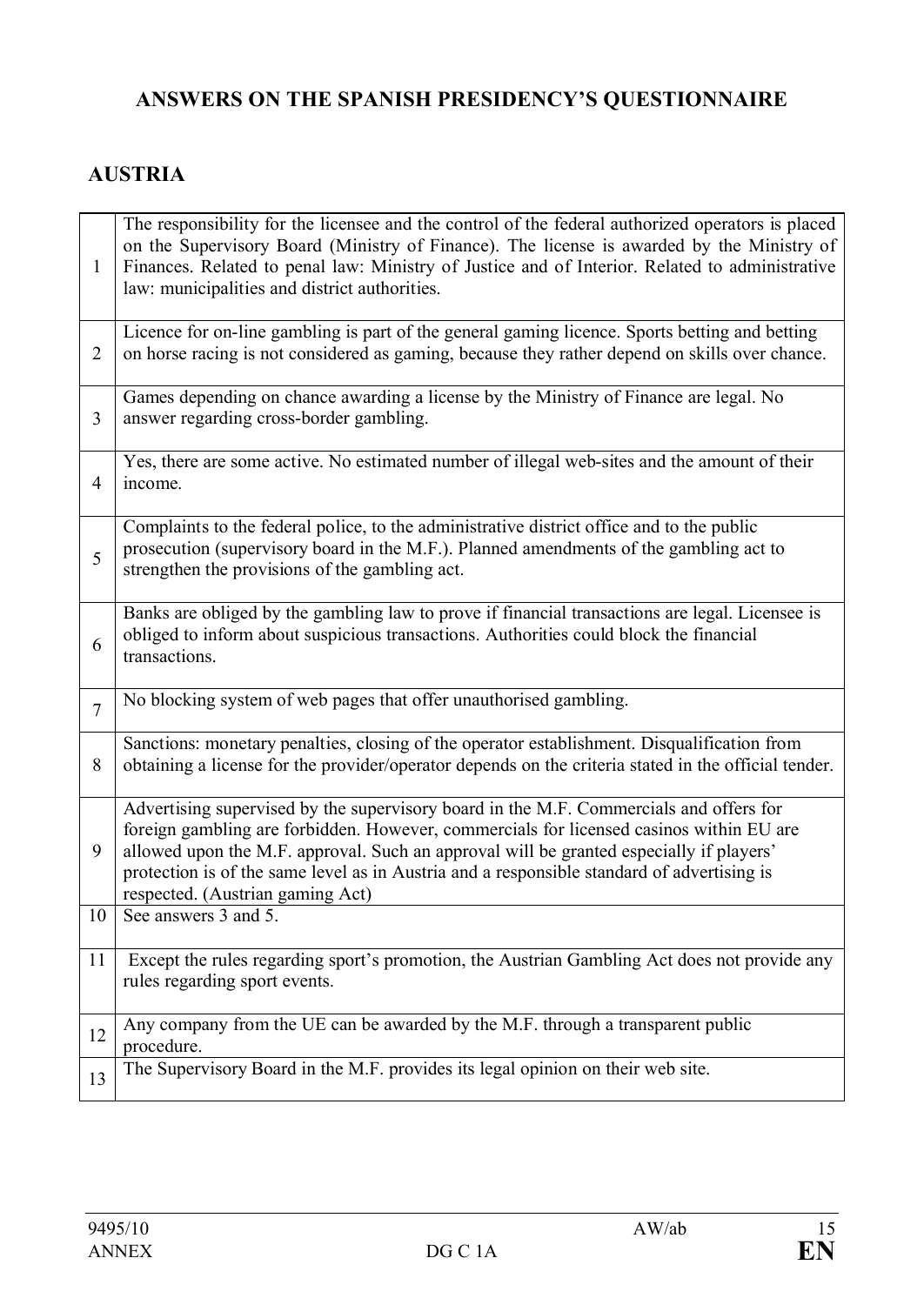# **BELGIUM**

The gambling legislation in Belgium (The Act of 7 May 1999 on games of chance, gambling establishments and the protection of players) has largely been amended in December 2009. The new Act of 7 May 1999 on games of chance, betting, gambling establishments and the protection of players, will come into force on 1<sup>st</sup> January 2011. This is a view of the current situation and of the future situation.

|                | The Gambling Commission (casino, gaming arcades). National Lottery (good causes), which is                                                                                                   |
|----------------|----------------------------------------------------------------------------------------------------------------------------------------------------------------------------------------------|
| $\mathbf{1}$   | a company under public law owned by the state. The Act is a criminal Act, so Prosecutors and                                                                                                 |
|                | the local police will be also competent for these matters. The fiscal administration, on a                                                                                                   |
|                | regional basis, is competent for taxation purposes.                                                                                                                                          |
| $\overline{2}$ | Online gambling is forbidden (Gambling Act). In the new Act, this prohibition will be softened.                                                                                              |
|                | The granting of the license is associated with the land-based operations.                                                                                                                    |
|                | The current situation says that gambling is prohibited; this is softened by the granting of                                                                                                  |
| 3              | licenses under strict conditions (transparency, honesty of the games, financial solvability). The                                                                                            |
|                | definition of a game of chance remains unchanged.                                                                                                                                            |
| $\overline{4}$ | There are several illegal websites operating in Belgium. More than one thousand among 14.823                                                                                                 |
|                | are directly directed towards Belgian people. The estimated amount gambled on illegal                                                                                                        |
|                | gambling sites is 150 million $\epsilon$ .<br>It is a criminal Law. It provides for imprisonment and fines. In addition the Gambling                                                         |
|                | Commission has the possibility to impose sanctions (from warning to the withdrawal of the                                                                                                    |
| 5              | licence). With the new Act the player is also liable to prosecution. Providers of online                                                                                                     |
|                | gambling will have to impede illegal transactions and to cut connections.                                                                                                                    |
| 6              | This will be a competence of the Gambling Commission and the Prosecutors.                                                                                                                    |
| 7              | This will be a competence of the Gaming Commission and the Prosecutors.                                                                                                                      |
|                | See answer 5. The fact of breaching legal provisions can be taken in consideration by the                                                                                                    |
| 8              | Gambling Commission when deciding to grant a licence. Operators that will apply for an                                                                                                       |
|                | online licence should be legitimate as regards to their fiscal obligations.                                                                                                                  |
| 9              | See answer above.                                                                                                                                                                            |
| 10             | The system mentions in questions 6/7 has not been implement yet.                                                                                                                             |
|                | The Gambling Commission is not competent for sports. It will be competent for betting .An                                                                                                    |
| 11             | information point will be created. The law prohibits advertising illegal gambling in                                                                                                         |
|                | establishments.                                                                                                                                                                              |
|                | On the new Act operators will have two months to request for a licence. The Commission will                                                                                                  |
| 12             | decide whether grant it or not. Current operators will be able to operate meanwhile. There will                                                                                              |
|                | be a limited number of licences. Offline operations will be a preliminary condition to the                                                                                                   |
|                | granting of a licence for online operations.                                                                                                                                                 |
|                | Information on gambling addiction on a leaflet. Telephone helpline the addresses of social                                                                                                   |
| 13             | services available to the public in a visible place. In the future the same provision will be<br>applicable to all betting establishments. Advertising campaigns (doctors, social services). |
|                | Possibility to register complaints. Educational films for young people against gambling                                                                                                      |
|                | addiction and illegal operators. Radio and TV campaigns are envisaged.                                                                                                                       |
|                |                                                                                                                                                                                              |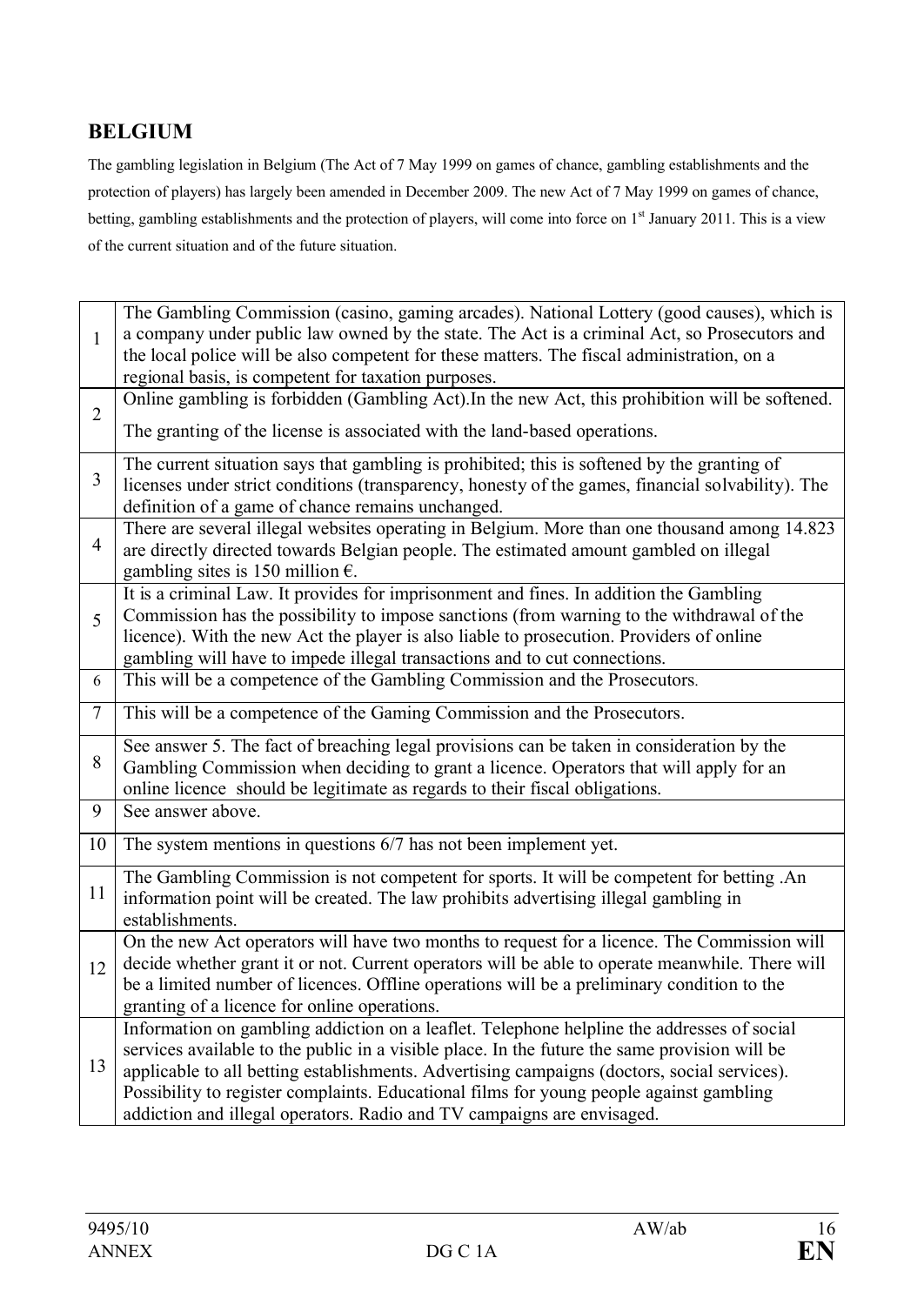# **CZECH REPUBLIC**

| $\mathbf{1}$   | The Ministry of Finance, which also exercises supervision with financial authorities and                                                                                                                                                                                                                                                                                                                                                                                                                                                                                                          |
|----------------|---------------------------------------------------------------------------------------------------------------------------------------------------------------------------------------------------------------------------------------------------------------------------------------------------------------------------------------------------------------------------------------------------------------------------------------------------------------------------------------------------------------------------------------------------------------------------------------------------|
|                | municipality bodies. However, the responsibility is partly shared with municipal bodies.                                                                                                                                                                                                                                                                                                                                                                                                                                                                                                          |
| $\overline{2}$ | Only on-line betting is authorized via Internet. It is granted through independent licensing, not<br>as an extension of authorization of off-line gambling.                                                                                                                                                                                                                                                                                                                                                                                                                                       |
| $\overline{3}$ | Illegal gambling is the gambling which has not been granted a license (Lotteries and Gamming                                                                                                                                                                                                                                                                                                                                                                                                                                                                                                      |
|                | Act). Cross border gambling is forbidden by this Act. The Ministry may grant an exception.                                                                                                                                                                                                                                                                                                                                                                                                                                                                                                        |
| $\overline{4}$ | Yes there are some. Neither the number of illegal Websites nor the income from the non-                                                                                                                                                                                                                                                                                                                                                                                                                                                                                                           |
|                | licensed gambling has been estimated so far.                                                                                                                                                                                                                                                                                                                                                                                                                                                                                                                                                      |
| 5              | Criminal complaints filled by the Ministry. The licensing permissions appear to be a more                                                                                                                                                                                                                                                                                                                                                                                                                                                                                                         |
|                | efficient measure against illegal betting. Blocking of websites is planned in the near future.                                                                                                                                                                                                                                                                                                                                                                                                                                                                                                    |
| 6              | No blocking system of financial transactions. Amendments to various legal acts would be                                                                                                                                                                                                                                                                                                                                                                                                                                                                                                           |
|                | necessary to make the blocking system workable.                                                                                                                                                                                                                                                                                                                                                                                                                                                                                                                                                   |
| $\tau$         | Blocking of Websites is planned in the near future.                                                                                                                                                                                                                                                                                                                                                                                                                                                                                                                                               |
| 8              | Unauthorized operating of lotteries and other similar games is a criminal act (Lotteries and<br>Gaming Act). Sanctions: number of sanctions including imprisonment. The Act specifies<br>financial penalties imposed by supervising bodies. The authority which granted a license can<br>withdraw or suspend operating for a certain period of time, if any condition under which the<br>license was granted ceases to be fulfilled. It is complicated to impose these sanctions. Criminal<br>proceedings launched by filling criminal complaints are usually terminated for lack of<br>evidence. |
|                | Broadcasting is not regulated specifically as regards the gambling operators. However, there is                                                                                                                                                                                                                                                                                                                                                                                                                                                                                                   |
| 9              | a restriction of advertising aimed at vulnerable groups of people. Internet gambling is not                                                                                                                                                                                                                                                                                                                                                                                                                                                                                                       |
|                | explicitly banned by the Lotteries and Gamming Act. The competent authority is the Council                                                                                                                                                                                                                                                                                                                                                                                                                                                                                                        |
|                | for Radio and Television Broadcasting. There is no specific supervisory authority for press.                                                                                                                                                                                                                                                                                                                                                                                                                                                                                                      |
| 10             | No.                                                                                                                                                                                                                                                                                                                                                                                                                                                                                                                                                                                               |
| 11             | The Czech Republic has filed a criminal complaint against foreign on-line gambling operators.                                                                                                                                                                                                                                                                                                                                                                                                                                                                                                     |
|                | The legislation does not contain any impediment or limitation for illegal operators to be                                                                                                                                                                                                                                                                                                                                                                                                                                                                                                         |
| 12             | licensed or authorized for operating in the Czech Republic. However, most illegal operators are                                                                                                                                                                                                                                                                                                                                                                                                                                                                                                   |
|                | based abroad and therefore they would not be granted authorizations since the law requires                                                                                                                                                                                                                                                                                                                                                                                                                                                                                                        |
|                | them to be located in the Czech Republic.                                                                                                                                                                                                                                                                                                                                                                                                                                                                                                                                                         |
|                | In connection with preparatory work on our new regulation few public discussions have been                                                                                                                                                                                                                                                                                                                                                                                                                                                                                                        |
| 13             | held, where among other issues, illegal operating was discussed.                                                                                                                                                                                                                                                                                                                                                                                                                                                                                                                                  |
|                |                                                                                                                                                                                                                                                                                                                                                                                                                                                                                                                                                                                                   |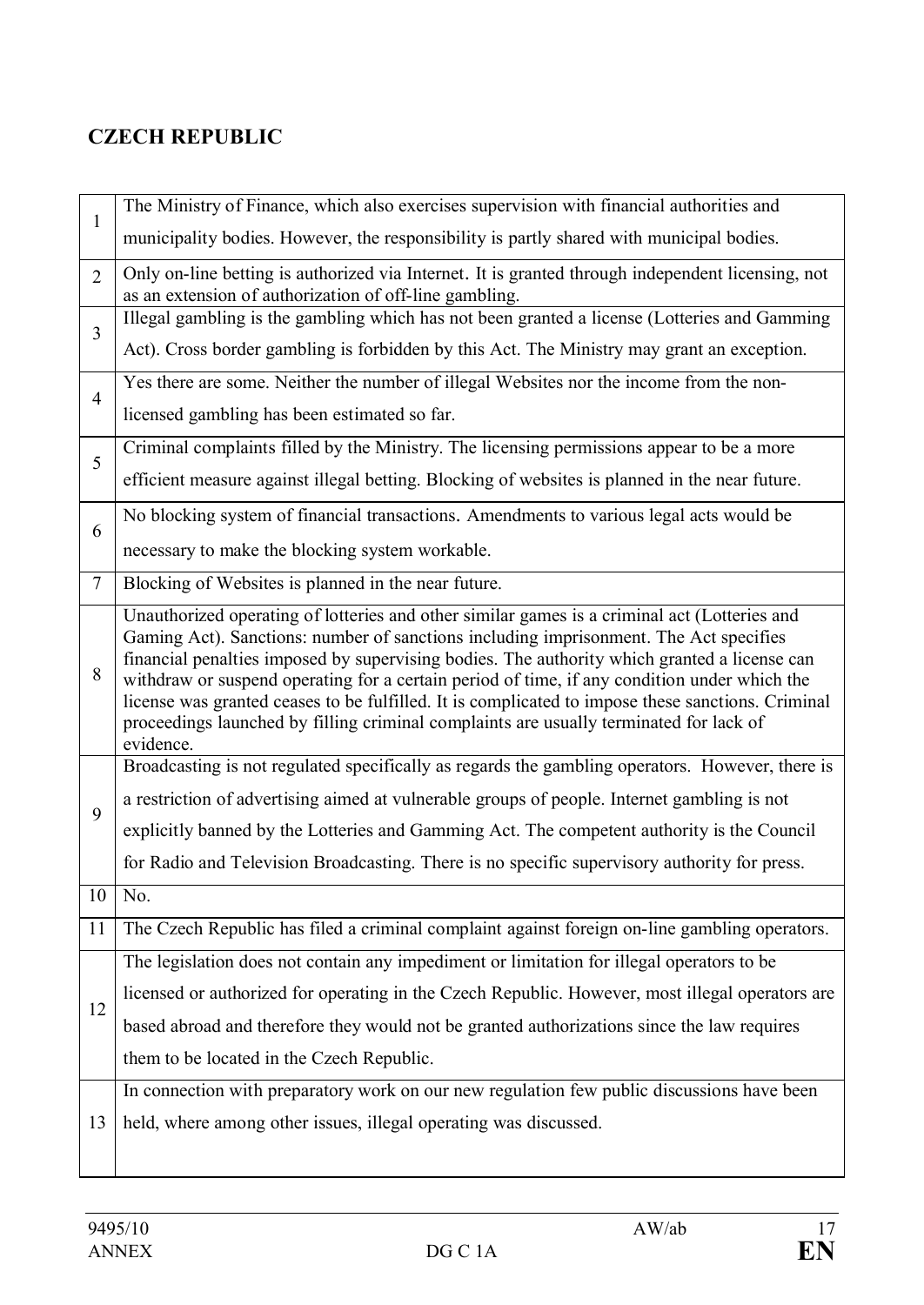# **CYPRUS**

|                | The Ministry of Finance. Other judicial and administrative authorities are the Ministry of the                                                                                                                                                                                                                                                                                                                                                                                                                                                   |
|----------------|--------------------------------------------------------------------------------------------------------------------------------------------------------------------------------------------------------------------------------------------------------------------------------------------------------------------------------------------------------------------------------------------------------------------------------------------------------------------------------------------------------------------------------------------------|
| $\mathbf{1}$   | Interior, the police and the District Courts.                                                                                                                                                                                                                                                                                                                                                                                                                                                                                                    |
| 2              | On-line gambling and betting are not authorised in Cyprus.                                                                                                                                                                                                                                                                                                                                                                                                                                                                                       |
| 3              | Gambling is considered legal when the operator holds a valid license according to the<br>Collective Bets (Taxation and Regulation) Law of 1997 to 2007. There are not specific criteria<br>for cross-border gambling, it is not presently regulated.                                                                                                                                                                                                                                                                                             |
| $\overline{4}$ | Yes, there are. No estimated number of illegal websites, or the amount of the income from                                                                                                                                                                                                                                                                                                                                                                                                                                                        |
|                | unauthorized online gambling.                                                                                                                                                                                                                                                                                                                                                                                                                                                                                                                    |
|                | The steps taken are those in the provisions of the Collective Bets (Regulation and Taxation)                                                                                                                                                                                                                                                                                                                                                                                                                                                     |
| 5              | Law. Suspend or revoke a licence, No license is issued for a year (M.F).                                                                                                                                                                                                                                                                                                                                                                                                                                                                         |
|                | The Police may search the premises (search warrant). Imprisonment and fine.                                                                                                                                                                                                                                                                                                                                                                                                                                                                      |
| 6              | No blocking system of financial transactions.                                                                                                                                                                                                                                                                                                                                                                                                                                                                                                    |
| $\tau$         | No blocking system of Web pages.                                                                                                                                                                                                                                                                                                                                                                                                                                                                                                                 |
| 8              | The Ministry of Finance may sanction a licensed operator engaged in illegal gambling<br>(provisions of the Collective Bets (Regulations and Taxation) Law 1997 until 2007. To revoke<br>or suspend licenses. No license issued for a year, for the premises whose operator had his<br>licence suspended. Anybody who has been convicted by a Court for an offence of lack of<br>honesty, or has committed an offence in breach of The Regulation and Taxation Law is<br>disqualified from obtaining a future license for a period of five years. |
|                | Advertisements and commercials by bookmaker's shops on betting and gambling are banned                                                                                                                                                                                                                                                                                                                                                                                                                                                           |
| 9              | on radio and TV. The sanction is different fines. The competent authority is the Radio and                                                                                                                                                                                                                                                                                                                                                                                                                                                       |
|                | Television Authority.                                                                                                                                                                                                                                                                                                                                                                                                                                                                                                                            |
| 10             | A court authorization is necessary for the police to search premises where there is suspicion of                                                                                                                                                                                                                                                                                                                                                                                                                                                 |
|                | illegal acting.                                                                                                                                                                                                                                                                                                                                                                                                                                                                                                                                  |
|                | It will be discussed in the near future. The advertising or sponsoring is not monitored. Each                                                                                                                                                                                                                                                                                                                                                                                                                                                    |
| 11             | organizer of sports events negotiates their own media rights with the providers. No intellectual                                                                                                                                                                                                                                                                                                                                                                                                                                                 |
|                | property rights are recognised.                                                                                                                                                                                                                                                                                                                                                                                                                                                                                                                  |
|                | Anybody who has been convicted by a Court for an offence which contains the element of lack                                                                                                                                                                                                                                                                                                                                                                                                                                                      |
|                | of honesty or moral obscenity or has committed an offence in breach of the Betting Houses,                                                                                                                                                                                                                                                                                                                                                                                                                                                       |
| 12             | Gambling Houses and Prevention of Gambling Law or Collective Bets (Regulation and                                                                                                                                                                                                                                                                                                                                                                                                                                                                |
|                | Taxation Law) is allowed to hold a betting licence five years after the commitment of the                                                                                                                                                                                                                                                                                                                                                                                                                                                        |
|                | offence.                                                                                                                                                                                                                                                                                                                                                                                                                                                                                                                                         |
| 13             | N/A                                                                                                                                                                                                                                                                                                                                                                                                                                                                                                                                              |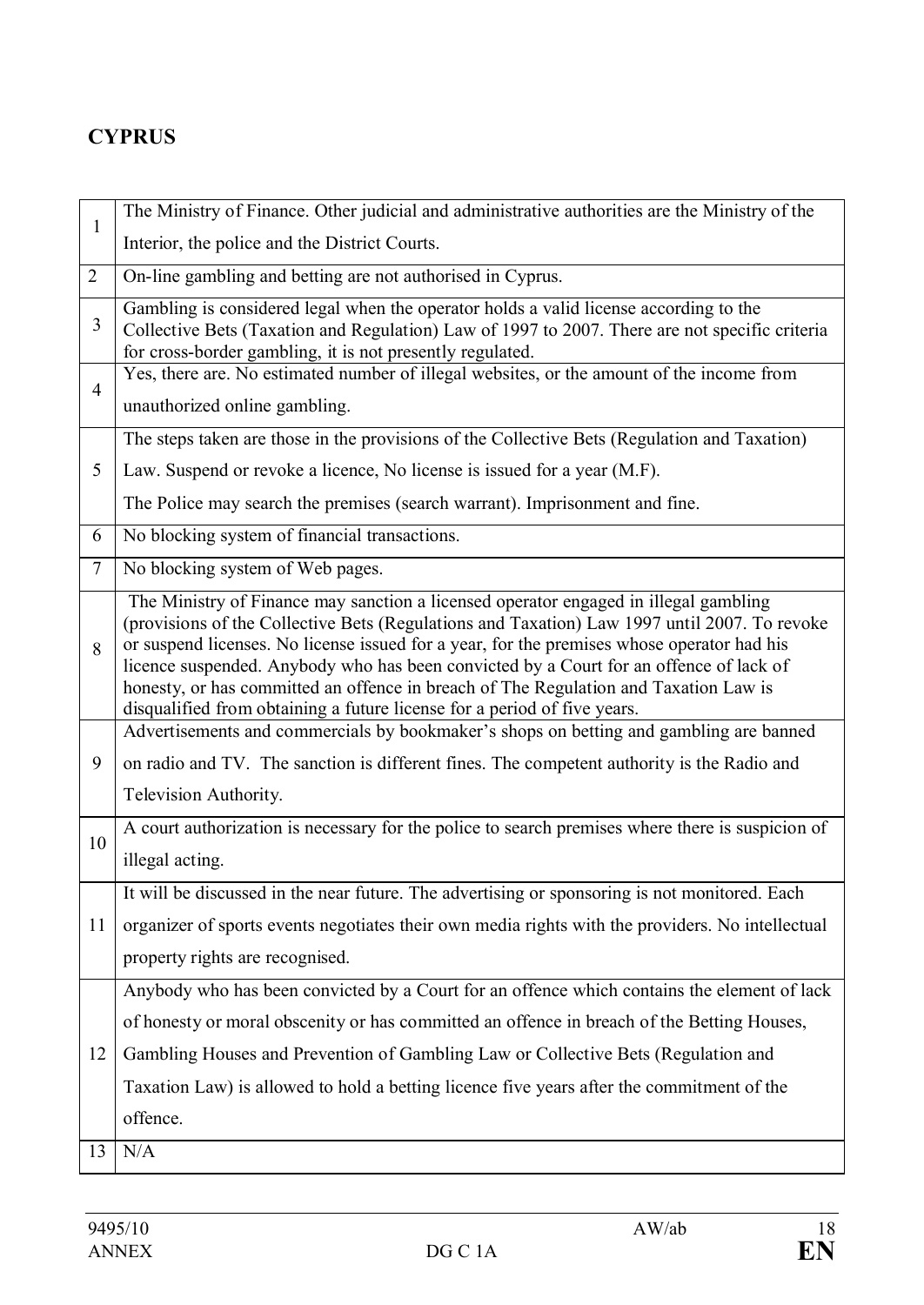# **DENMARK**

(Answers based on the draft of the new Law expected to enter into force on 1st January 2011)

|                | The Ministry of Taxation, a division called The Danish Gaming Board.                                                                                                                                                                                                                                                                                                                                                                                                                                                                                                                                                                                                                                                                                                      |
|----------------|---------------------------------------------------------------------------------------------------------------------------------------------------------------------------------------------------------------------------------------------------------------------------------------------------------------------------------------------------------------------------------------------------------------------------------------------------------------------------------------------------------------------------------------------------------------------------------------------------------------------------------------------------------------------------------------------------------------------------------------------------------------------------|
| $\overline{2}$ | According to the draft new legislation a licence can be obtained for on-line and off-line betting<br>supply (betting on horses and dog races excluded). Another license can be obtained for supply<br>of games in an online casino, poker included.                                                                                                                                                                                                                                                                                                                                                                                                                                                                                                                       |
| 3              | It is legal when the supplier holds a Danish license. To supply gambling in Denmark without a<br>Danish license is not allowed.                                                                                                                                                                                                                                                                                                                                                                                                                                                                                                                                                                                                                                           |
| $\overline{4}$ | Gambling operators licensed from other countries are active. The number of illegal suppliers is<br>not known. The estimated amount could be around 25-30. It is estimated that the total amount<br>in 2008 of illegal betting on Internet corresponds to 430 million in gross gaming revenue.                                                                                                                                                                                                                                                                                                                                                                                                                                                                             |
| 5              | Blocking of credit cards payments. It will become a criminal offence for Internet service<br>providers to mediate Internet access to illegal gaming systems. By advertising bans. This<br>prohibition has been already implemented in gaming legislation.                                                                                                                                                                                                                                                                                                                                                                                                                                                                                                                 |
| 6              | The draft new legislation provides for bank transactions blocking.                                                                                                                                                                                                                                                                                                                                                                                                                                                                                                                                                                                                                                                                                                        |
| 7              | The draft law suggests expanding the penal sanctions that relate to the mediation of gaming<br>providers that do not hold a licence, so that it becomes a criminal offence to mediate the<br>payment of stakes and winnings of games and Internet access to an illegal gaming system.                                                                                                                                                                                                                                                                                                                                                                                                                                                                                     |
|                | Supply of illegal gambling will be regarded as a breach of the Danish gambling law,                                                                                                                                                                                                                                                                                                                                                                                                                                                                                                                                                                                                                                                                                       |
| 8              | punishable with fines and imprisonment up to a year. The draft law states that the licensing                                                                                                                                                                                                                                                                                                                                                                                                                                                                                                                                                                                                                                                                              |
|                | authority can reject applications from operators or persons indicted or convicted for a crime.                                                                                                                                                                                                                                                                                                                                                                                                                                                                                                                                                                                                                                                                            |
| 9              | Advertisement in favour of unlicensed gambling operators and games not permitted is illegal<br>and punishable with a fine.                                                                                                                                                                                                                                                                                                                                                                                                                                                                                                                                                                                                                                                |
| 10             | No.                                                                                                                                                                                                                                                                                                                                                                                                                                                                                                                                                                                                                                                                                                                                                                       |
| 11             | Organizers of sports event are not allowed to use/show advertisements for unlicensed gambling<br>operators (see answer 9). The competent authority is the Danish Gaming Board. Directive<br>2007/65/EC ON Audio Visual Media. It assists TV-station licensed in other member state<br>circumventing and advertisement ban thus creating an obstacle against the enforcement of<br>illegal gambling.                                                                                                                                                                                                                                                                                                                                                                       |
| 12             | The draft gambling law does not limit the number of licenses to offer betting and casino games.<br>The duration can be up to 5 years. In the period between the draft is passed and comes into<br>force (6 months) DNS blocking and penal sanctions might be used. The draft law states that the<br>national authority can reject the application from operators convicted of a crime which presents<br>a risk of misuse of the possibility to work with gaming. A violation of the current law will<br>normally not been seen to present such a risk. In this transitional period the gaming operators<br>will be able to apply for and receive a license in order to be able to supply gaming services on<br>the Danish market as soon as the new law comes into force. |
| 13             | Not currently.                                                                                                                                                                                                                                                                                                                                                                                                                                                                                                                                                                                                                                                                                                                                                            |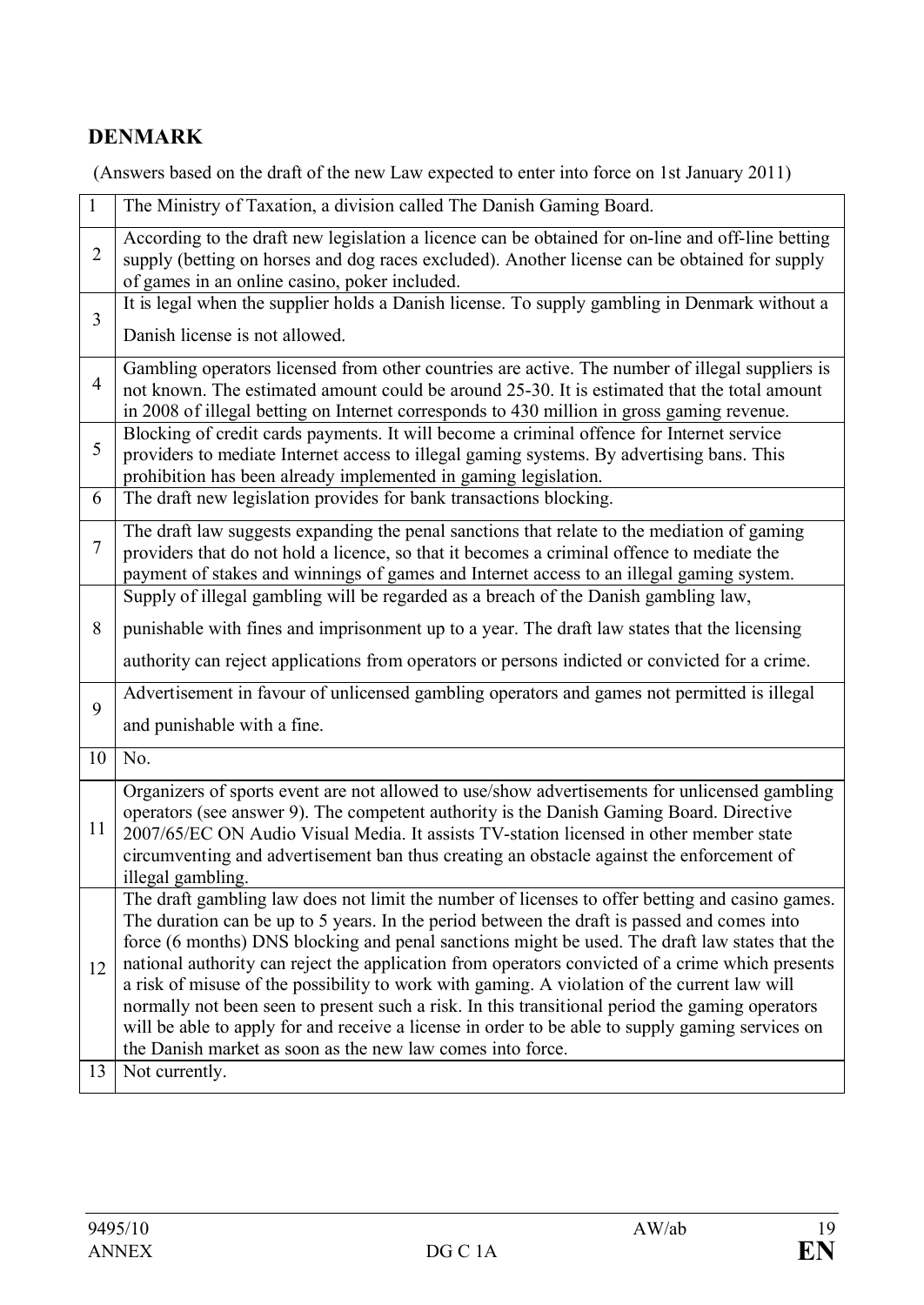# **ESTONIA**

| 1              | Licensing and supervision of authorised gambling operators The Tax and Customs Board of<br>Estonia. The supervisory authority for the AML/CFT issues and the compliance with the Anti<br>Money Laundering and Terrorist Financing Act is the Estonian Financial Intelligence Unit. The                                                                                                                                                                                                                                                                                                                                                                                                                                                                |
|----------------|-------------------------------------------------------------------------------------------------------------------------------------------------------------------------------------------------------------------------------------------------------------------------------------------------------------------------------------------------------------------------------------------------------------------------------------------------------------------------------------------------------------------------------------------------------------------------------------------------------------------------------------------------------------------------------------------------------------------------------------------------------|
|                | Estonian Consumer Protection Board (advertisement of gambling). The general gambling<br>policy and drafting of legal acts the Ministry of Finance.                                                                                                                                                                                                                                                                                                                                                                                                                                                                                                                                                                                                    |
| $\overline{2}$ | Yes. (1/1/10) There is a 2-level licensing system for on-line gambling. The activity license<br>establishes the right to organise a specified type of gambling (totos, betting, and games of skill)<br>and is the precondition to apply for the operating license, specifying the exact place or manner<br>the gambling type will be organised. The activity licence procedure will concentrate on the<br>operator as a legal person. The operating license procedure will concentrate on compliance<br>with the technical requirements. Activity license may be awarded to a privately-owned legal<br>person. The operation license for remote gambling can be only given to the holders of activity<br>licenses for the relevant types of gambling. |
| $\overline{3}$ | The Gambling Act states that only the forms of gambling which conform to the requirements<br>of this Act may be organised.                                                                                                                                                                                                                                                                                                                                                                                                                                                                                                                                                                                                                            |
| $\overline{4}$ | Since the Estonian regulation came to force in January 2010 the licensing has taken its due<br>course. More information available in April 2010. No further estimations have been carried out<br>on that subject.                                                                                                                                                                                                                                                                                                                                                                                                                                                                                                                                     |
| 5              | Estonia is implementing blocking mechanisms for the communication service providers and for                                                                                                                                                                                                                                                                                                                                                                                                                                                                                                                                                                                                                                                           |
|                | the payment intermediaries from 15 March 2010.                                                                                                                                                                                                                                                                                                                                                                                                                                                                                                                                                                                                                                                                                                        |
| 6              | See answer 5.                                                                                                                                                                                                                                                                                                                                                                                                                                                                                                                                                                                                                                                                                                                                         |
| $\overline{7}$ | ISP blocking to block a specified IP through precept issued by the Tax and Customs Board. In<br>other communication services (broadcasting, telephone companies) the precept will be issued<br>to stop the enabling of services to the illegal remote gambling organisers. The payment<br>services providers will have to freeze the accounts used to organise illegal gambling in Estonia.<br>From 2011 the payments to any frozen account will be blocked if the receiver is the account<br>holder specified in the Tax and Customs Board's precept.                                                                                                                                                                                                |
| 8              | The organization of illegal gambling is a misdemeanour. Repeated act is punished as a criminal<br>offence. Economic activities without licence and prohibited economic activities.                                                                                                                                                                                                                                                                                                                                                                                                                                                                                                                                                                    |
| 9              | Advertising of any gambling operations is subject to a general prohibition. The supervisory<br>authority is the Consumer Protection Board. Breaches of law are sanctioned with fines.                                                                                                                                                                                                                                                                                                                                                                                                                                                                                                                                                                 |
| 10             | N <sub>0</sub>                                                                                                                                                                                                                                                                                                                                                                                                                                                                                                                                                                                                                                                                                                                                        |
| 11             | No such trends have been identified so far. The trade mark and presentation of the sponsor<br>disclosed in the sponsor's announcement is not considered advertising according to the<br>Advertising Act. A trade mark of an organiser of gambling which does not express gambling, a<br>casino or a chance of winning in words or depict it in a picture may be exhibited.                                                                                                                                                                                                                                                                                                                                                                            |
| 12             | N <sub>o</sub>                                                                                                                                                                                                                                                                                                                                                                                                                                                                                                                                                                                                                                                                                                                                        |
| 13             | No such campaigns are planned by Estonian authorities at the present.                                                                                                                                                                                                                                                                                                                                                                                                                                                                                                                                                                                                                                                                                 |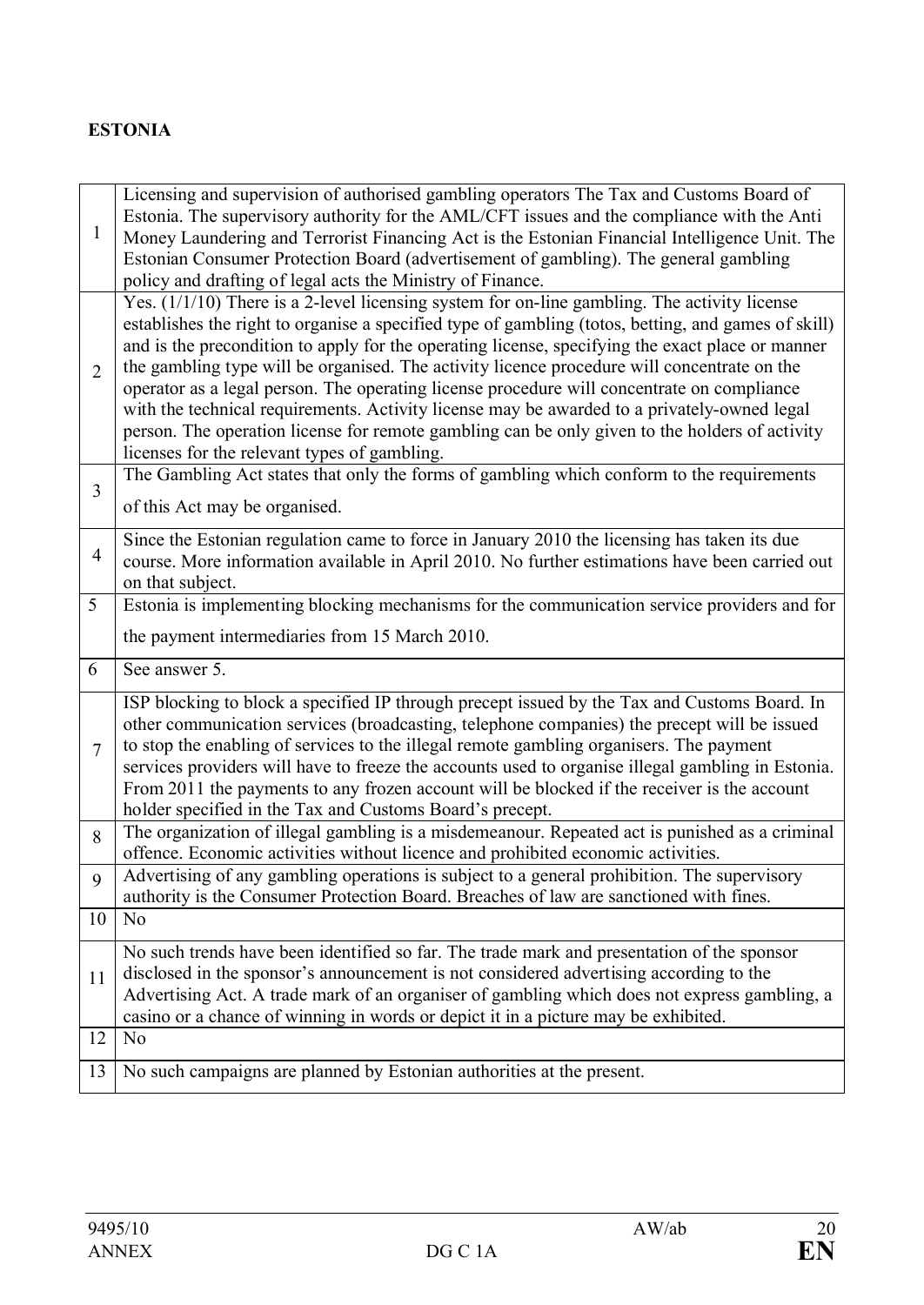#### **FINLAND**

|                | The Government grants licenses upon proposition of the Ministry of the Interior. The National                                                                                                                                                                                                                                                                                                                                   |
|----------------|---------------------------------------------------------------------------------------------------------------------------------------------------------------------------------------------------------------------------------------------------------------------------------------------------------------------------------------------------------------------------------------------------------------------------------|
|                | police Board / Gaming Administration is responsible for control of authorised operators as well                                                                                                                                                                                                                                                                                                                                 |
| 1              | as gaming activities. Other judicial or administrative authorities: The Ministry of the Interior,                                                                                                                                                                                                                                                                                                                               |
|                | The Ministry of Social Affairs and Health, The Ministry of Education and The Ministry of                                                                                                                                                                                                                                                                                                                                        |
|                | Agriculture and Forestry.                                                                                                                                                                                                                                                                                                                                                                                                       |
| $\overline{2}$ | On-line gambling and betting is authorized. Regulation: The Lotteries Act. Licensed operators<br>may offer games belonging to which the license has been granted for, off-line, on-line or<br>internet.                                                                                                                                                                                                                         |
| $\overline{3}$ | The criteria by which gambling is assessed are laid down in the Lotteries Act. There are no                                                                                                                                                                                                                                                                                                                                     |
|                | other specific criteria regarding cross-border gambling. A license must be granted.                                                                                                                                                                                                                                                                                                                                             |
| $\overline{4}$ | Yes they are. Around 70 foreign gaming operators. There is no valid estimated amount of the                                                                                                                                                                                                                                                                                                                                     |
|                | income from non licensed / unauthorized gambling.                                                                                                                                                                                                                                                                                                                                                                               |
| 5              | Request to police to investigate actors who act against prohibitions on running a lottery is laid<br>down in section 62 of the Lotteries Act. According to the draft law pending in the Parliament<br>prohibition on running games and penalty payment are proposed as new tools for the authority<br>to be used against illegal gambling and betting.                                                                          |
| 6              | No blocking system of financial transactions.                                                                                                                                                                                                                                                                                                                                                                                   |
| $\overline{7}$ | No blocking system of Web pages offering unauthorized gambling and betting.                                                                                                                                                                                                                                                                                                                                                     |
| 8              | Sanctions are laid down in the Penal Code, fines and imprisonment. Regarding the<br>disqualification from obtaining a future license Finland has a monopoly system and the<br>question has not become current yet.                                                                                                                                                                                                              |
|                | Prohibitions on running lottery laid down in the Lotteries Act apply to all. National Police                                                                                                                                                                                                                                                                                                                                    |
| 9              | Board prohibits marketing of gaming and penalty payments are proposed in the draft law                                                                                                                                                                                                                                                                                                                                          |
|                | pending in the Parliament.                                                                                                                                                                                                                                                                                                                                                                                                      |
| 10             | No.                                                                                                                                                                                                                                                                                                                                                                                                                             |
| 11             | No actions to protect sports competitions against unauthorized commercial exploitation. It is<br>not allowed the advertising or sponsoring of the organisation of sports events from<br>unauthorized sports betting operators. Finnish legislation does recognize economic rights to the<br>organizers of sports events in general, even though legislation related to lotteries and gaming<br>does not handle economic rights. |
| 12             | The national legislation does not provide impediment or limitation for illegal operator to be<br>licensed as an authorized gambling or betting operator. No transitional period.                                                                                                                                                                                                                                                |
| 13             | There are public campaigns informing citizens about excessive gaming in general.                                                                                                                                                                                                                                                                                                                                                |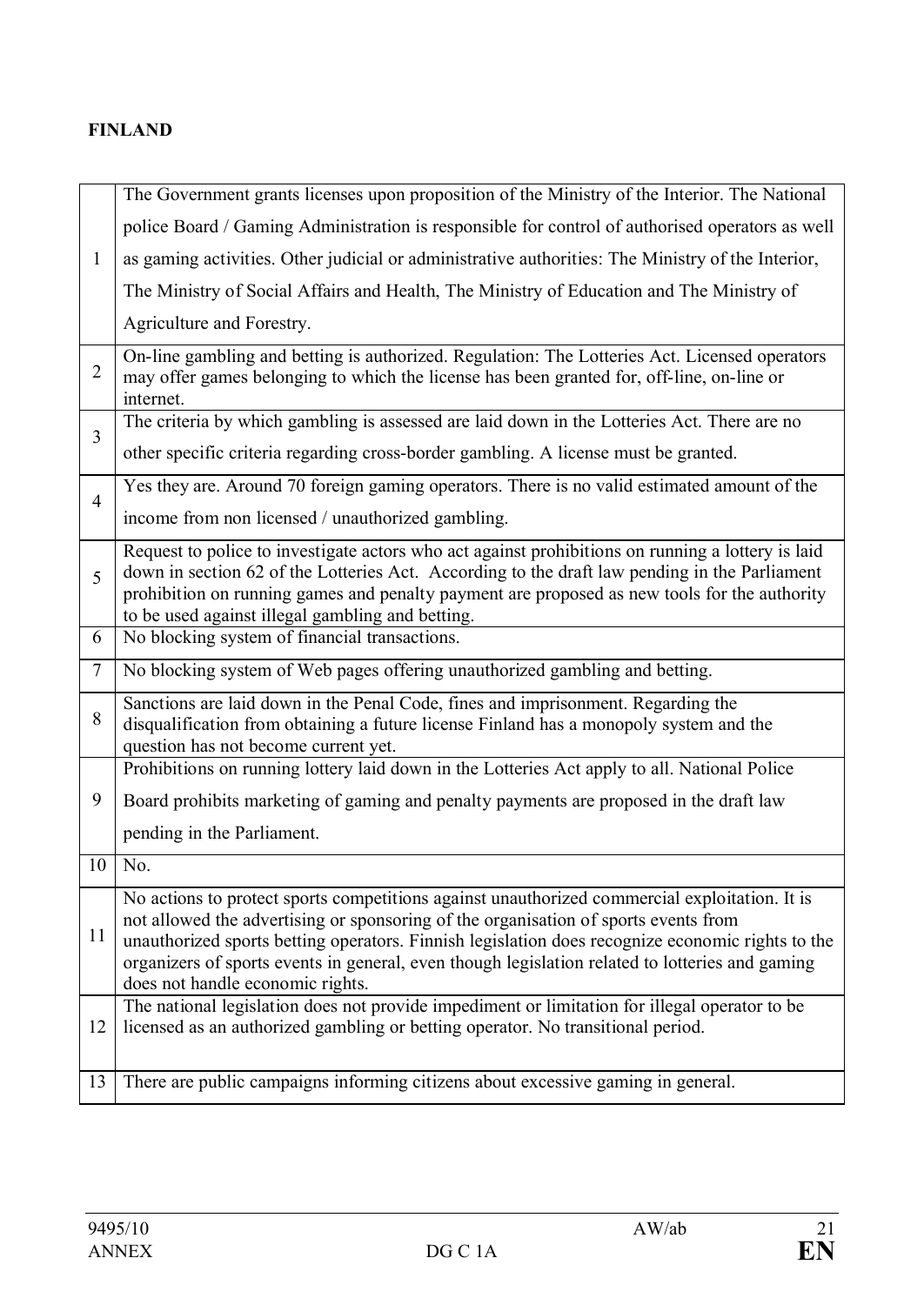## **FRANCE**

| $\mathbf{1}$   | The regulations applied vary according to the category of the gambling involved. Ministry of<br>the Interior, National Racing and Gambling Service, The Minister of Agricultural, The<br>Minister of the Budget. La Française des Jeux is the state-owned entity entrusted with the<br>monopoly on lotteries and sport betting (Minister for the Budget and Minister for the<br>Economy). The scope of the bill relating to opening to competition and to regulation of the<br>online gaming market (which should be enacted in the course of 2010) is confined solely to<br>online horse racing betting, online sports betting and online poker. |
|----------------|---------------------------------------------------------------------------------------------------------------------------------------------------------------------------------------------------------------------------------------------------------------------------------------------------------------------------------------------------------------------------------------------------------------------------------------------------------------------------------------------------------------------------------------------------------------------------------------------------------------------------------------------------|
| $\overline{2}$ | Two licensed operators for online gambling and betting: La Française des Jeux which has the<br>monopoly on the operation of online lotteries and sports betting, and Paris Mutuel Urbain<br>(PMU, online horse racing betting). On the basis of the above-mentioned bill, once the online<br>gambling and betting market opens to competition, all operators in possession of a licence<br>issued by Online Gambling Regulatory Authority will also be authorised to propose online<br>gambling and betting services.                                                                                                                             |
| 3              | The legality of a gambling or betting service is determined by the existence of an<br>administrative authorisation, whether the concerned operators provide on-line or off-line<br>services.                                                                                                                                                                                                                                                                                                                                                                                                                                                      |
| $\overline{4}$ | There are online operators licensed in other European Union Member States and even outside<br>the EU that offer their services to French consumers in violation of the law. 5000 illegal online<br>gambling and betting sites estimated. The estimated amount of the income 3 and 4 billion euro<br>annually, whether the services are operated by authorised or unauthorised operators.                                                                                                                                                                                                                                                          |
| 5              | Finding and prosecution of violations in the areas of off-line gambling and betting is upon the<br>National Criminal Police Directorate of the Ministry of Interior. (National racing and<br>Gambling Service). Enforcement against illegal online gambling is entrusted mainly to<br>OCLCTIC and the SCCJ. The bill relating to the opening to competition and to regulation of<br>the online gaming market calls for the implementation of new tools.                                                                                                                                                                                           |
| 6              | The system for blocking financial transactions is not yet developed.                                                                                                                                                                                                                                                                                                                                                                                                                                                                                                                                                                              |
| $\tau$         | The system for blocking access to illegal gambling Websites is not yet developed.                                                                                                                                                                                                                                                                                                                                                                                                                                                                                                                                                                 |
| 8              | Within the framework of the adoption of the bill the sanctions: imprisonment fines, closing for<br>up to 5 years, disqualifications from exercising the activity exercised in violation of regulations<br>and dissolution or disqualification or revocation of license or authorisation.                                                                                                                                                                                                                                                                                                                                                          |
| 9              | Advertising in favour of an illegal gambling or betting operator is punishable by a fine. The<br>judicial authority has the competence of sanctioning.                                                                                                                                                                                                                                                                                                                                                                                                                                                                                            |
| 10             | Only the judge is competent to order ISPs to block access to illegal online gambling and<br>betting sites. The blocking of financial flows may be ordered by the Ministers for the Budget,<br>the Finance and the Interior. The sanctions for offering illegal gambling or advertising in<br>favour of illegal gambling services are decided by a judge.                                                                                                                                                                                                                                                                                          |
| 11             | A 1992 Law vested a property right in sports organisers. References to the bill.<br>According to the bill, both ARJEL and the French Competition Authority will have to approve<br>all agreements signed between operators and competitions organisers. The sponsorship of<br>sports competition and sport teams by unauthorized sports betting operators is a criminal<br>offence under the Bill.                                                                                                                                                                                                                                                |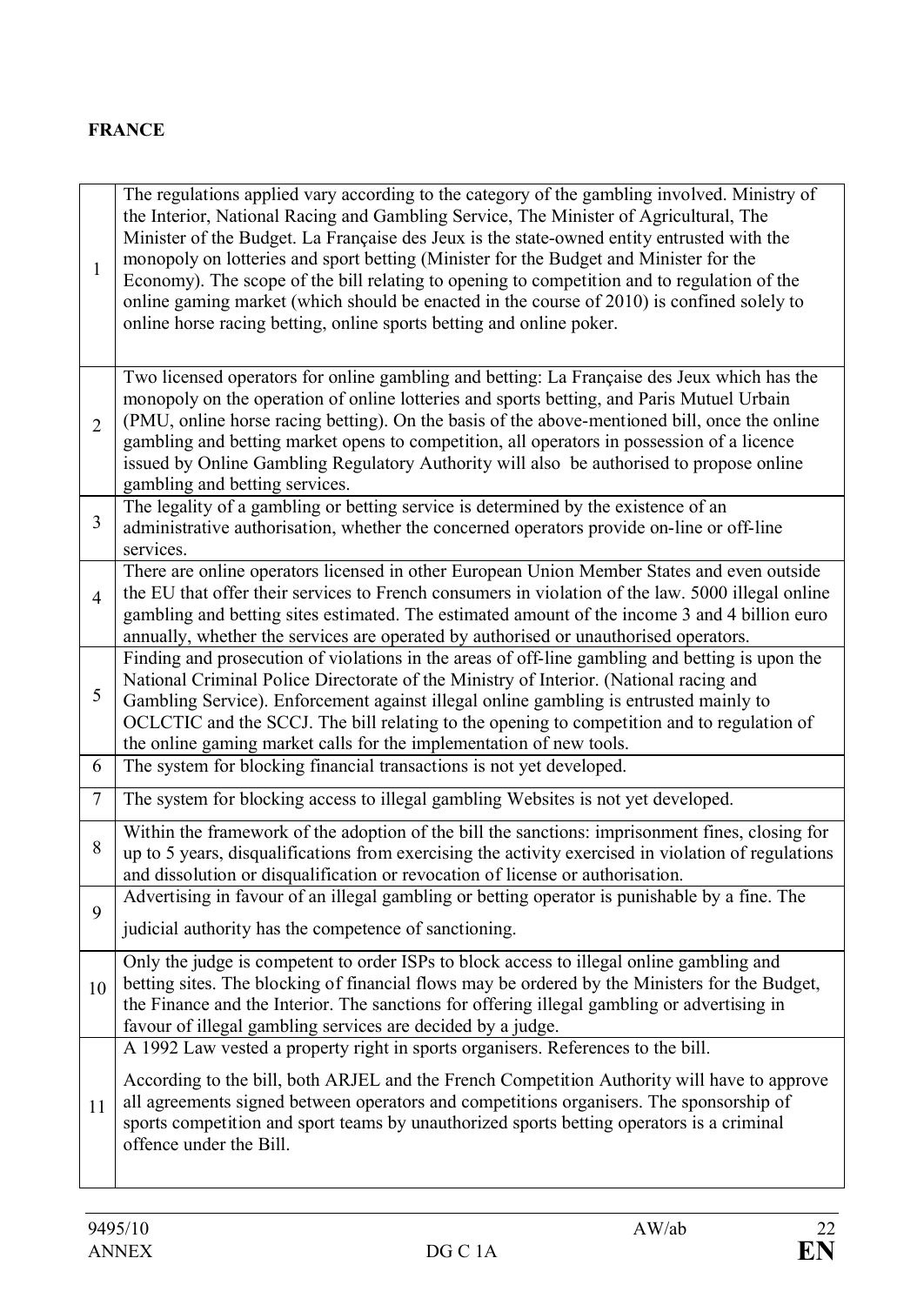| 12 | According to the French positive law, an entity convicted of illegal operation of gambling or<br>betting services may be sentenced with additional sanctions disqualifying it from exercising the<br>profession of gambling operator or from applying for an authorisation which is required to<br>exercise said activity. The Bill provides that Online Gambling Regulatory Authority may<br>refuse to issue a licence to a person who has been convicted after a proper trial for illegal<br>operation of gambling and betting services. |
|----|--------------------------------------------------------------------------------------------------------------------------------------------------------------------------------------------------------------------------------------------------------------------------------------------------------------------------------------------------------------------------------------------------------------------------------------------------------------------------------------------------------------------------------------------|
| 13 | The French authorities are currently analysing the possibility of implementing such<br>information campaigns. The future Online Gambling Regulatory Authority will post on its<br>website a "white list" of operators to which it has granted a licence, to inform the public.                                                                                                                                                                                                                                                             |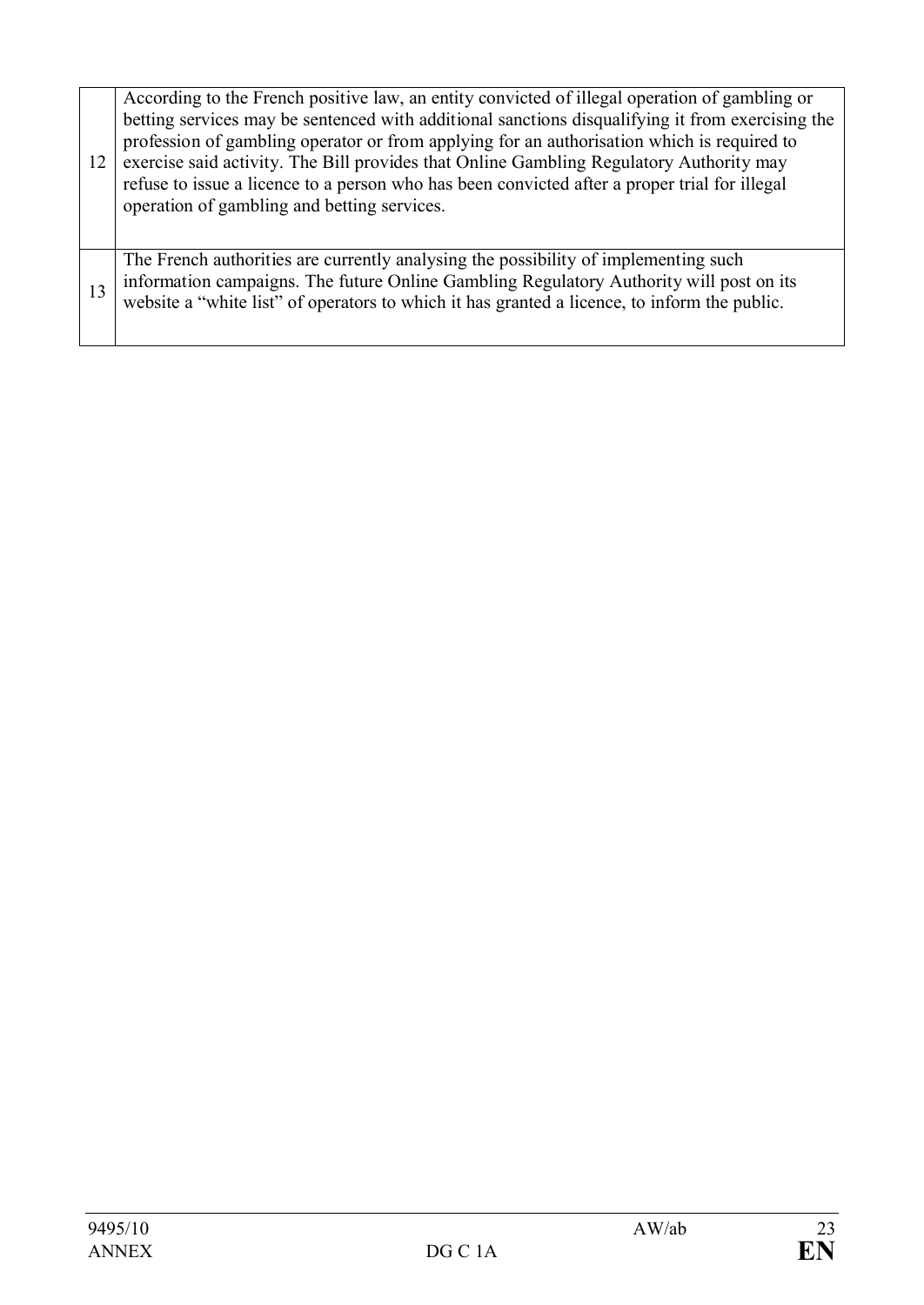## **GERMANY**

German legislation differentiates between the type, and the intensity of risk of specific games of chance. This has a corresponding impact on whether jurisdiction for such games lies at level of the Federal Government (Bund) or the Federal States (Länder).

| $\mathbf{1}$   | The issuing of licenses (lotteries, sport betting, and other games of chance) is regulated in the<br>Inter-State Gambling Agreement, as well as the implementing provisions of the Federal States.<br>Under this legislation the responsibility for oversight and issuance of licenses falls to the<br>respective Ministries of Interior. Depending on the type of gambling other authorities may hold<br>competences (local or district public authorities). In some cases the Federal State supervisory<br>authorities for private broadcasters. Slot machines fall within the remit or local trade<br>authorities. |
|----------------|-----------------------------------------------------------------------------------------------------------------------------------------------------------------------------------------------------------------------------------------------------------------------------------------------------------------------------------------------------------------------------------------------------------------------------------------------------------------------------------------------------------------------------------------------------------------------------------------------------------------------|
| $\overline{2}$ | No. (Inter-State Gambling Agreement). The organising and arranging of public games of                                                                                                                                                                                                                                                                                                                                                                                                                                                                                                                                 |
|                | chance on the Internet is prohibited without exception. It applies to on-line slot machines too.                                                                                                                                                                                                                                                                                                                                                                                                                                                                                                                      |
|                | It is unlawful to operate or organise a game of chance, or to make equipment available for                                                                                                                                                                                                                                                                                                                                                                                                                                                                                                                            |
| $\overline{3}$ | games of chance, without the permission of public authorities. (German Criminal Code).                                                                                                                                                                                                                                                                                                                                                                                                                                                                                                                                |
|                | No specific criteria for cross-border gambling.                                                                                                                                                                                                                                                                                                                                                                                                                                                                                                                                                                       |
| $\overline{4}$ | Yes. No reliable estimated number of illegal websites or the amount of the income from non-                                                                                                                                                                                                                                                                                                                                                                                                                                                                                                                           |
|                | licensed/unauthorised gambling.                                                                                                                                                                                                                                                                                                                                                                                                                                                                                                                                                                                       |
|                | The responsible supervisory authorities use prohibition orders to take legal action against                                                                                                                                                                                                                                                                                                                                                                                                                                                                                                                           |
|                | illegal operators, access providers and registrars. In the domain of on-line gambling, each                                                                                                                                                                                                                                                                                                                                                                                                                                                                                                                           |
| 5              | gaming supervisory authority issues its own prohibition orders to the territory of its own                                                                                                                                                                                                                                                                                                                                                                                                                                                                                                                            |
|                | Federal State. It has been effective to eliminate illegal operators located in Germany. The                                                                                                                                                                                                                                                                                                                                                                                                                                                                                                                           |
|                | enforcement of prohibitions orders against operators located abroad is much more difficult.                                                                                                                                                                                                                                                                                                                                                                                                                                                                                                                           |
|                | The competent Federal state supervisory authority may prohibit banks and financial service                                                                                                                                                                                                                                                                                                                                                                                                                                                                                                                            |
| 6              | institutions from being involved in payments and payouts relating to illegal games of chance.                                                                                                                                                                                                                                                                                                                                                                                                                                                                                                                         |
|                | There is not yet a report on experiences with the blockage of financial transactions.                                                                                                                                                                                                                                                                                                                                                                                                                                                                                                                                 |
|                | No. Gaming authorities have focused on taking action against operators, intermediaries and                                                                                                                                                                                                                                                                                                                                                                                                                                                                                                                            |
|                | content providers.                                                                                                                                                                                                                                                                                                                                                                                                                                                                                                                                                                                                    |
|                | Unlawful gambling (without the permission of a public authority) constitutes criminal offence                                                                                                                                                                                                                                                                                                                                                                                                                                                                                                                         |
|                | under the German Criminal Code. Sanctions: imprisonment, confiscation of winnings and                                                                                                                                                                                                                                                                                                                                                                                                                                                                                                                                 |
| 8              | fines. If a commercial operator is convicted under the provisions of the German Criminal Code                                                                                                                                                                                                                                                                                                                                                                                                                                                                                                                         |
|                | or Trade Regulation Act, a relevant trade authority may revoke, or refuse to issue the                                                                                                                                                                                                                                                                                                                                                                                                                                                                                                                                |
|                | operator's license to install slot machines or to operate amusement arcade or similar                                                                                                                                                                                                                                                                                                                                                                                                                                                                                                                                 |
|                | establishment.                                                                                                                                                                                                                                                                                                                                                                                                                                                                                                                                                                                                        |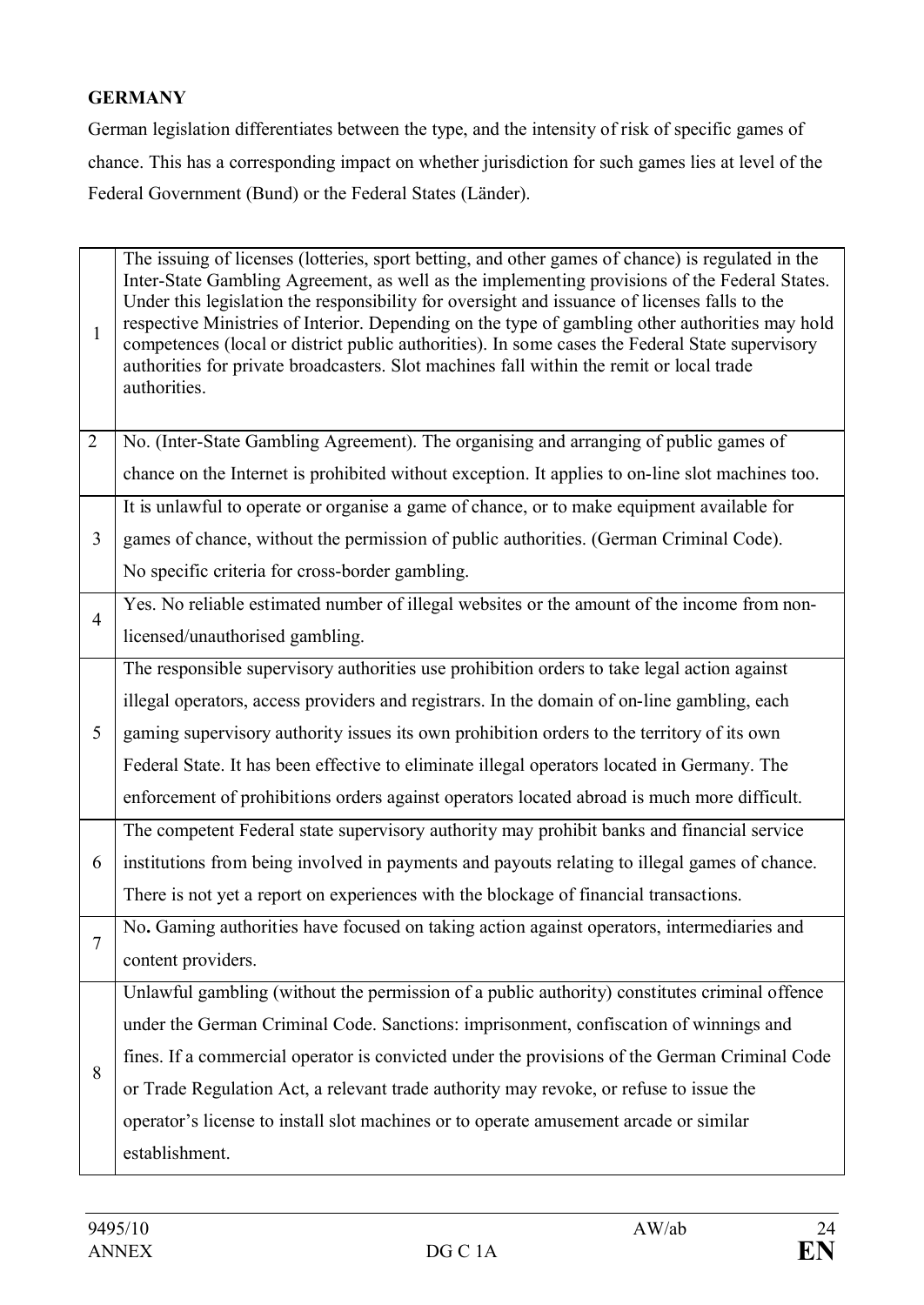| 9  | It is prohibited to advertise unauthorised games of chance (Inter-State Gambling Agreement).       |
|----|----------------------------------------------------------------------------------------------------|
|    | The Gaming supervisory authorities of the Federal States and in certain cases responsibility       |
|    | also falls to media authorities.                                                                   |
|    |                                                                                                    |
| 10 | N <sub>o</sub>                                                                                     |
|    |                                                                                                    |
|    | German law does not provide any specific ancillary copyright (related rights) or separate event    |
|    | protection for sport events. Any legislative initiatives on the part of the Federal Government,    |
| 11 | the competent authority in this area; are unknown at this time. The advertising of unlawful        |
|    | games of chance (including sport betting and advertising in the form of publicity-oriented         |
|    | sponsorship) is prohibited.                                                                        |
|    |                                                                                                    |
|    | Only lotteries and sport betting may be organised legally by the Federal States or by private      |
|    | companies in which the Federal States are definitively involved. It is not possible for other      |
|    | providers to receive a license (monopoly).                                                         |
| 12 | The reliability of the commercial operator is essential precondition for the issuance of a license |
|    | (slot machines, amusement arcade). If an operator is engaged in illegal activities or convicted    |
|    | for the unauthorised organisation (German Criminal Code), such operator is unreliable. In such     |
|    | cases operators will not be issued license.                                                        |
|    |                                                                                                    |
|    | There has been no coordinated nationwide public outreach campaign to date. Information             |
|    | (addiction counselling agencies of the Federal states, and other counselling agencies) on the      |
|    | dangers of gambling addiction and the risks of illegal gambling. Operators are required to         |
| 13 | display informational material on the risks of excessive gambling. Providing information on        |
|    | addiction and the risks of illegal gambling serves the policy objective of consumer protection.    |
|    |                                                                                                    |
|    |                                                                                                    |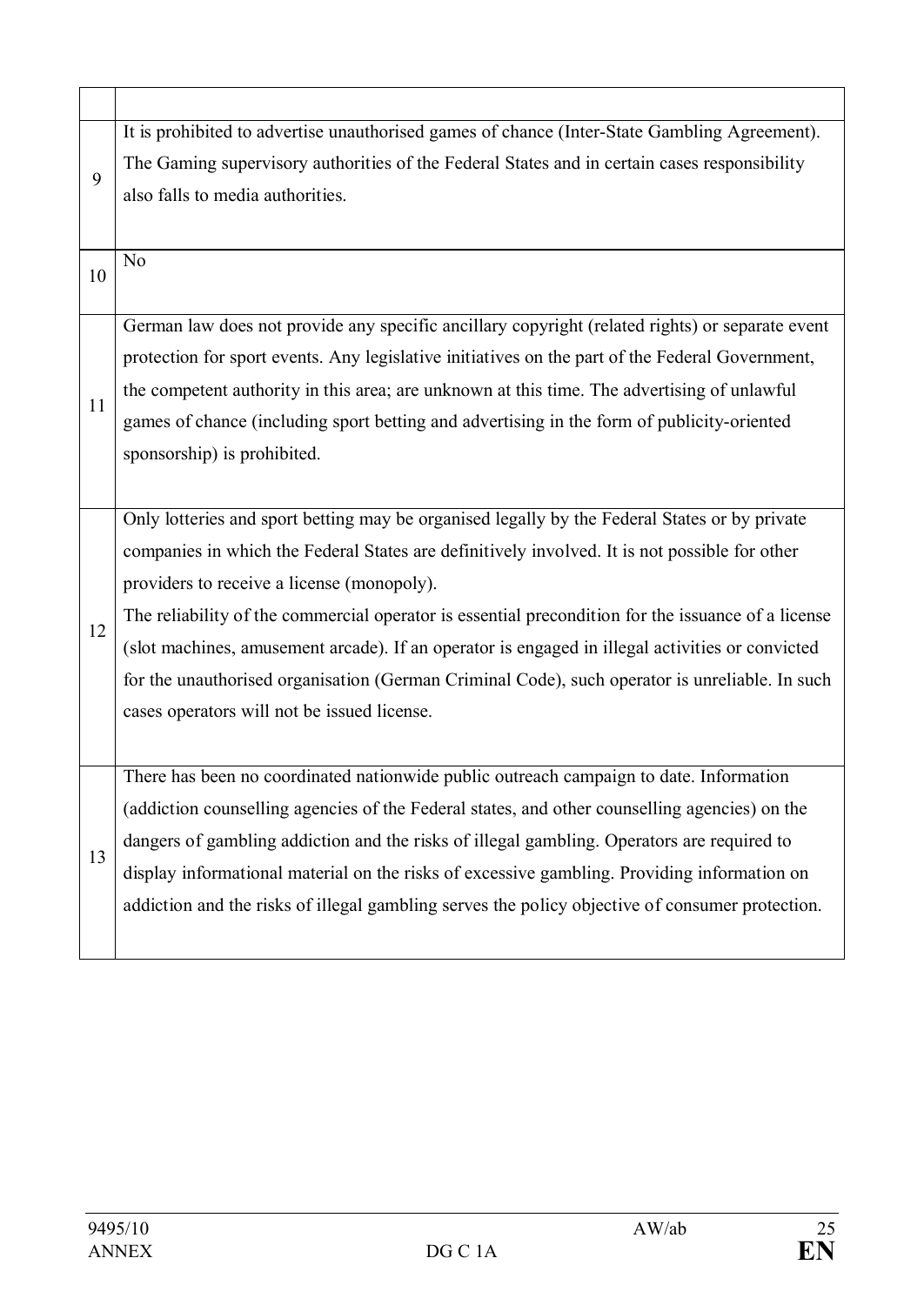## **GREECE**

|                 | The state authorities exercise according to the national legislation. There is a single regulatory                                                                                                                                                                                                                                                                                                                                                                      |
|-----------------|-------------------------------------------------------------------------------------------------------------------------------------------------------------------------------------------------------------------------------------------------------------------------------------------------------------------------------------------------------------------------------------------------------------------------------------------------------------------------|
| $\mathbf{1}$    | authority, The Committee for the Supervision and Control of Gambling.                                                                                                                                                                                                                                                                                                                                                                                                   |
| $\overline{2}$  | Absolute prohibition on the provision of betting and gambling services through the Internet<br>within the Greek jurisdiction. Dispositions of the national legislation. No licensing system and<br>no extension to the online betting and gambling of the authorization for the offline betting and<br>gambling is provided in the Hellenic Republic.                                                                                                                   |
| 3               | Illegal are all betting and gambling services organized, managed, operated, and provided by<br>operators that have not been granted by the Hellenic Republic a prior concession of the right to<br>do so. Cross border betting and gambling is considered illegal within the Greek jurisdiction.<br>The principle of mutual recognition is not recognised and it is not applicable in the betting and<br>gambling sector.                                               |
| $\overline{4}$  | Yes. No estimated amount of illegal websites. No estimated amount of the income from non                                                                                                                                                                                                                                                                                                                                                                                |
|                 | licensed or unauthorised betting and gambling.                                                                                                                                                                                                                                                                                                                                                                                                                          |
| 5               | The Greek legislation prohibits the provision, advertisement and participation in illegal betting<br>and gambling. It is punishable with imprisonment and fines. Immediate permanent removal of<br>agent's license if the agent is engaged, by conduct or provision, to illegal betting and gambling.<br>It is considered to introduce more severe legislative measures against illegal betting and<br>gambling, to impose severe imprisonment and pecuniary penalties. |
| 6               | No blocking system of financial transactions applied.                                                                                                                                                                                                                                                                                                                                                                                                                   |
| $7\phantom{.0}$ | No blocking system of web pages provided.                                                                                                                                                                                                                                                                                                                                                                                                                               |
| $8\,$           | See answer 5. A conviction by a criminal court imposed to a participant to a public tender or<br>to a member of the Board of Directors of a legal entity participating in a public tender<br>constitutes a ground for disqualification.                                                                                                                                                                                                                                 |
| 9               | Advertisement of illegal betting and gambling is prohibited. By means of the legislative                                                                                                                                                                                                                                                                                                                                                                                |
|                 | disposition it is punishable by law. The sentences are imposed by penal courts.                                                                                                                                                                                                                                                                                                                                                                                         |
| 10              | If a court authorization would be necessary for implementing any of the instruments for<br>combating illegal betting and gambling services, which are currently under consideration, is a<br>matter to be decided by the national legislator, the Greek Parliament.                                                                                                                                                                                                     |
| 11              | The Greek legislation prohibits the advertisement of illegal betting and gambling. There is a<br>single regulatory authority. The Committee for the Supervision and Control of Gambling. The<br>Hellenic Republic and the OPAP S.A. do not recognize and do not award to the organizers of<br>sport events and to the sporting federations any intellectual property rights over the<br>competitions.                                                                   |
| 12              | Illegal are all betting and gambling services organized, managed, operated, conducted and<br>provided by operators that have not been granted by the Hellenic Republic a prior concession<br>of the right to do so. No licensing system and no extension of the authorization for offline<br>betting and gambling through Internet.                                                                                                                                     |
|                 | It is considered the possibility to develop public campaigns, informing about the risks involved                                                                                                                                                                                                                                                                                                                                                                        |
| 13              | in illegal betting and gambling activities. The national legislator, the Greek parliament, will                                                                                                                                                                                                                                                                                                                                                                         |
|                 | decide whether this related institutional information would be considered as a consumer right.                                                                                                                                                                                                                                                                                                                                                                          |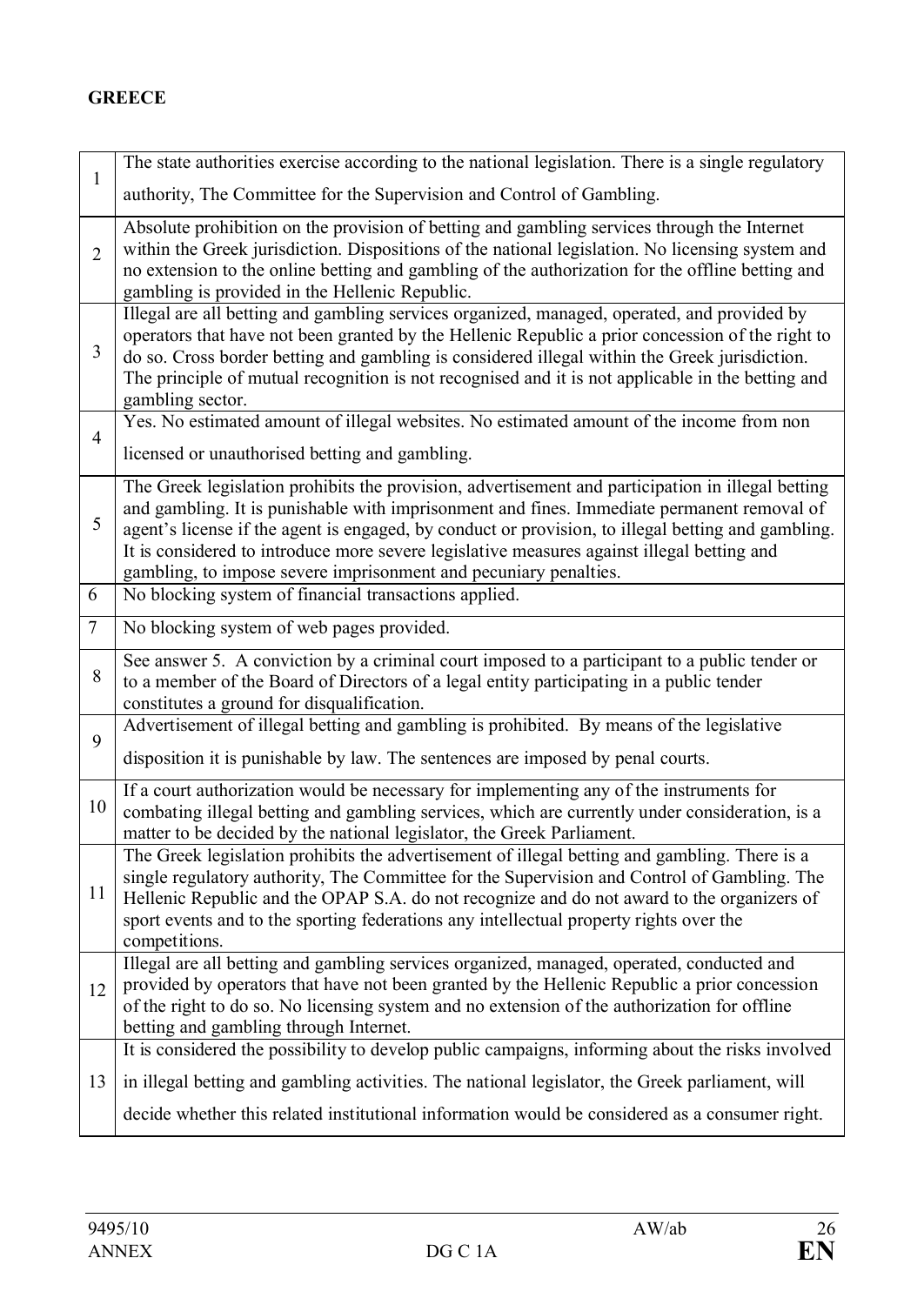## **HUNGARY**

| $\mathbf{1}$   | The Ministry of Finance is preparing the Act on Gambling Operations. The Hungarian Tax and<br>Financial Control Administration, responsible for licensing and control the operators. The<br>Hungarian Authority for Consumer Protection and The national Communications Authority.                                                                                                                                                                                                                                                                                             |
|----------------|--------------------------------------------------------------------------------------------------------------------------------------------------------------------------------------------------------------------------------------------------------------------------------------------------------------------------------------------------------------------------------------------------------------------------------------------------------------------------------------------------------------------------------------------------------------------------------|
| $\overline{2}$ | Yes they are, although there are exceptions like casino games. The regulation handles online<br>gambling as a method of organisation. The organization of gambling has to take place between<br>the boundaries set by license.                                                                                                                                                                                                                                                                                                                                                 |
| $\overline{3}$ | In general a gambling activity is considered illegal if the service provider does not have the<br>license of APEH. Regarding cross border gambling only concession companies, the state<br>gambling organizer and companies that have state gambling organizer ownership, can apply<br>for license. The concession company has to do the organization of gambling in Hungary, so<br>currently there is no way for a foreign company to offer cross-border gaming legally in<br>Hungary.                                                                                        |
| $\overline{4}$ | Numerous websites can be accessed from Hungary operating without license. No estimated<br>amount of the income from illegal online operators.                                                                                                                                                                                                                                                                                                                                                                                                                                  |
| 5              | The tools are mainly financial sanctions against illegal betting. Sanctions: imprisonment and<br>fines. The possibility of implementing other sanctions is under evaluation.                                                                                                                                                                                                                                                                                                                                                                                                   |
| 6              | The Act on Gambling Operation has a declaration that no financial institutes can participate in<br>the acceptance of illegal offers, but the issuance of proper executive regulation has been<br>delayed by different circumstances.                                                                                                                                                                                                                                                                                                                                           |
| $\tau$         | No blocking system of Web sites that offer unauthorised gambling.                                                                                                                                                                                                                                                                                                                                                                                                                                                                                                              |
| 8              | See answer 5.                                                                                                                                                                                                                                                                                                                                                                                                                                                                                                                                                                  |
| 9              | According to the Act on gambling no sales, organization and mediation activities may be<br>pursued in connection with any gambling activity organised in another country, if APEH did<br>not grant authorization for the gambling activity in question. Explicit ban on gambling<br>advertisement if the advertisement is directed to minors. The competent Authority is the<br>Hungarian Authority for Consumer Protection. When the advertisement proves to be<br>misleading or has comparative elements, the competent Authority is the Hungarian<br>Competition Authority. |
|                | It is not necessary, but the effectiveness of future legislation will certainly be tested at courts                                                                                                                                                                                                                                                                                                                                                                                                                                                                            |
| 10             | on the basis of the Treaty and the various decisions of the ECJ.                                                                                                                                                                                                                                                                                                                                                                                                                                                                                                               |
| 11             | The advertising and sponsoring activity of illegal operators are against the law.                                                                                                                                                                                                                                                                                                                                                                                                                                                                                              |
| 12             | No license can be issued if the applicant, its executive and owners have taken part in the                                                                                                                                                                                                                                                                                                                                                                                                                                                                                     |
|                | organization of illegal gambling 5 years before the application was handed in.                                                                                                                                                                                                                                                                                                                                                                                                                                                                                                 |
| 13             | The drafting of the communication have just been started.                                                                                                                                                                                                                                                                                                                                                                                                                                                                                                                      |
|                |                                                                                                                                                                                                                                                                                                                                                                                                                                                                                                                                                                                |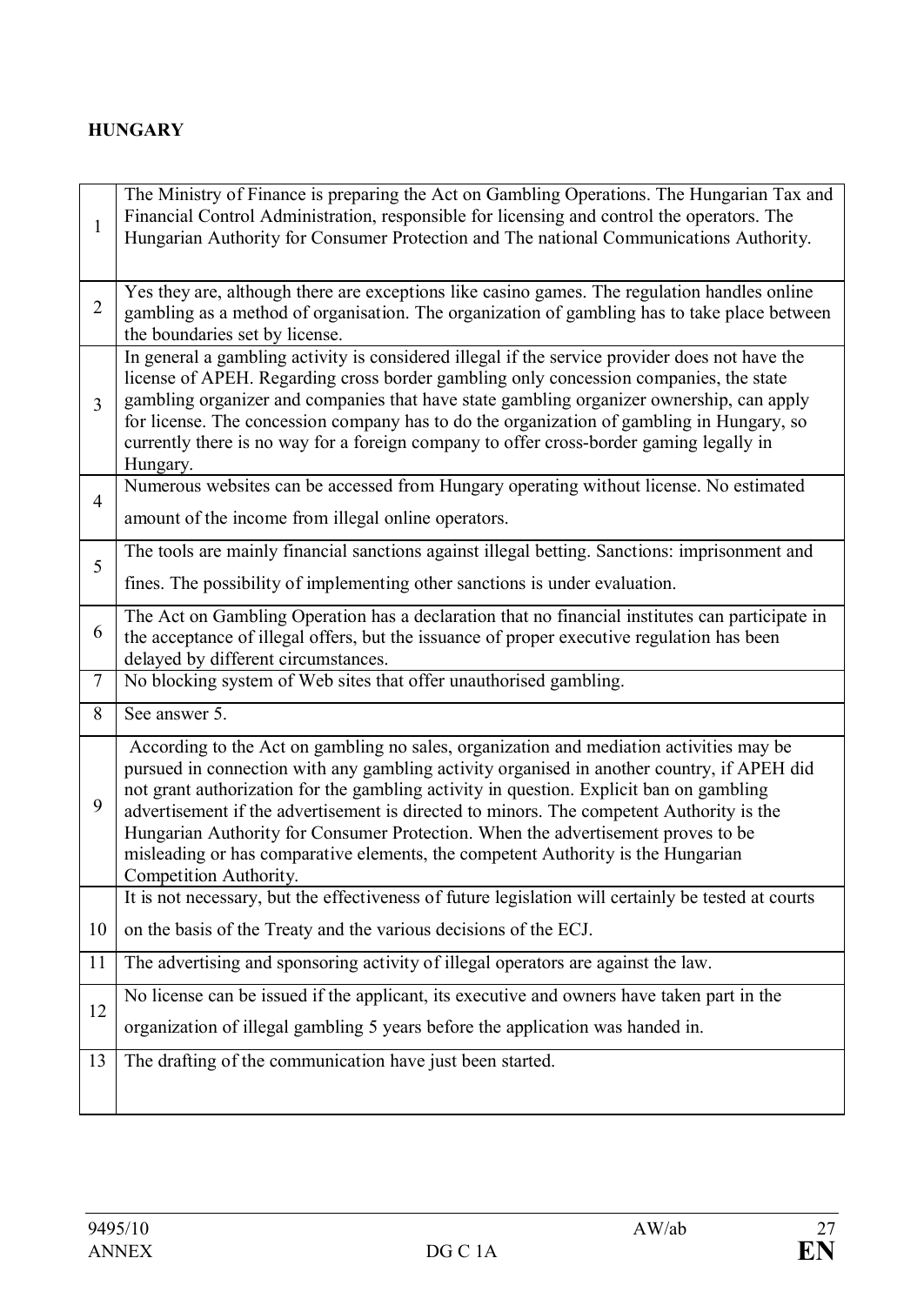| 1              | There is more than one single public authority for the regulation of the gambling industry.<br>Gaming and lotteries (Department of Justice, Equality and Law reform, except National<br>Lottery) are regulated by the Police, Courts and Revenue Commissioners from which various<br>permits and licences are issued. The National Lottery is subject to separate legislation<br>(Department of Finance). The Betting Acts 1931 and 1994 govern all matters relating to<br>betting, (Department of Finance). Bookmakers and betting shops are licensed by the Revenue<br>Commissioners and licences may be revoked by either the Courts or by the Minister of Justice,<br>Equality and Law Reform.                                                                                               |
|----------------|--------------------------------------------------------------------------------------------------------------------------------------------------------------------------------------------------------------------------------------------------------------------------------------------------------------------------------------------------------------------------------------------------------------------------------------------------------------------------------------------------------------------------------------------------------------------------------------------------------------------------------------------------------------------------------------------------------------------------------------------------------------------------------------------------|
| $\overline{2}$ | There is no provision in law relating specifically to the licensing of internet gambling and<br>betting sites. It is not forbidden for Irish residents to bet on-line with bookmakers operating in<br>other jurisdictions. An on-line betting operation based in Ireland would not be prohibited<br>provided the applicant could meet the requirements applicable to any licensed bookmaker<br>operating within the jurisdiction.                                                                                                                                                                                                                                                                                                                                                                |
| $\overline{3}$ | All lawful gaming in Ireland is confined to locations in respect of which Part III of the Gaming<br>and Lotteries Act 1956 is in force, following a resolution passed by the relevant local authority.<br>There are no specific arrangements to facilitate cross-border activity. Participation in foreign<br>lotteries is generally forbidden.                                                                                                                                                                                                                                                                                                                                                                                                                                                  |
| $\overline{4}$ | Yes. It is no possible to estimate the amount of income from non licensed or non authorised<br>gambling. The number of illegal websites is not to hand.                                                                                                                                                                                                                                                                                                                                                                                                                                                                                                                                                                                                                                          |
| 5              | Penalties: fines or imprisonment. Equipment can be seized by the police. There are currently<br>no specific tools being used against illegal online gambling and betting.                                                                                                                                                                                                                                                                                                                                                                                                                                                                                                                                                                                                                        |
| 6              | IP blocking or bank transaction blocking in relation to gambling is not being applied currently.                                                                                                                                                                                                                                                                                                                                                                                                                                                                                                                                                                                                                                                                                                 |
| $\tau$         | See answer to question 6.                                                                                                                                                                                                                                                                                                                                                                                                                                                                                                                                                                                                                                                                                                                                                                        |
| 8              | See answer to question 5.                                                                                                                                                                                                                                                                                                                                                                                                                                                                                                                                                                                                                                                                                                                                                                        |
| 9              | There is a prohibition on the promotion of unlawful gaming, or of a lottery, except a lottery<br>permitted under the relevant legislation.                                                                                                                                                                                                                                                                                                                                                                                                                                                                                                                                                                                                                                                       |
| 10             | Fines or prison sentences are imposed by courts.                                                                                                                                                                                                                                                                                                                                                                                                                                                                                                                                                                                                                                                                                                                                                 |
| 11             | In general, Ireland does not stipulate as to what can be the subject of betting activity.                                                                                                                                                                                                                                                                                                                                                                                                                                                                                                                                                                                                                                                                                                        |
| 12             | See answer 5. There are no transitional arrangements.                                                                                                                                                                                                                                                                                                                                                                                                                                                                                                                                                                                                                                                                                                                                            |
| 13             | It is expected that the inclusion of social responsibility measures into a revised gambling<br>regulatory framework will be one of the outcomes from the Major Review of Gambling being<br>undertaken by the Department of Justice, Equality and Law Reform. (A public consultation on<br>the major review of gambling was launched in May 2009 and has now concluded. An<br>important objective of the review is to arrive at a renewed gambling architecture that is capable<br>of attracting broad support, is cognisant of the societal, technological and the evolving situation<br>at EU level, and is, at the same time, capable of being implemented effectively. The<br>Government has not yet had the opportunity to consider the outcome of the consultation phase<br>of the review). |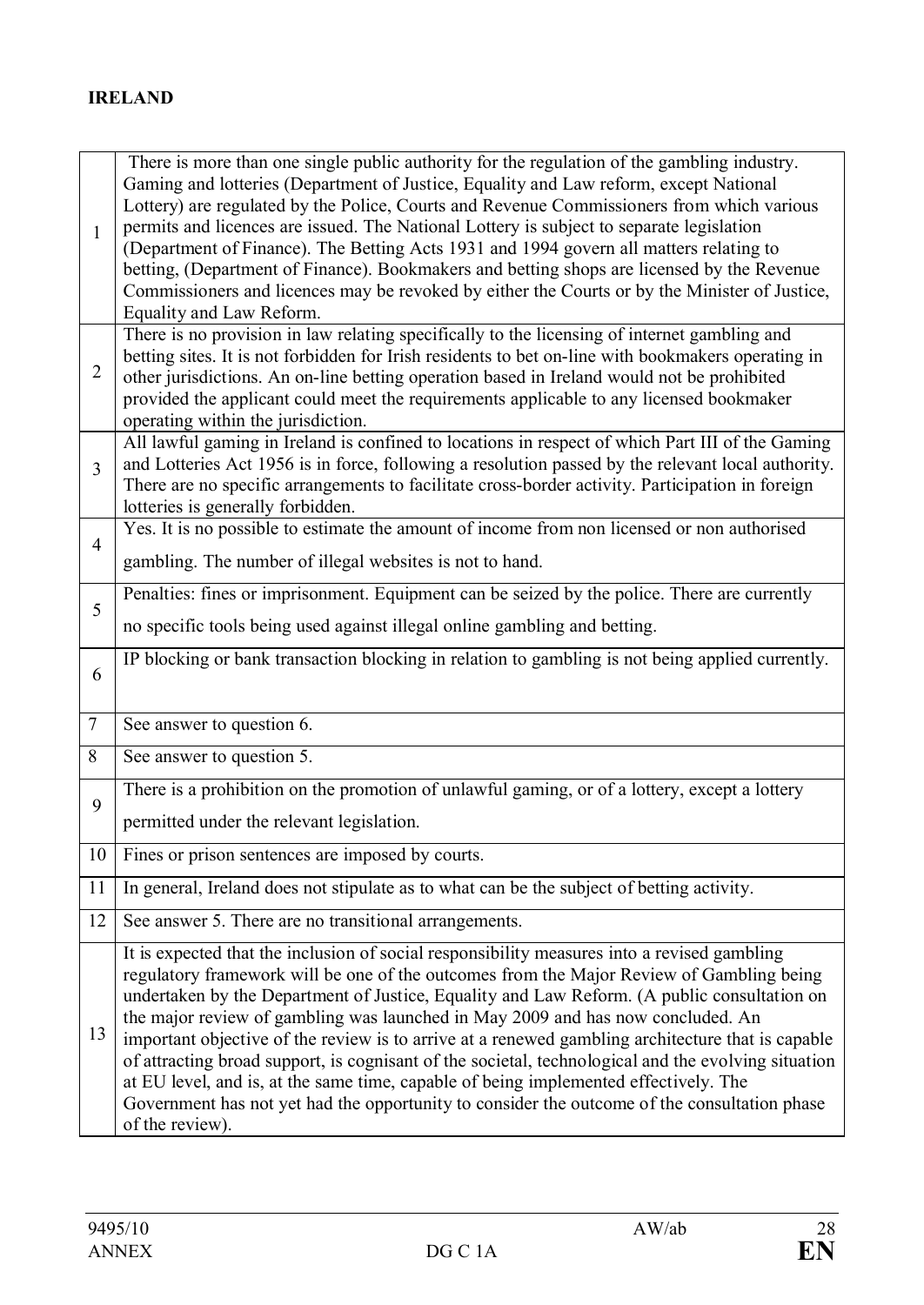# **ITALY**

| $\mathbf{1}$   | The sole authority responsible for the gambling is AAMS (Autonomous administration of state<br>monopolies). It is part of the Ministry of Finance. Only licensed operators can legally offer<br>games in Italy. Licenses ("concessions") are granted with international tenders.                                                                   |
|----------------|----------------------------------------------------------------------------------------------------------------------------------------------------------------------------------------------------------------------------------------------------------------------------------------------------------------------------------------------------|
|                | Some of the regulated games can be offered on-line. There is a single remote gambling license                                                                                                                                                                                                                                                      |
| $\overline{2}$ | that is distinct from the off-line ones.                                                                                                                                                                                                                                                                                                           |
| $\overline{3}$ | The strict principle is that obtaining an Italian license is mandatory to operate within the Italian<br>territory.                                                                                                                                                                                                                                 |
| $\overline{4}$ | There are plenty of operators licensed from other countries, without an Italian licence that are<br>actively targeting Italy and competing with the legal ones. The number is not known. The<br>income is not known.                                                                                                                               |
| 5              | Regulation of the same games that are available off-shore or in the" black market", giving a<br>legal alternative to the citizens. Advertising ban for the non-licensed operators. IP-blocking<br>system.                                                                                                                                          |
|                | Italy has not implemented such a system, and is waiting to see if other jurisdictions will be able                                                                                                                                                                                                                                                 |
| 6              | to do it successfully.                                                                                                                                                                                                                                                                                                                             |
|                | Italy has a so-called "IP-blocking" system in place since 2006 (technically is a "DNS filtering                                                                                                                                                                                                                                                    |
| $\overline{7}$ | method"). More information attached to this questionnaire.                                                                                                                                                                                                                                                                                         |
| 8              | The Law 401/1989 defines the criminal sanctions for the illegal organization, offering or<br>promotion of games. Sanctions: imprisonment and other money sanctions. Not being sentenced<br>for major crimes before is a requirement when applying for a license. This latter provision<br>comes for the general law about public tenders in Italy. |
|                | The Law mentioned before also provides for sanctions in case of advertising in favour of                                                                                                                                                                                                                                                           |
| 9              | illegal operators. The measures are the same as above.                                                                                                                                                                                                                                                                                             |
| 10             | It is the court that makes provision of the above-mentioned sanctions. In general the regulator<br>is in charge of administrative sanctions and the court of the criminal ones.                                                                                                                                                                    |
| 11             | The system for the connection of the authorised betting operators to the central data system of<br>AAMS, operated by SOGEI, allows for effective controls and a rapid reaction system to<br>suspicious bets. No intellectual property right is granted to sport organisations for the<br>exploitation of their events.                             |
|                | The illegal operator that successfully goes through the licensing process becomes legal. If he                                                                                                                                                                                                                                                     |
| 12             | has not been condemned before by an Italian Court, he has the right to apply for the license.                                                                                                                                                                                                                                                      |
| 13             | AAMS runs different advertising campaigns (TV, radio, newspapers, internet) about the risks                                                                                                                                                                                                                                                        |
|                | of playing on the unlicensed web sites and outlining the difference between the legal an the                                                                                                                                                                                                                                                       |
|                | illegal ones.                                                                                                                                                                                                                                                                                                                                      |
|                |                                                                                                                                                                                                                                                                                                                                                    |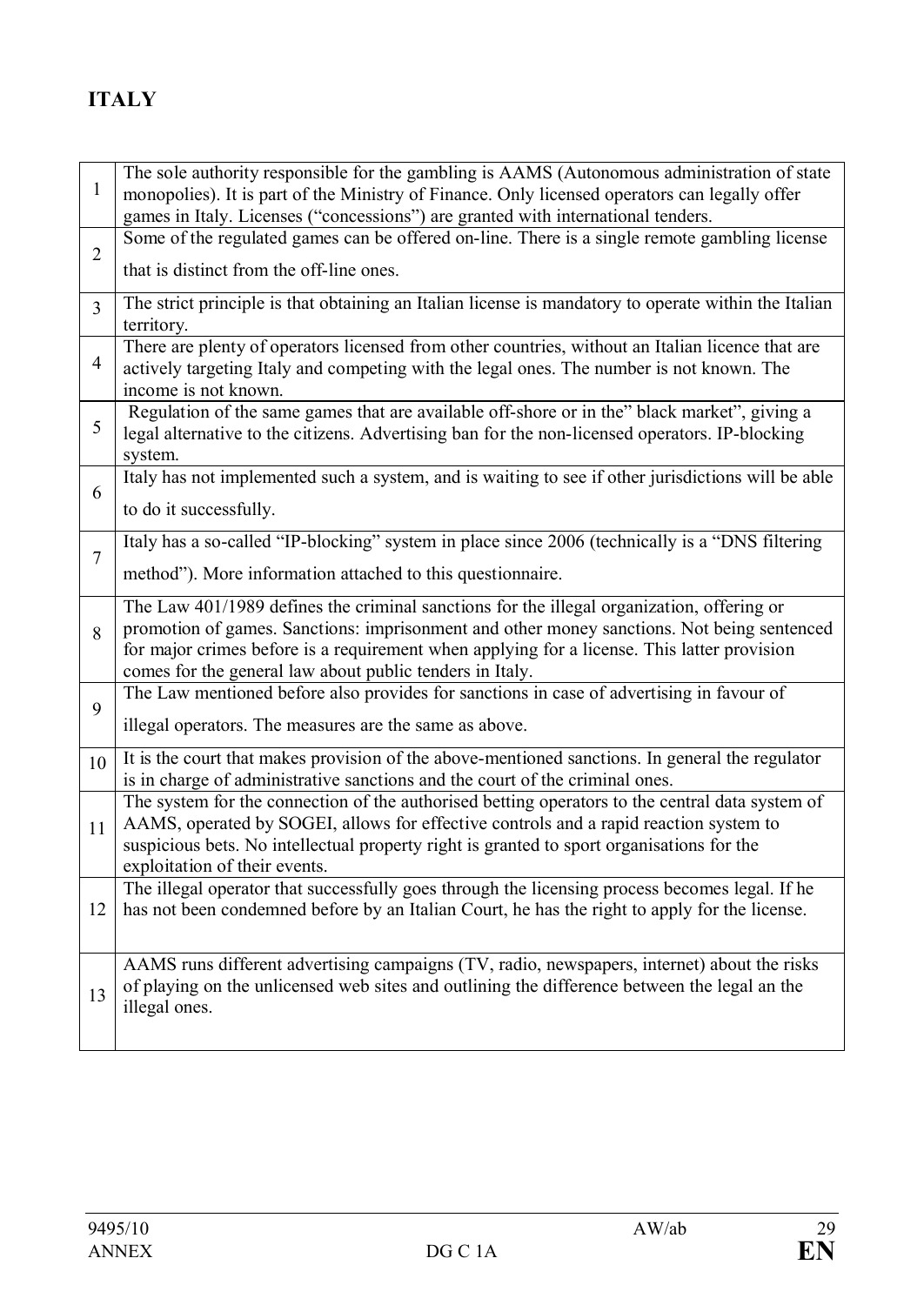# **LATVIA**

| $\mathbf{1}$   | Lotteries and Gambling Supervisory inspection. State revenue service and State and Municipal      |
|----------------|---------------------------------------------------------------------------------------------------|
|                | police.                                                                                           |
| $\overline{2}$ | It is authorised. Licenses are issued to the capital companies by the Lotteries and Gambling      |
|                | Supervisory Inspection under procedure provided by the law.                                       |
| 3              | No cross-border gambling or betting allowed. Any gambling and betting activities without          |
|                | national license is considered illegal.                                                           |
| $\overline{4}$ | Yes there are several. No estimated number of illegal websites. No estimated amount of the        |
|                | income from illegal gambling.                                                                     |
|                | Prohibition of advertisements for any operator, legal or illegal, police investigations, stopping |
| 5              | registered domain names and administrative or criminal prosecution against those who are          |
|                | involved in such illegal activities.                                                              |
| 6              | Planned in nearest future.                                                                        |
| $\tau$         | No blocking system for web pages.                                                                 |
| 8              | Same as for every business operating without license.                                             |
| 9              | Advertising is not allowed.                                                                       |
| 10             | Depending on the case.                                                                            |
| 11             | N <sub>0</sub>                                                                                    |
| 12             | No limitation for number of licenses and no impediments to apply for the legal license.           |
| 13             | N <sub>o</sub>                                                                                    |
|                |                                                                                                   |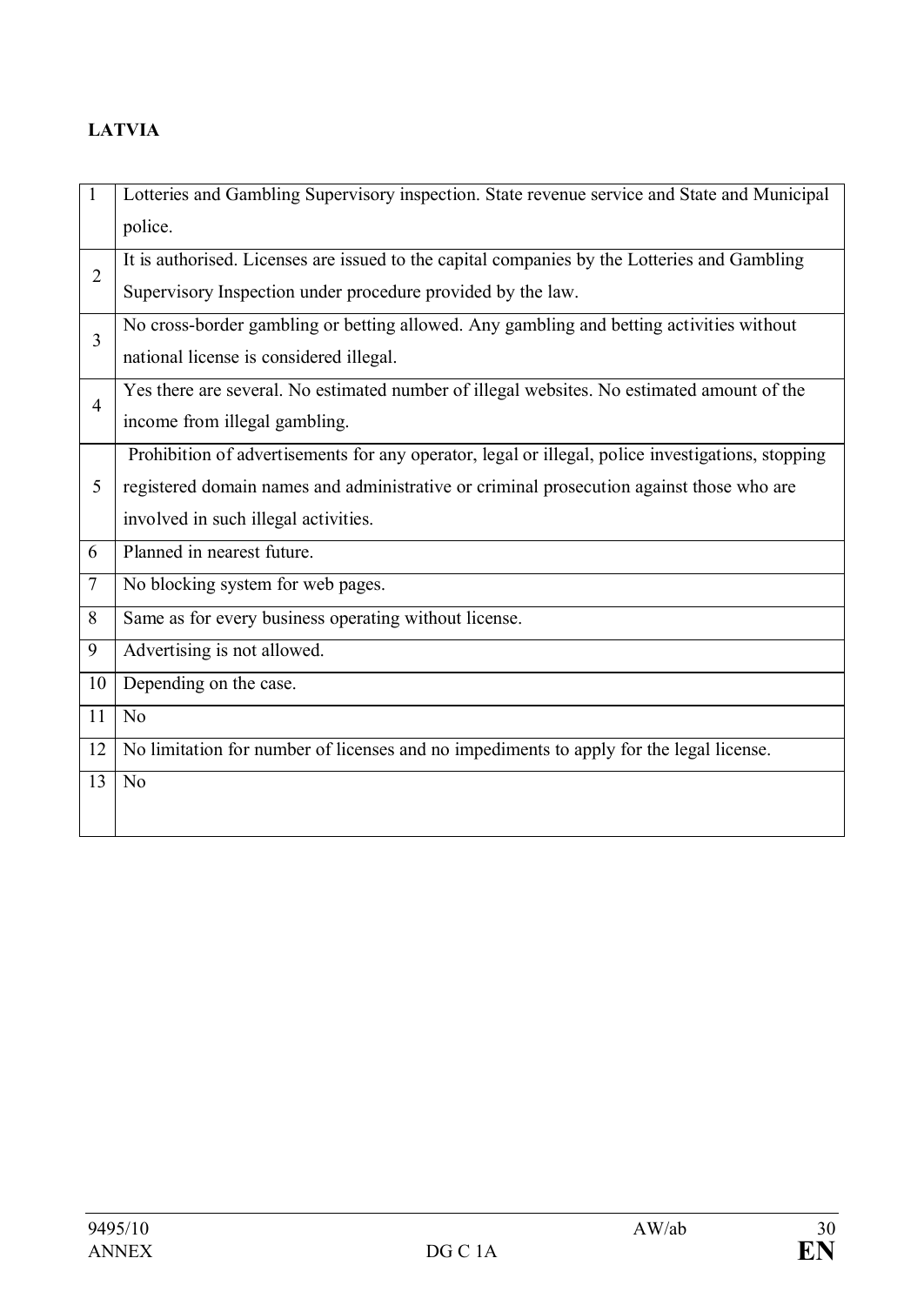# **LITHUANIA**

|                | The State Gaming Control Commission. Taxation and policy information under the scope of                                                                                                                                                                                                                                                                                                                                                                                                                                         |
|----------------|---------------------------------------------------------------------------------------------------------------------------------------------------------------------------------------------------------------------------------------------------------------------------------------------------------------------------------------------------------------------------------------------------------------------------------------------------------------------------------------------------------------------------------|
| $\mathbf{1}$   | the Ministry of Finance. Illegal gaming activity and money laundering prevention under the                                                                                                                                                                                                                                                                                                                                                                                                                                      |
|                | scope of the Ministry of Interior.                                                                                                                                                                                                                                                                                                                                                                                                                                                                                              |
| $\overline{2}$ | On-line gambling and betting is not regulated by legal acts in Lithuania. Considering the<br>provision that it is prohibited to operate gaming which is not provided for in the Gaming Law,<br>on-line gambling and betting is prohibited. A new version of the draft Gaming Law is under<br>preparation.                                                                                                                                                                                                                       |
| $\overline{3}$ | Gaming activity is licensed (provisions Gaming Law). It is prohibited to operate gaming which<br>is not provided for in the Gaming Law.<br>No specific criteria are established regarding cross-border gambling.                                                                                                                                                                                                                                                                                                                |
| $\overline{4}$ | Yes, via internet. This activity is considered illegal. There is no data about the estimated                                                                                                                                                                                                                                                                                                                                                                                                                                    |
|                | amount of income from non licensed / non authorised gambling.                                                                                                                                                                                                                                                                                                                                                                                                                                                                   |
| 5              | The Control Commission cooperates with The Lithuanian Criminal Police Bureau, Financial<br>Crime Investigation Service, General Prosecutor Service in investigation of illegal subjects.<br>Illegal activity is qualified as a criminal offence. The possibility to ban the transactions or<br>monetary operations from/to unlawful companies and prohibited websites in domestic market<br>is under debate with banks.                                                                                                         |
| 6              | The measure is under consideration.                                                                                                                                                                                                                                                                                                                                                                                                                                                                                             |
| $\overline{7}$ | The measure is under consideration.                                                                                                                                                                                                                                                                                                                                                                                                                                                                                             |
| 8              | Criminal liability. Penalties: fines. Such type of penalty like disqualification from obtaining a<br>future license for the company is not provided for in the Gaming Law or other legal Acts.<br>However there is a restriction by licensing procedure.                                                                                                                                                                                                                                                                        |
| 9              | See answer 5.                                                                                                                                                                                                                                                                                                                                                                                                                                                                                                                   |
| 10             | The Control Commission draws up the Administrative Violations Protocol for the illegal<br>activity and the court decides on the sanction. In order to block information via internet, the<br>permission of the court is required. No precedent case. The legal norm exists, but it is not<br>implemented.                                                                                                                                                                                                                       |
| 11             | The Control Commission is responsible for control of all activities related to gaming.<br>According to the Gaming Law the advertisement of gaming is prohibited, except where it<br>contains only the name of a gaming company, gaming establishment etc, the address of places<br>where gaming is operated, types of gaming and the number of gaming devices. This is<br>applicable for domestic licensed companies. Unauthorised sport betting operators do not have<br>more rights for such actions, as they are unlicensed. |
| 12             | There has not been such case till now. There is a restriction by a licensing procedure. Article                                                                                                                                                                                                                                                                                                                                                                                                                                 |
|                | 11 of the Gaming Law.                                                                                                                                                                                                                                                                                                                                                                                                                                                                                                           |
| 13             | There are public discussions, publications and interviews, open media measures. The website                                                                                                                                                                                                                                                                                                                                                                                                                                     |
|                | of Control Commission.                                                                                                                                                                                                                                                                                                                                                                                                                                                                                                          |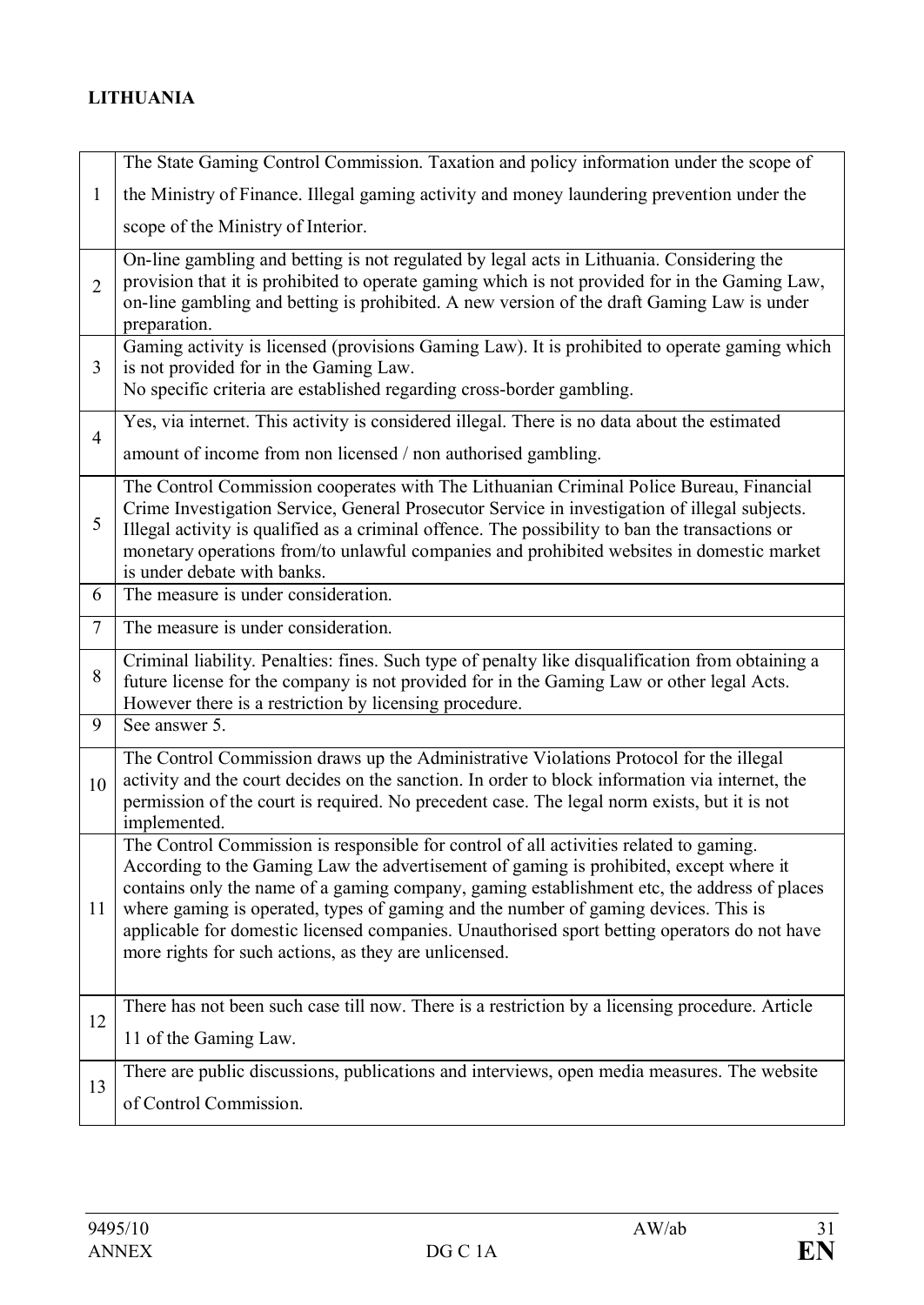## **LUXEMBOURG**

| 1              | Private operators hold a licence issued by the Minister of Justice. The National Lottery<br>managed by a Public Law corporation. As the Public Law Corporation falls under the auspices<br>of the Prime Minister, Minister of the State, the regulation of the National Lottery is performed<br>on that basis.                                                                                                                                                          |
|----------------|-------------------------------------------------------------------------------------------------------------------------------------------------------------------------------------------------------------------------------------------------------------------------------------------------------------------------------------------------------------------------------------------------------------------------------------------------------------------------|
| $\overline{2}$ | Luxembourg makes no distinction between games offered on-line or off-line. An operator must<br>be authorized. If the operator has it registered office or domicile in Luxembourg, it is subject to<br>the applicable provisions on the matter.                                                                                                                                                                                                                          |
| 3              | The operator must hold a license held by the Minister of Justice to be considered legal. No<br>specific criteria regarding cross-border gambling.                                                                                                                                                                                                                                                                                                                       |
| 4              | Yes, but not specifically with regard to on-line gambling. No information available about the<br>estimated number of illegal websites and their income.                                                                                                                                                                                                                                                                                                                 |
| 5              | The Police of the Grand Duchy, Gambling Division, regularly proceeds to check the authorised<br>operators, and proceeds to administer surveys based on the information eventually obtains<br>concerning unauthorised operators. At present there are no specific instruments foreseen for<br>that purpose.                                                                                                                                                              |
| 6              | No blocking system of financial transactions.                                                                                                                                                                                                                                                                                                                                                                                                                           |
| $\tau$         | No blocking system of Web sites offering unauthorised betting and gambling.                                                                                                                                                                                                                                                                                                                                                                                             |
| 8              | No. There is no specific system. Operating gambling without a license is punishable by penal<br>sanctions.                                                                                                                                                                                                                                                                                                                                                              |
| 9              | There are no specific provisions but if appropriate, the provisions concerning unfair<br>competition may apply.                                                                                                                                                                                                                                                                                                                                                         |
| 10             | Yes, according to the general provisions of Criminal Law.                                                                                                                                                                                                                                                                                                                                                                                                               |
| 11             | No (actions to protect sports competitions against unauthorised commercial exploitation.<br>Advertising or sponsoring of the organisation of sports events from unauthorised sport betting<br>operators allowed, Economic right to the organizer of sport events and intellectual property<br>right over the competitions of the organizers of sport events)                                                                                                            |
| 12             | An operator who has been reported for o found guilty of having illegally operated games of<br>chance may be refused an operating license, according to the particulars of the case concerned.<br>The Minister of Justice has a certain margin of manoeuvre in this regard; under reserve of<br>control by certain administrative jurisdictions should the party concerned resort to said<br>jurisdictions against refusal to issue a permit to operate games of chance. |
| 13             | No public campaigns.                                                                                                                                                                                                                                                                                                                                                                                                                                                    |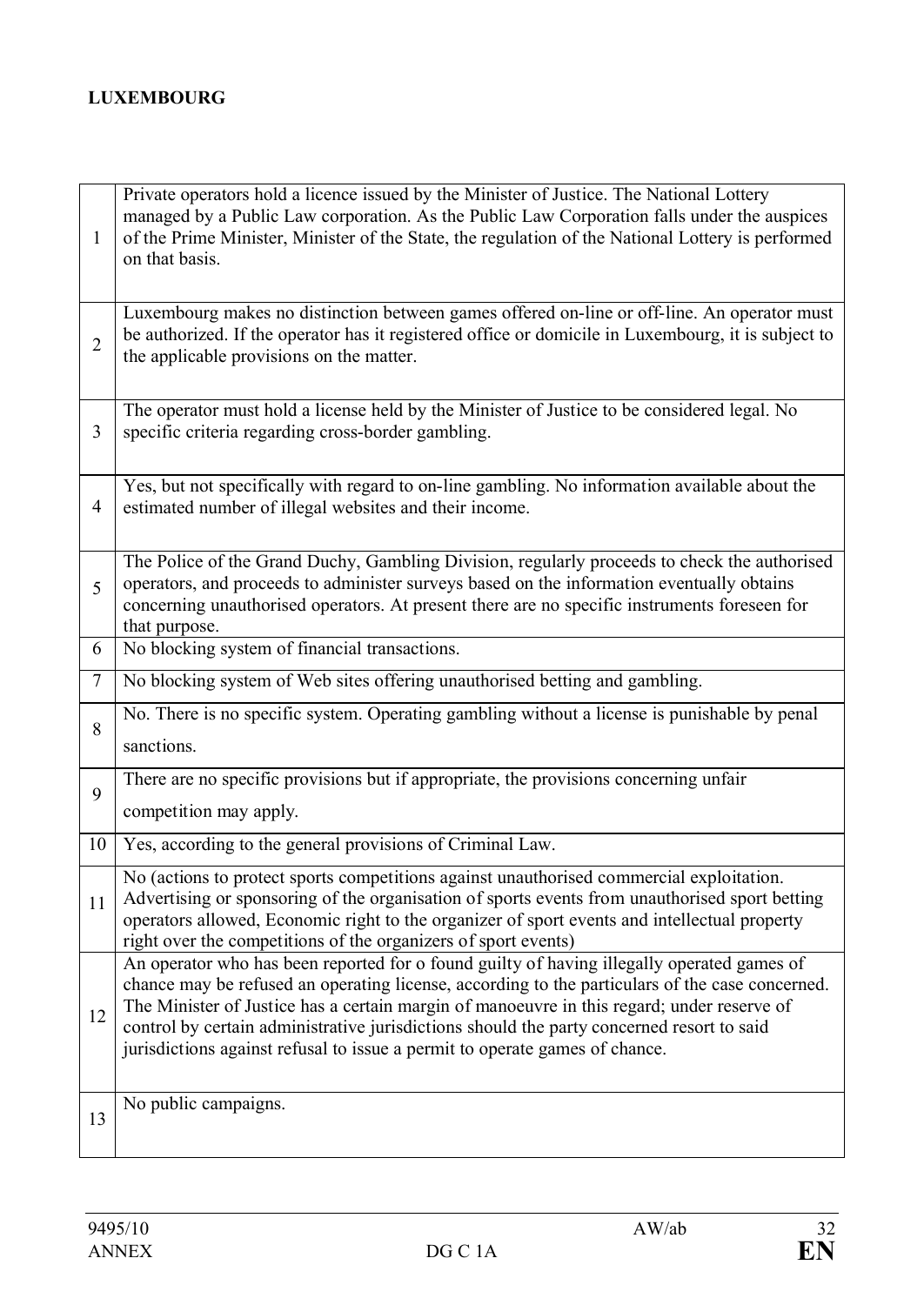## **MALTA**

| $\mathbf{1}$   | The lotteries and Gaming Authority (LGA). The functions and objectives of<br>the LGA are provided for under the Lotteries and Other Games Act of 2001.<br>Police investigations in the case of any breach of Malta's regulatory regime.                                                                                                                                                                                                        |
|----------------|------------------------------------------------------------------------------------------------------------------------------------------------------------------------------------------------------------------------------------------------------------------------------------------------------------------------------------------------------------------------------------------------------------------------------------------------|
| $\overline{2}$ | On-line gambling and betting is authorised through a robust legislative<br>structure. These regulations specifically regulate the provision of on-line<br>gambling and betting in or from Malta, which also include criminalisation<br>provisions.                                                                                                                                                                                             |
| 3              | It is illegal to offer or operate games if not in possession of a valid license<br>issued either by Maltese authorities, a relevant authority in the EU or EEA<br>member State or by other jurisdiction or territory approved by LGA.                                                                                                                                                                                                          |
| $\overline{4}$ | Gambling operators licensed from other EU/EEA countries are adive in<br>Malta.                                                                                                                                                                                                                                                                                                                                                                 |
| 5              | In the terrestrial sector, the police close down operations which are not in<br>possession of a valid license (LGA). Regarding illegal gambling in the on-<br>line sector the police act in accordance with the Remote Gambling<br>Regulations.                                                                                                                                                                                                |
| 6              | There is no form of bank transaction blocking. There are no intentions to<br>introduce such blockings.                                                                                                                                                                                                                                                                                                                                         |
| $\overline{7}$ | No form of IP blocking. There are no intentions to introduce such blockings.                                                                                                                                                                                                                                                                                                                                                                   |
| 8              | The gaming sector is regulated by a robust regulatory regime through Acts<br>and Regulations. These lay down those sanctions which are to be imposed<br>in the case of illegal gambling operations. Penalties: fines and prison. LGA<br>performs rigorous due diligence procedures when a potential operator opts<br>to apply for a licence (remote or terrestrial level). If failed lead to the<br>exclusion of that operator from a licence. |
| 9              | Any unauthorised game is prohibited from being promoted in Malta. The<br>Maltese Broadcasting Authority has issued directions to broadcasting<br>services imposing requirements as to gambling advertisements and<br>methods of gambling advertising.                                                                                                                                                                                          |
| 10             | Police investigates matters which concern illegal gambling, after it can be<br>taken before the Maltese Criminal Court.                                                                                                                                                                                                                                                                                                                        |
| 11             | There is nothing in Maltese legislation which deals with such matters.                                                                                                                                                                                                                                                                                                                                                                         |
| 12             | If an illegal operator, who has been found guilty of an offence either by<br>Court Law applies for a licence, then such application shall be refused on<br>the operator's failure to pass the due diligence procedures established by<br>the LGA.                                                                                                                                                                                              |
| 13             | None.                                                                                                                                                                                                                                                                                                                                                                                                                                          |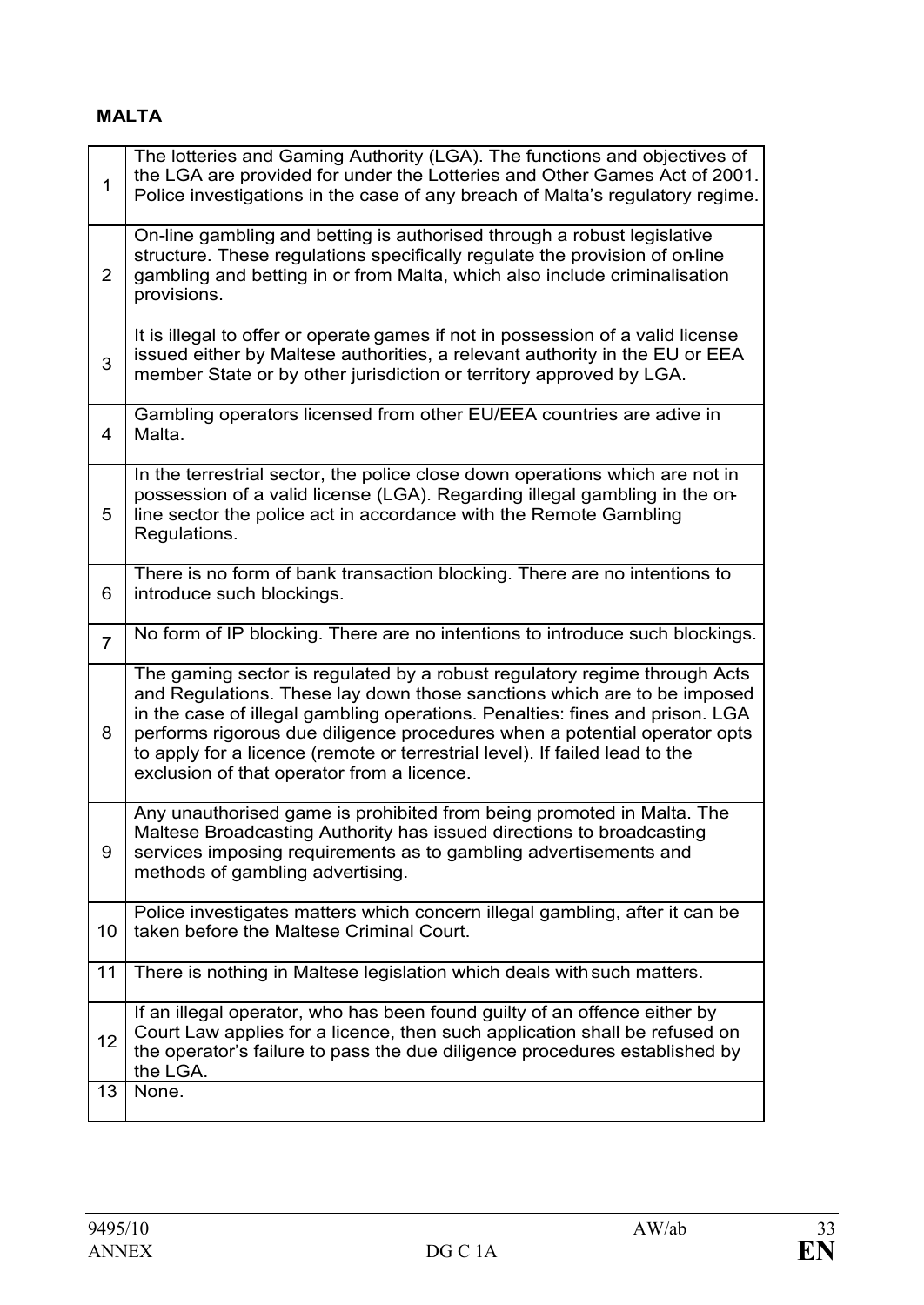## **POLAND**

|                | The Minister of Finance and The Customs Service. Decisions of the Minister of Finance and         |
|----------------|---------------------------------------------------------------------------------------------------|
| $\mathbf{1}$   | the director of customs chamber like every different administrative decision shall be the subject |
|                | of the judicial control of the administrative courts.                                             |
| $\overline{2}$ | On-line betting is not permitted (Act on gaming). The amendment of the Act is being in            |
|                | process. It concerns on-line betting legalization.                                                |
| $\overline{3}$ | The Act on gaming specifies which conditions shall be fulfilled. The Act regulates organizing     |
|                | of gaming only in the territory of Republic of Poland.                                            |
| $\overline{4}$ | Illegal operators carry on their activity in Poland. No estimated amount of the income from       |
|                | illegal gambling.                                                                                 |
| 5              | A draft of Act on amendment to Act on gaming and some other acts has been prepared.               |
| 6              | Currently there is no transaction blocking system related to illegal gambling and betting.        |
| $\tau$         | No blocking system related to Web pages that offer unauthorised betting and gambling.             |
|                | Provisions of the penal Code. Penalties: imprisonment and fines. The Act on gaming defines        |
| 8              | positive premises that shall be fulfilled to obtain the permission or concession, as well as      |
|                | negative premises, not to be given such permission or concession.                                 |
|                | Act on gaming includes provisions concerning prohibition of advertisement. Advertisement          |
| 9              | and promotion of cylindrical games, dice games, card games, betting and machine games is not      |
|                | allowed. The sanction for infringement is a fine.                                                 |
| 10             | A court is not involved in implementing the instruments against illegal gambling.                 |
|                | The competent authorities to perform supervision and control are Customs Service units. The       |
| 11             | Act on gaming stipulates that the concession or permission given to a person (company) may        |
|                | be withdrawn partially or completely.                                                             |
| 12             | Provisions in the fiscal penal code include sanction for illegal games and betting operators. See |
|                | answer 8.                                                                                         |
| 13             | The Fund for Gambling Problems Solution (Minister of Healthy).                                    |
|                |                                                                                                   |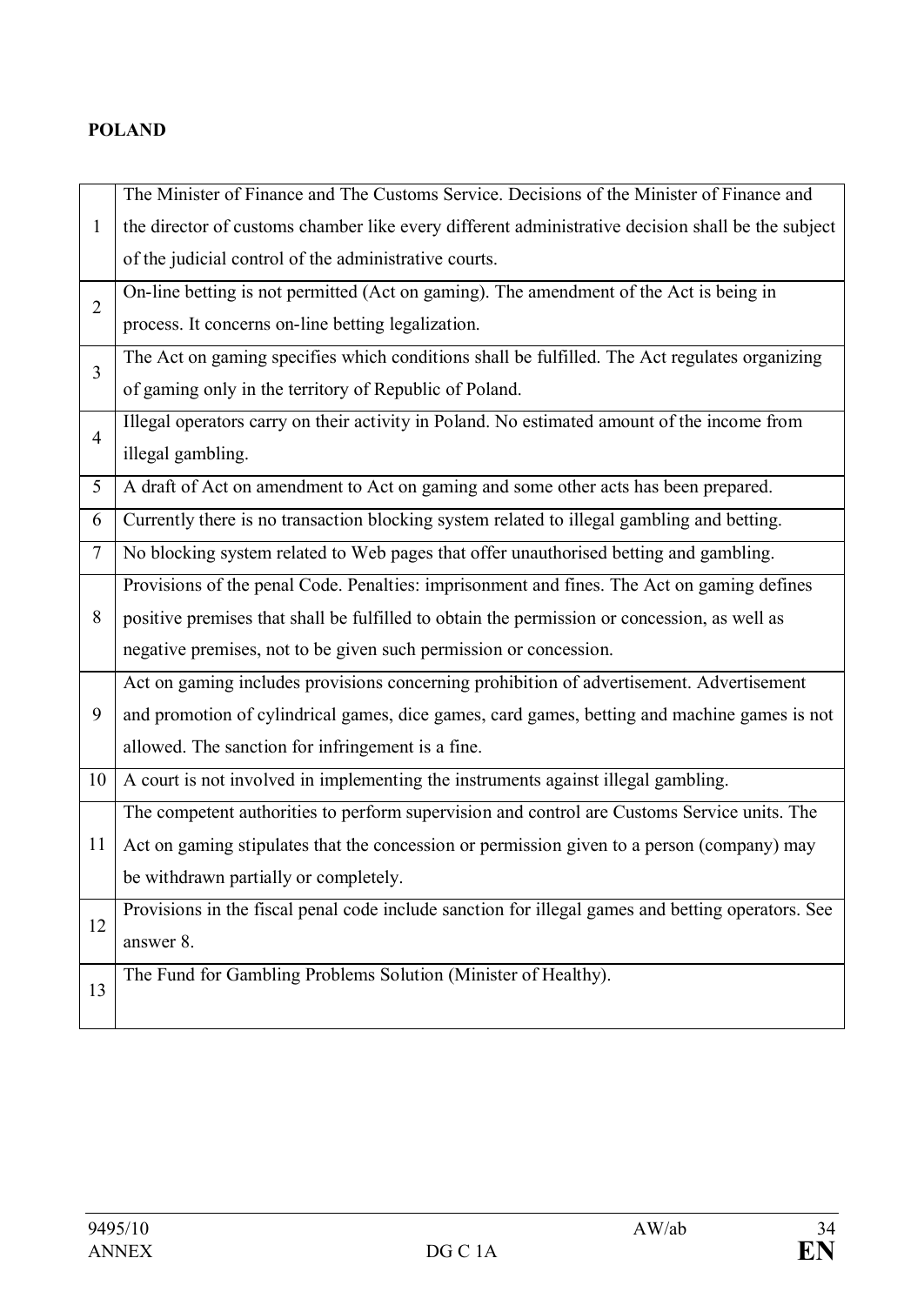| 1              | The existing games are authorized and regulated by the Government of the Republic, following<br>a decree law. The Secretary of State for Tourism and The Tourism Institute of Portugal I.P.<br>(supervision and regulation of casinos and bingo rooms). Concessions for Casinos on legally<br>authorized places are assigned by the State, and their control by I.P. Entities with criminal<br>body statue have the competence to repress illicit gambling. The organization of State social<br>games (lotteries and bets, including Euromillions number game) is exclusive right granted to<br>Santa Casa da Misericórdia de Lisboa, through its Gaming Department, supervised by the<br>Ministry of Employment and Social Security. |
|----------------|---------------------------------------------------------------------------------------------------------------------------------------------------------------------------------------------------------------------------------------------------------------------------------------------------------------------------------------------------------------------------------------------------------------------------------------------------------------------------------------------------------------------------------------------------------------------------------------------------------------------------------------------------------------------------------------------------------------------------------------|
| $\overline{2}$ | In light of the actual Game Law, this kind of activity is prohibited. SCDM is allowed.                                                                                                                                                                                                                                                                                                                                                                                                                                                                                                                                                                                                                                                |
| 3              | Only the State has the power to authorize the games that offer in the State itself (exclusive<br>right) or by third parties licensed exceptionally to operate them. Legislation regulating<br>gambling in casinos and in bingo rooms excludes the exploitation of these online. From this<br>point of view there are no specific criteria regarding cross-border gambling.<br>Cross border money games are not allowed. (C-42/07) ECJ judgment.                                                                                                                                                                                                                                                                                       |
| $\overline{4}$ | Yes, especially on the Internet. The estimated amount of websites operating illegally is 300. No<br>figure regarding the incomes of illegal sites.                                                                                                                                                                                                                                                                                                                                                                                                                                                                                                                                                                                    |
| 5              | Inspections to repress illegal gambling. In early 2010 it is foreseen to begin the work to review<br>the current gambling law.                                                                                                                                                                                                                                                                                                                                                                                                                                                                                                                                                                                                        |
| 6              | No blocking system of financial transactions from illicit gambling practices.                                                                                                                                                                                                                                                                                                                                                                                                                                                                                                                                                                                                                                                         |
| $\overline{7}$ | See answers 5 and 6.                                                                                                                                                                                                                                                                                                                                                                                                                                                                                                                                                                                                                                                                                                                  |
| 8              | Specific sanctions. They can be administrative or penal actions. The disqualification from<br>obtaining future concessions (casinos) is not foreseen by the law, but it is a natural<br>consequence.                                                                                                                                                                                                                                                                                                                                                                                                                                                                                                                                  |
| 9              | Pursuant to The Portuguese Advertising Code marketing activities regarding games of chance<br>are forbidden in Portugal (except SCML). The sanction is a fine collected by he DG for<br>Consumer Protection (Ministry of Economy, Innovation and Development). There is a process<br>running in the Regulating Authority for the Social Communication (media). Advertising of<br>gambling practiced in casinos is forbidden, when the essential element is the game. Advertising<br>of bingo is permitted.                                                                                                                                                                                                                            |
| 10             | In administrative sanctions it is not necessary. Regarding crime for illegal operation of casino<br>games, it is necessary.                                                                                                                                                                                                                                                                                                                                                                                                                                                                                                                                                                                                           |
| 11             | Advertising and sponsorship of sport events by illegal operators is not allowed. There are no<br>rights for the use of sporting events.                                                                                                                                                                                                                                                                                                                                                                                                                                                                                                                                                                                               |
| 12             | There is no possibility that an illegal operator might be granted a license for operating games in                                                                                                                                                                                                                                                                                                                                                                                                                                                                                                                                                                                                                                    |
|                | Portugal.                                                                                                                                                                                                                                                                                                                                                                                                                                                                                                                                                                                                                                                                                                                             |
| 13             | There is an awareness campaign under development.                                                                                                                                                                                                                                                                                                                                                                                                                                                                                                                                                                                                                                                                                     |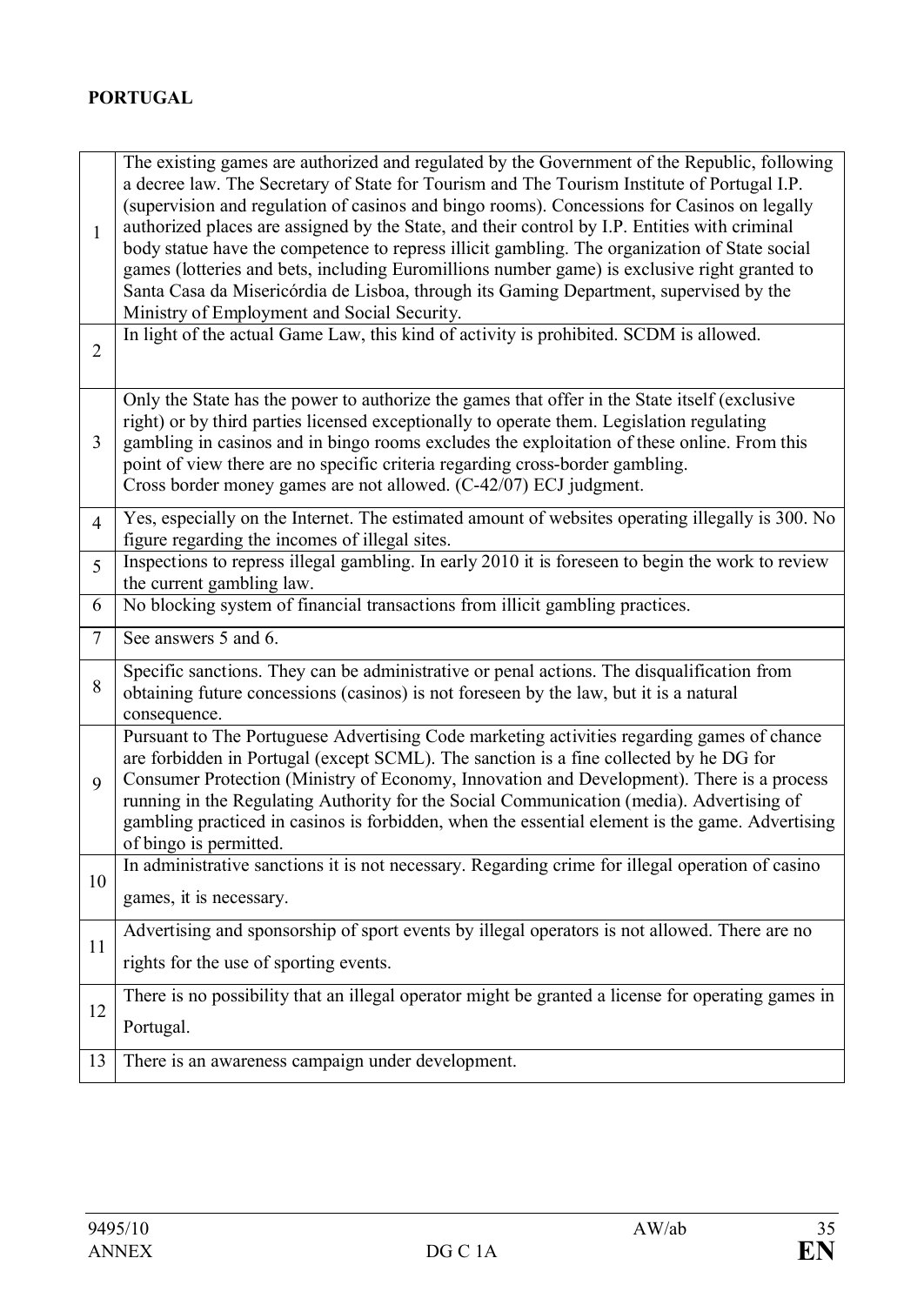### **ROMANIA**

| $\mathbf{1}$   | Authorizing Commission of Gambling Ministry of Finance. Supervision, the Ministry of<br>Administration and Interior. After the authorization is granted, the Ministry of Finance, the         |
|----------------|-----------------------------------------------------------------------------------------------------------------------------------------------------------------------------------------------|
|                | Nation Agency for Fiscal Administration and the Ministry of Administration and Interior.<br>In the normative act that regulates the organization and exploitation of gambling activities      |
| $\overline{2}$ | there are clearly laid down the types of gambling that may be licensed/authorised, but on-line<br>gambling and betting are not among them.                                                    |
| $\overline{3}$ | Gambling is consider to be legal if it is authorised by the Authorizing Commission of                                                                                                         |
|                | Gambling, and complies with the conditions related to the award of the authorizations.                                                                                                        |
| $\overline{4}$ | Data corresponding to licensed/authorised gambling.                                                                                                                                           |
| 5              | The specific legislation incriminates as offences the organization of illegal gambling. See                                                                                                   |
|                | answer 8.                                                                                                                                                                                     |
| 6              | The payment instruments used in the financial banking system (payment orders, bills of                                                                                                        |
|                | exchange bills, transfers etc.) are forbidden in the field of gambling.                                                                                                                       |
| $\overline{7}$ | No blocking system for Web pages offering unauthorised gambling. They have in view the                                                                                                        |
|                | adoption of such system.                                                                                                                                                                      |
|                | Unauthorised gambling activities and gambling activities without license or authorization are                                                                                                 |
| 8              | sanctioned with fines and imprisonment. Those gambling activities in which the data or the<br>initial parameters of the approved instruments for gambling are modified are sanctioned with    |
|                | the cancellation of the awarded license.                                                                                                                                                      |
| 9              | In compliance with the legal provisions the advertising, publicity or any other promotional                                                                                                   |
|                | activity for the forbidden gambling activities and games represents an offence.                                                                                                               |
| 10             | It is not applicable.                                                                                                                                                                         |
| 11             | See answer 5 and 9.                                                                                                                                                                           |
|                | In order to obtain a license for gambling organization the operators have to submit a range of                                                                                                |
|                | documents (approval of the police bodies, statutory declaration proving not having been<br>12   convicted by final court, certificate of criminal record history). The lack of approval or no |
|                | submitting of a document that may prove that the legal representative was not convicted                                                                                                       |
|                | previously, or that for the offence committed the rehabilitation has not been reinstated, leads to<br>the rejection of the request concerning the award of the license.                       |
| 13             | Authorities are studying the problem concerning the addiction to gambling. If the analysis                                                                                                    |
|                | proves that the addiction to gambling is expanded there will be established measures related to                                                                                               |
|                | the development of public campaigns.                                                                                                                                                          |
|                |                                                                                                                                                                                               |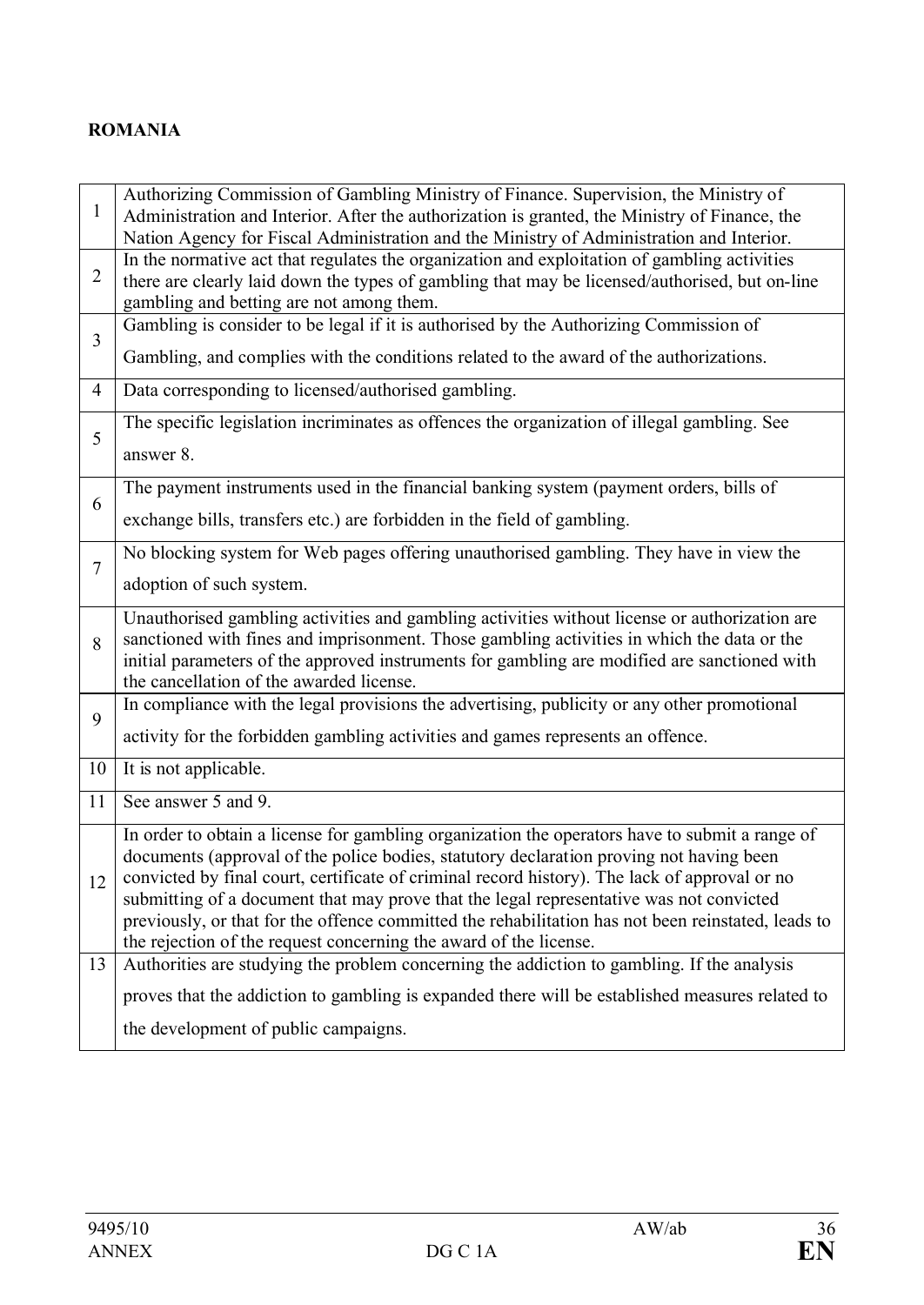## **SLOVENIA**

|                | The Government of the Republic of Slovenia decides upon rewarding a gaming concession.                                                                                                                                                                                                                                                                                                                                                                                                                                                                                                                                                                                                                                                                                                        |
|----------------|-----------------------------------------------------------------------------------------------------------------------------------------------------------------------------------------------------------------------------------------------------------------------------------------------------------------------------------------------------------------------------------------------------------------------------------------------------------------------------------------------------------------------------------------------------------------------------------------------------------------------------------------------------------------------------------------------------------------------------------------------------------------------------------------------|
| 1              | The gaming supervision is carried out by the State Office for Gaming Supervision, an                                                                                                                                                                                                                                                                                                                                                                                                                                                                                                                                                                                                                                                                                                          |
|                | administrative authority within the Ministry of Finance.                                                                                                                                                                                                                                                                                                                                                                                                                                                                                                                                                                                                                                                                                                                                      |
| $\overline{2}$ | The Gaming Act allows on-line gambling, but under specific conditions. On-line gambling is<br>allowed to operators that have obtained a concession for the terrestrial classic games of chance<br>(lottery) or a concession for the operation of terrestrial games of chance in casinos. Taking in<br>consideration the limitation for land based gaming in the territory of the Republic of Slovenia<br>(numerous clausus), the possibility of on-line gambling is legally rather limited. The legislation<br>does not provide for an independent licensing for on-line gambling but more an extension of<br>the authorization for off-line gambling. More detail regulation on on-line gambling was issued<br>in 2008 as Rules of games via the Internet and other telecommunication means. |
| $\overline{3}$ | Gaming only may be operated on the basis of a license or concession granted by the competent                                                                                                                                                                                                                                                                                                                                                                                                                                                                                                                                                                                                                                                                                                  |
|                | authority. Any other kind of gaming is considered to be illegal.                                                                                                                                                                                                                                                                                                                                                                                                                                                                                                                                                                                                                                                                                                                              |
| $\overline{4}$ | Yes they are. No concrete number, especially regarding the amount of the income from non-                                                                                                                                                                                                                                                                                                                                                                                                                                                                                                                                                                                                                                                                                                     |
|                | license on-line gambling.                                                                                                                                                                                                                                                                                                                                                                                                                                                                                                                                                                                                                                                                                                                                                                     |
|                | Prohibition of the games of chance operated without a licence. Amendments of the Gaming                                                                                                                                                                                                                                                                                                                                                                                                                                                                                                                                                                                                                                                                                                       |
| 5              | Act include a special provision stating that communication companies/IP providers may not                                                                                                                                                                                                                                                                                                                                                                                                                                                                                                                                                                                                                                                                                                     |
|                | mediate communications from their customers to domain names and IP addressees used for                                                                                                                                                                                                                                                                                                                                                                                                                                                                                                                                                                                                                                                                                                        |
|                | unlawful gambling services.                                                                                                                                                                                                                                                                                                                                                                                                                                                                                                                                                                                                                                                                                                                                                                   |
| 6              | No blocking system of financial transactions. The Gaming Act provides an explicit provision                                                                                                                                                                                                                                                                                                                                                                                                                                                                                                                                                                                                                                                                                                   |
|                | (payment for illegal gaming is prohibited).                                                                                                                                                                                                                                                                                                                                                                                                                                                                                                                                                                                                                                                                                                                                                   |
| 7              | Amendments of the Gaming Act may impose restrictions on the Internet service providers on                                                                                                                                                                                                                                                                                                                                                                                                                                                                                                                                                                                                                                                                                                     |
|                | access to websites offering unauthorised online gaming.                                                                                                                                                                                                                                                                                                                                                                                                                                                                                                                                                                                                                                                                                                                                       |
| 8              | Illegal gambling is criminalized in the Criminal code. Sanctions: imprisonment and fines. No                                                                                                                                                                                                                                                                                                                                                                                                                                                                                                                                                                                                                                                                                                  |
|                | explicit disqualification for illegal gambling operators from obtaining a future licence.                                                                                                                                                                                                                                                                                                                                                                                                                                                                                                                                                                                                                                                                                                     |
| 9              | Advertisements are allowed only to the legally operating gaming organisers, but have not been                                                                                                                                                                                                                                                                                                                                                                                                                                                                                                                                                                                                                                                                                                 |
|                | explicitly regulated in the Gaming Act yet.                                                                                                                                                                                                                                                                                                                                                                                                                                                                                                                                                                                                                                                                                                                                                   |
| 10             | It is not needed for implementing blocking system of Web pages.                                                                                                                                                                                                                                                                                                                                                                                                                                                                                                                                                                                                                                                                                                                               |
| 11             | Organizers of sports competitions and participants can advertise only the gaming organizers to<br>whom a concession has been granted.                                                                                                                                                                                                                                                                                                                                                                                                                                                                                                                                                                                                                                                         |
| 12             | The legislation does not provide for any kind of impediment or limitation for an illegal                                                                                                                                                                                                                                                                                                                                                                                                                                                                                                                                                                                                                                                                                                      |
|                | operator to be licensed as an authorized gaming operator.<br>To include information about the risk of accessing illegal gambling in public campaigns. To                                                                                                                                                                                                                                                                                                                                                                                                                                                                                                                                                                                                                                      |
| 13             | increase the content of the website of the SOGS.                                                                                                                                                                                                                                                                                                                                                                                                                                                                                                                                                                                                                                                                                                                                              |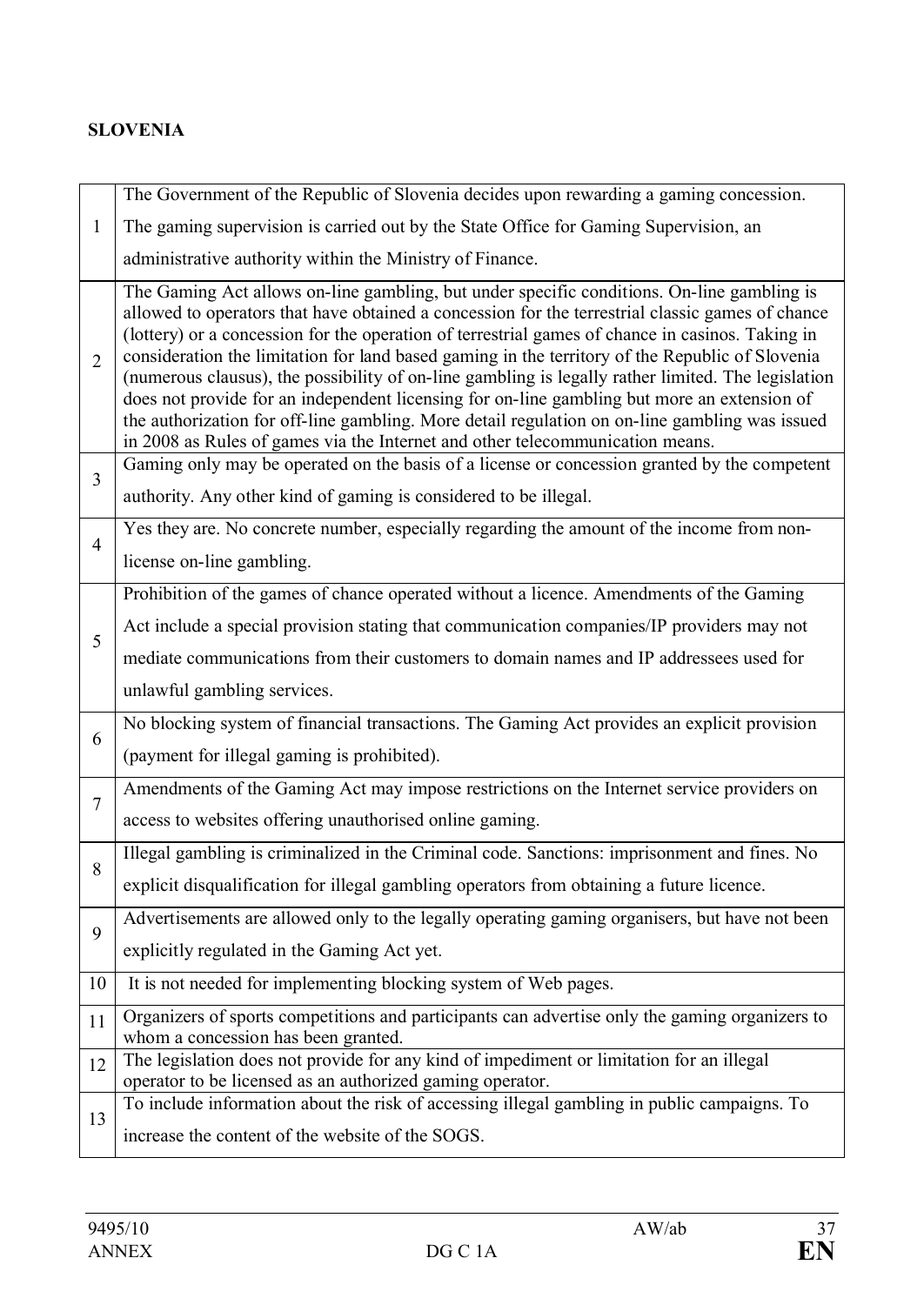| $\mathbf{1}$   | Loterías y Apuestas del Estado has exclusive competence in the authorization and organization<br>of any gamble whose field of development and application exceeds the territorial limits of a<br>specific Autonomous Community. The sanctioning authority is the Director of the Department<br>of Customs and Special Taxes of the State Agency of Tax Administration. There are only two<br>authorized operators, LAE (Ministry of Economy and Finance) and ONCE. The Ministry of the<br>Interior has residual competence in public order. The Autonomous Communities have also |
|----------------|----------------------------------------------------------------------------------------------------------------------------------------------------------------------------------------------------------------------------------------------------------------------------------------------------------------------------------------------------------------------------------------------------------------------------------------------------------------------------------------------------------------------------------------------------------------------------------|
|                | competence on gambling matters within their territory.                                                                                                                                                                                                                                                                                                                                                                                                                                                                                                                           |
| $\overline{2}$ | The only authorized operators to offer on-line gambling are LAE (authorization granted by the<br>Ministry of Finance, and the regulation is developed by General Director of LAE), and ONCE<br>(the Government authorizes the operation and the exploitation is regulated by The Secretary<br>of State for Social Family and Disability Services). Currently it is being drafting a bill to<br>regulate gambling and betting activities.                                                                                                                                         |
|                | All the gambling activities not authorized which are not developed strictly subject to the                                                                                                                                                                                                                                                                                                                                                                                                                                                                                       |
| 3              | authorization granted are considered illegal.<br>Regarding cross-border gambling Spanish law prohibits the sale, importation, circulation and<br>production of tickets, coupons, stamps or any other medium of lotteries betting and other<br>games organized or issued by foreign persons or Entities.                                                                                                                                                                                                                                                                          |
| $\overline{4}$ | Yes, they are. Approximately 50 unauthorized online operators. The estimated amount of the                                                                                                                                                                                                                                                                                                                                                                                                                                                                                       |
|                | income in 2008 was 75 million $\epsilon$                                                                                                                                                                                                                                                                                                                                                                                                                                                                                                                                         |
| 5              | The State and the Autonomous Communities will have competence to take actions against                                                                                                                                                                                                                                                                                                                                                                                                                                                                                            |
|                | illegal activities. Advertising on unauthorized gambling is an administrative offence.                                                                                                                                                                                                                                                                                                                                                                                                                                                                                           |
| 6              | No blocking system of financial transactions. It is under consideration.                                                                                                                                                                                                                                                                                                                                                                                                                                                                                                         |
|                |                                                                                                                                                                                                                                                                                                                                                                                                                                                                                                                                                                                  |
| $\tau$         | No blocking system of Web pages offering unauthorized gambling and betting.                                                                                                                                                                                                                                                                                                                                                                                                                                                                                                      |
|                | No specific sanctioning system for illegal gambling operations. Sanctions provided for in the                                                                                                                                                                                                                                                                                                                                                                                                                                                                                    |
| 8              | Law of smuggling repression (imprisonment and fine).                                                                                                                                                                                                                                                                                                                                                                                                                                                                                                                             |
| 9              | The Act provides that advertising on gambling without proper authorization is a very serious<br>offence. It is an administrative offence. The Ministry of Industry, Tourism and Trade through<br>the General Department of Audiovisual is the competent authority (TV). Publishing ads on<br>unauthorized activities organized by foreign persons or entities (the sanctioning authority is the<br>Director of Customs and Special Taxes of the State Agency of Tax Administration).                                                                                             |
|                | It would be needed related to future action of financial transactions blocking. In relation with                                                                                                                                                                                                                                                                                                                                                                                                                                                                                 |
| 10             | Web pages under certain circumstances it can be taken steps without judicial authorization.                                                                                                                                                                                                                                                                                                                                                                                                                                                                                      |
| 11             | No protective action is implemented for a sports competition against unauthorized commercial<br>exploitation. It is allowed the sponsorship of sport events from sport betting operators.<br>Regarding the recognition of economic rights to sport event organizers LAE allocates a<br>percentage of the revenues of sport betting. No granting of intellectual property right.                                                                                                                                                                                                  |
| 12             | There is currently no provision of this kind in the Spanish legislation.                                                                                                                                                                                                                                                                                                                                                                                                                                                                                                         |
| 13             | So far, no campaign has been developed. It is not intended to perform.                                                                                                                                                                                                                                                                                                                                                                                                                                                                                                           |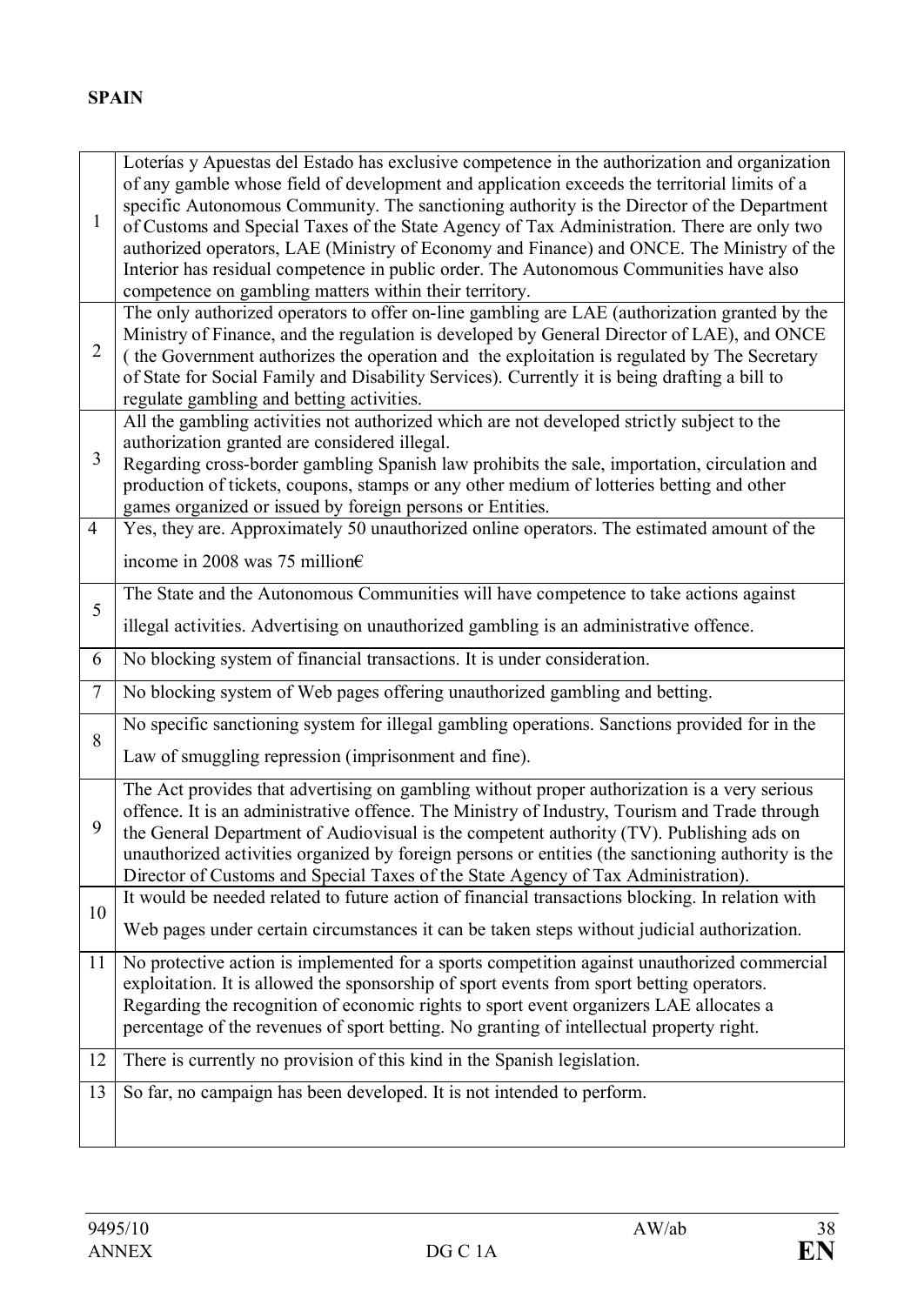### **SWEDEN**

|                | The Gaming Board for Sweden has the responsibility for control and authorisation of                                                                                                                               |
|----------------|-------------------------------------------------------------------------------------------------------------------------------------------------------------------------------------------------------------------|
| $\mathbf{1}$   | operators, with the exception of the state controlled operators (the Government). The Board is                                                                                                                    |
|                | within the jurisdiction of the Ministry of Finance.                                                                                                                                                               |
|                | On-line gambling and betting are authorized. On-line lotteries are regulated in the Lotteries                                                                                                                     |
| $\overline{2}$ | Act. Both independent licensing and an extension of the off-line gambling authorisation exist.                                                                                                                    |
|                |                                                                                                                                                                                                                   |
|                | In order for an activity to be considered legal it has to be awarded a permit. If no permit is<br>obtained, the ongoing activity is considered illegal. Only certain actors are allowed (public                   |
| 3              | benefit organisations, horse-racing and the Swedish State). No specific criteria for cross-border<br>gambling.                                                                                                    |
| 4              | Yes they are. The estimated amount of illegal websites is about 50. The estimated amount of<br>the income of unauthorized operators was 1,9 billion $\epsilon$ in 2009, 1,5 billion $\epsilon$ in 2007 and 1,7 in |
|                | 2006.                                                                                                                                                                                                             |
| 5              | The sanctioning system is to be more efficient. The idea of resorting to high administrative                                                                                                                      |
|                | pecuniary sanctions is currently being considered.                                                                                                                                                                |
| 6              | No blocking system of financial transactions is applied.                                                                                                                                                          |
| 7              | No blocking system of Web pages is applied.                                                                                                                                                                       |
| 8              | No specific sanctioning system for illegal gambling operators. Fines and imprisonment. No                                                                                                                         |
|                | disqualification is applied.                                                                                                                                                                                      |
|                | There is a specific ban of promotions in the Lotteries Act regarding lotteries and gambling                                                                                                                       |
| 9              | activities organised outside the country. The publication of advertisements in favour of<br>unauthorized gambling operators is a breach of this ban. The Gaming Board is the competent                            |
|                | authority.                                                                                                                                                                                                        |
| 10             | A court order is currently necessary for a penalty of a fine in conjunction with an injunction to                                                                                                                 |
|                | take immediate effect. There are plans to amend this regulation.                                                                                                                                                  |
|                | No new actions are planned. The Gaming Board is the competent authority. The Gaming Board<br>is of the view that it is not allowed for the organizers of sports events to accept advertisements                   |
| 11             | or sponsoring from unauthorized sports betting operators. The organizers of sport events are                                                                                                                      |
|                | considered to be a holder of a economic right. No intellectual property right is formally laid                                                                                                                    |
|                | down by law as regards the competition.<br>The criteria that only public benefit organisations, the horse-racing industry and the Swedish                                                                         |
| 12             | state can obtain a permit. No transitional period.                                                                                                                                                                |
|                |                                                                                                                                                                                                                   |
|                | A public campaign is being planned.                                                                                                                                                                               |
| 13             |                                                                                                                                                                                                                   |
|                |                                                                                                                                                                                                                   |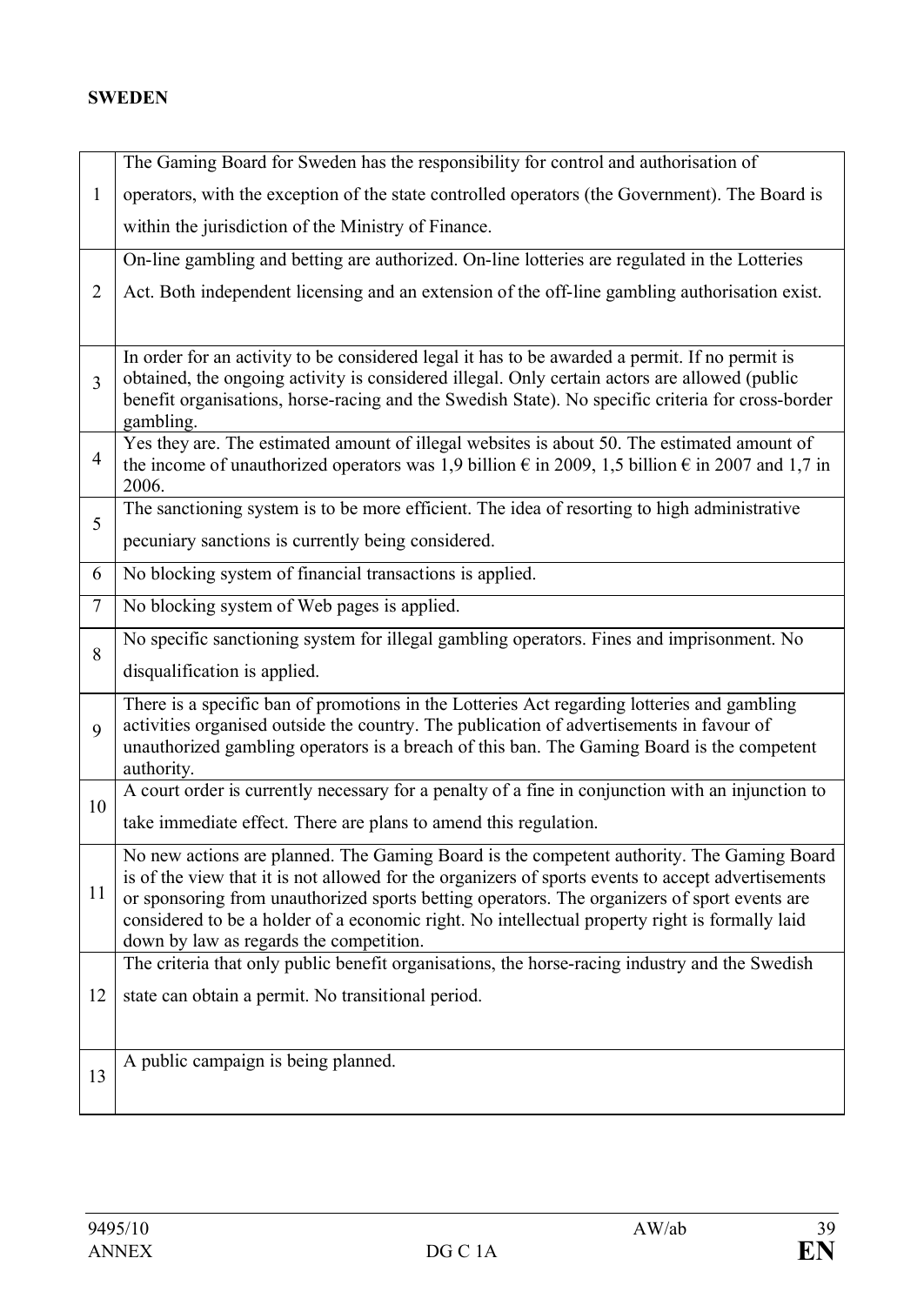## **THE NETHERLANDS**

| 1              | Licensing: Ministry of Justice. The Ministry of Justice and the Gaming control board are<br>responsible for the control of the national license holders. On the $1st$ July 2010 the independent<br>Gambling authority is expected to start its activities. This authority will issue permits; will be<br>responsible for compliance and sanctioning.                                                                                                                                                                                                                                                                                                                                                                                     |
|----------------|------------------------------------------------------------------------------------------------------------------------------------------------------------------------------------------------------------------------------------------------------------------------------------------------------------------------------------------------------------------------------------------------------------------------------------------------------------------------------------------------------------------------------------------------------------------------------------------------------------------------------------------------------------------------------------------------------------------------------------------|
| $\overline{2}$ | On-line gambling is illegal in the Netherlands.                                                                                                                                                                                                                                                                                                                                                                                                                                                                                                                                                                                                                                                                                          |
| 3              | It is considered illegal gambling unless a licence has been issued. The same applies to cross-<br>border gambling. Foreign operators violate the Dutch and Gaming Act if Dutch citizens have<br>access to games of chance they offer via the Internet.                                                                                                                                                                                                                                                                                                                                                                                                                                                                                   |
| $\overline{4}$ | Yes there are operators licensed from other countries active in the Netherlands. The turnover                                                                                                                                                                                                                                                                                                                                                                                                                                                                                                                                                                                                                                            |
|                | from illegal gambling operators is approximately 100-200 million $\epsilon$ per year.                                                                                                                                                                                                                                                                                                                                                                                                                                                                                                                                                                                                                                                    |
| 5              | Warnings of the Ministry of Justice. Operators which keep on violating the Dutch Betting and                                                                                                                                                                                                                                                                                                                                                                                                                                                                                                                                                                                                                                             |
|                | Gaming Act can face criminal prosecution.                                                                                                                                                                                                                                                                                                                                                                                                                                                                                                                                                                                                                                                                                                |
|                | A number of the larger Dutch banks have been requested to end their relationships with illegal                                                                                                                                                                                                                                                                                                                                                                                                                                                                                                                                                                                                                                           |
| 6              | providers and to refrain from accepting such providers as customers. The minister of Justice                                                                                                                                                                                                                                                                                                                                                                                                                                                                                                                                                                                                                                             |
|                | has sent a similar request to the payment service providers.                                                                                                                                                                                                                                                                                                                                                                                                                                                                                                                                                                                                                                                                             |
| $\tau$         | No blocking system of Web pages offering unauthorized gambling and betting.                                                                                                                                                                                                                                                                                                                                                                                                                                                                                                                                                                                                                                                              |
| 8              | Violating the provisions of the Act is a crime. Offenders may be sentenced to prison, or receive                                                                                                                                                                                                                                                                                                                                                                                                                                                                                                                                                                                                                                         |
|                | a fine. There is no disqualification from obtaining a future license.                                                                                                                                                                                                                                                                                                                                                                                                                                                                                                                                                                                                                                                                    |
| 9              | It is illegal, pursuant to Section 1 of the Betting and Gaming Act, to promote games of chance<br>that are offered without the required license. There is no specific media regulation which<br>prohibits the broadcasting or advertising in favour of unauthorized gambling operators.                                                                                                                                                                                                                                                                                                                                                                                                                                                  |
| 10             | Not applicable.                                                                                                                                                                                                                                                                                                                                                                                                                                                                                                                                                                                                                                                                                                                          |
| 11             | As stated before, it is illegal to promote games of chance that are offered without the required<br>licence. Promoting is taken to mean facilitating or causing to take place. Broadcasting<br>advertisements for games of chance without a licence is considered promoting. This is also<br>applicable for sponsoring or advertising of sports events. There is no legislation or regulation<br>on governmental level to protect sport competitions against unauthorized commercial<br>exploitation. The economic rights of organizers of sports events are indeed recognized.<br>Organizers of sports events do have intellectual property rights over their competitions. The<br>principle is recognized by the national authorities. |
| 12             | No there is not impediment or limitation. No, there is not transitional period.                                                                                                                                                                                                                                                                                                                                                                                                                                                                                                                                                                                                                                                          |
| 13             | On the $1st$ of January 2011 the independent Gambling authority is expected to start its<br>activities. A big public campaign will start to inform the public and other parties about the law<br>and the risk concerning gambling.                                                                                                                                                                                                                                                                                                                                                                                                                                                                                                       |